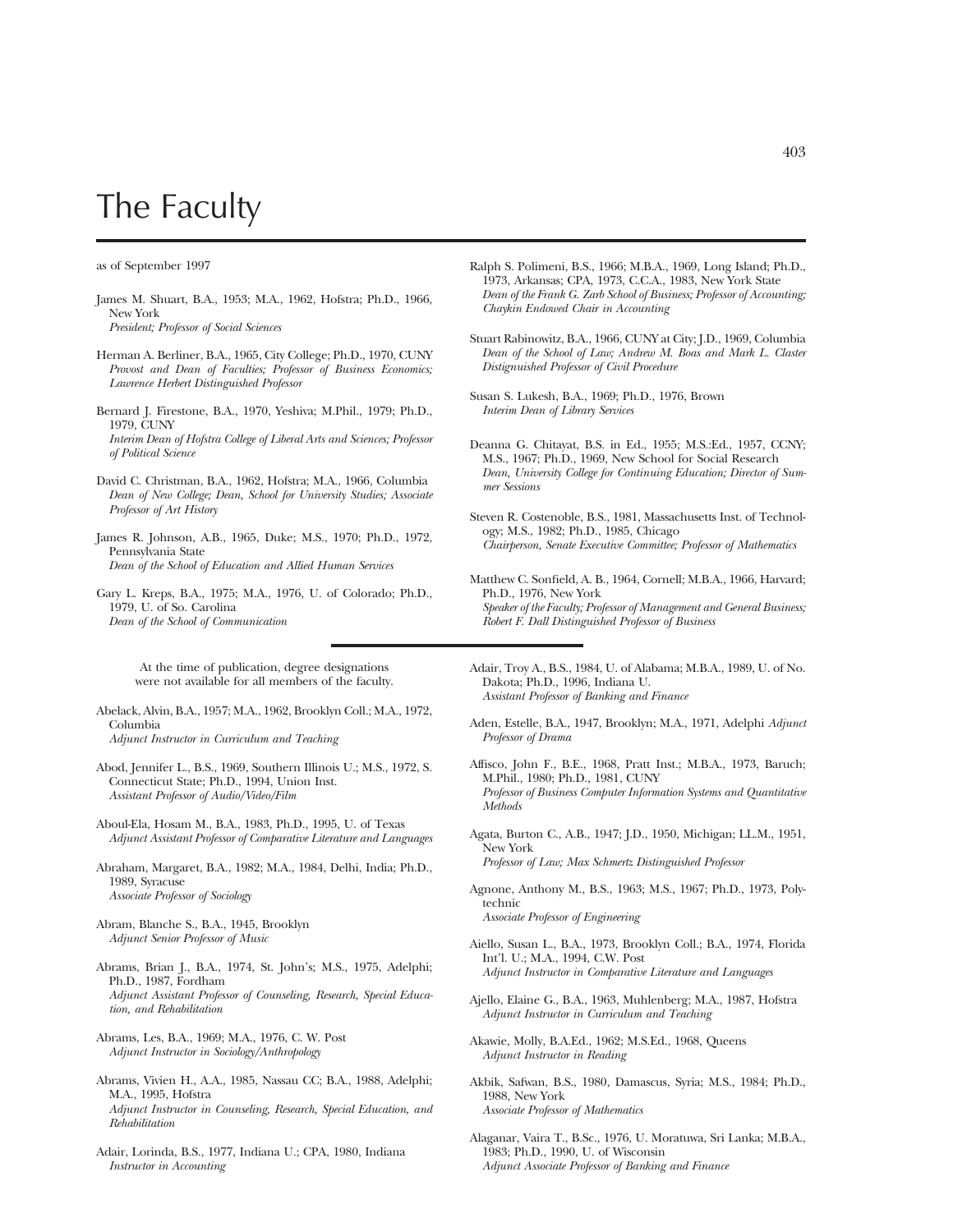- Albert, Edward H., B.A., 1971, New York; M.A., 1974, U. of North Carolina; Ph.D., 1978, York U., Toronto *Professor of Sociology*
- Albert, Karen T., B.A., 1984; M.F.A., 1990, Syracuse *Adjunct Assistant Professor of Administration and Policy Studies*
- Alberts, Carol L., B.S., 1974, Northeastern; M.S., 1976, Pennsylvania State; Ed.D., 1985, St. John's *Associate Professor of Health Studies, Sport Sciences, and Physical Education*
- Allison, Ronald, B.S., 1955, SUNY at Oswego; M.S., 1960, Hofstra; M.S., 1967, Adelphi; Ph.D., 1978, New York *Adjunct Associate Professor of Mathematics*
- Almirall, Jean H., B.A., 1955, Queens; M.S., 1968, Hofstra; Cert., 1979, C.W. Post *Adjunct Instructor in Curriculum and Teaching*
- Altenberg, Evelyn, Ph.D., 1981, CUNY *Adjuct Associate Professor in New College*
- Alter, Iska, B.A., 1963, CCNY; M.A., 1964, Wisconsin; Ph.D., 1977, New York *Associate Professor of English*
- Alvarez, Ronald J., B.C.E., 1957, Manhattan; M.S. in C.E., 1960; P.E., 1961, Washington; P.E., 1962, New York State; Ph.D., 1967, New York; N.E.C., 1972; N.C.E.E.; P.E., 1978, New Jersey *Professor of Engineering; Director of Continuing Engineering Education*
- Anderson, Charles B., B.A., 1956, Bucknell; M.A., 1970, Adelphi *Adjunct Associate Professor of English*
- Anderson, Karen, B.A., 1967, Connecticut College; M.S., 1979; Ph.D., 1986, New York *Associate Professor of Biology*
- Anderson, Robert S., B.A., 1977, Dickinson Coll.; M.A., 1990, U. of California at Santa Cruz *Adjunct Instructor in English*
- Antener, John H., B.A., 1959, Hofstra; M.S., 1993, C.W. Post *Adjunct Instructor in Curriculum and Teaching*
- Antman-Gleicher, Sally, B.A., 1969; M.S., 1973, Brooklyn; Perm. School Psychologist Cert., 1973, New York State; Psychologist Cert., 1984, New York State; Ph.D., 1984, Pace *Adjunct Assistant Professor of Curriculum and Teaching*
- Antman, Steven R., B.A., 1976, SUNY at Brockport; Ph.D., 1982, California School of Professional Psychology *Adjunct Assistant Professor of Counseling, Research, Special Education, and Rehabilitation*
- Apostoli, Michael, B.A., 1975, Iona; M.S., 1977, Hunter *Adjunct Instructor in Counseling, Research, Special Education, and Rehabilitation*
- Appin, Richard L., B.A., 1966, U. of Nevada at Las Vegas *Adjunct Instructor in Speech Communication and Rhetorical Studies*
- Aprile, Therese E., B.A., 1991; M.A., 1997, Hofstra *Adjunct Instructor in English*
- Araki, Suguru, B.S., 1974; M.S., 1977, U. of Tokyo; M.S., 1982, U. of California at San Diego; Ph.D., 1985, Massachusetts Inst. of Tech. *Assistant Professor of Physics*
- Aranda, Roy, B.A., 1972, Queens *Adjunct Assistant Professor of Psychology*
- Arata, LTC Stephen A., B.S., 1979, West Point; M.A., 1988, U. of Pennsylvania *Professor and Chairperson, Department of Military Science*
- Arcadia, Adam C., B.A., 1981, Harvard; M.A., 1985; Ph.D., 1991, U. of Michigan *Assistant Professor of Sociology*
- Archer, Philip D., M.S., 1968, SUNY at Buffalo; Cert., 1971, SUNY at Albany *Adjunct Assistant Professor of Counseling, Research, Special Education, and Rehabilitation*
- Ardise, Mary C., B.A., 1970; M.Ed., 1975, William Patterson *Adjunct Instructor in New College*
- Armstrong, Ivan D., B.S., 1976; M.B.A., 1977, San Jose State; CPA, 1991, New York State *Adjunct Instructor in Accounting/Business Law*
- Arndt, Joan M., B.A., 1955, Hunter *Adjunct Instructor in Mathematics*
- Aronow, Annette, B.S., 1946; M.A., 1955, New York U.; M.S. 1975, Hofstra *Adjunct Instructor in Counseling, Research, Special Education, and Rehabilitation*
- Aronson, Amy B., B.A., 1985, Princeton; M.A., 1989; Ph.D.,1996, Columbia
	- *Adjunct Assistant Professor of Journalism and Mass Media Studies*
- Ascencio, Ruth I., M.A., 1959, New York *Adjunct Assistant Professor of Spanish*
- Ash, Paul, B.A., 1946, Brooklyn; M.A., 1951, Columbia *Adjunct Assistant Professor of Spanish*
- Ash, Richard J., B.S., 1963, Boston U.; J.D., 1969, Fordham Law *Adjunct Assistant Professor of Banking and Finance*
- Attivissimo, Donna, B.A., 1990, SUNY at Stony Brook; M.A., 1991, Hofstra *Adjunct Instructor in Psychology*
- Atwood, Joan D., B.A., 1973; M.A., 1975; M.A., 1977; Ph.D., 1981, Stony Brook; M.S.W., 1984, Adelphi *Professor of Counseling, Research, Special Education, and Rehabilitation*
- Avery, Bruce, B.A., 1977, Northeastern; M.A., 1985, Emerson *Adjunct Assistant Professor of Communication*
- Avrahami, Eliyahu, B.A., 1986, U. of Haifa; M.A., 1981, Lesley Coll.
- *Adjunct Instructor in Counseling, Research, Special Education, and Rehabilitation*
- Backhaus, Frederick, B.M., 1974, Lawrence U.; M.M., 1976, Eastman School of Music *Adjunct Assistant Professor of Music*
- Baehr, Amy R., B.A., 1988, Dickinson Coll.; M.A., 1994, SUNY at Stony Brook *Adjunct Instructor in Philosophy*
- Bales, Gioia P., B.S., 1979, Syracuse; M.B.A., 1986, Hofstra *Adjunct Assistant Professor of Banking and Finance*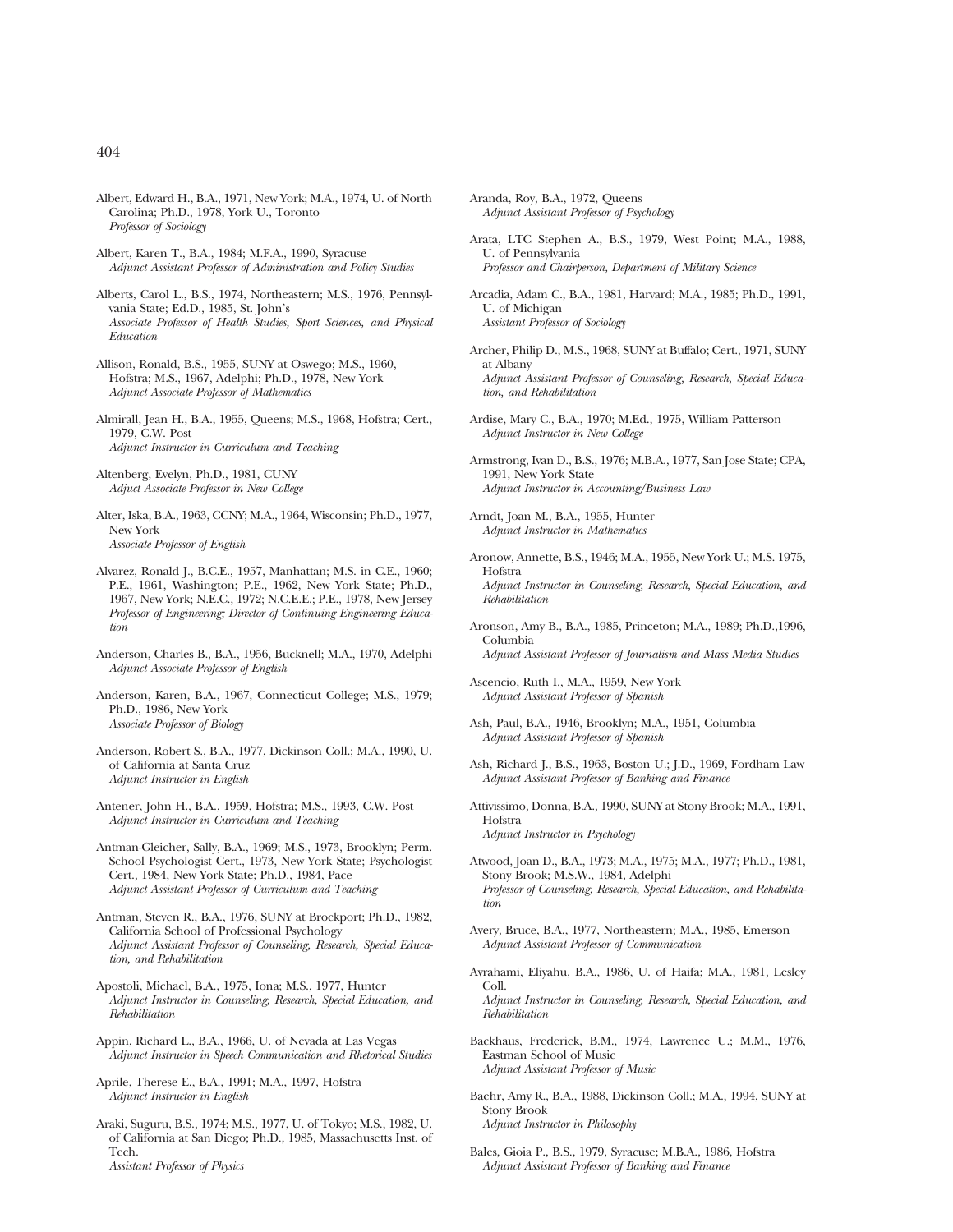Ballweg, Sallyanne K., B.S., 1978; M.B.A., 1983, Hofstra *Adjunct Instructor in Banking and Finance*

Balsam, Emily, B.S., 1976, Kiev Pedagogical Inst.; M.S., 1981, U. of Illinois *Adjunct Assistant Professor of Mathematics*

Balzarano, Darlene, B.S., 1994, Rider *Adjunct Instructor in Biology*

- Barak, Benny, B.S., 1972, California State U.; M.B.A., 1973, Baruch; Ph.D., 1979, CUNY *Associate Professor and Chairperson, Department of Marketing and International Business*
- Barbato, John C., B.A., 1994, Hofstra *Adjunct Instructor in Biology*
- Barbarello, Matthew P., B.A., 1989, Hofstra; M.A., 1997, New York U. *Adjunct Instructor in English*
- Barbuto, Domenica, B.A., 1973; M.A., 1975; M.A., 1977, Hofstra; M.L.S., 1986, Palmer Graduate Library School of Long Island; Ph.D., 1992, SUNY at Stony Brook *Associate Professor of Library Services*
- Barley, Linda R., B.A., 1973, St. Francis; M.S., 1975, Hunter; Ed.D., 1980, Columbia *Adjunct Professor of Health Studies, Sport Sciences, and Physical Education*
- Barnes, Donna R., B.S., 1962, Boston; M.A., 1964, Columbia; Ed.D., 1971, Rutgers *Professor of Administration and Policy Studies*
- Barnes, Michael, B.A., 1973, Colgate; M.A., 1976; Ph.D., 1980, Hofstra *Associate Professor of Psychology*
- Baron, Eve L., B.A., 1984; M.S., 1986, Ohio State *Adjunct Instructor in Economics/Geography*
- Baron, Renee, B.A., 1986, Amherst; M.A., 1989, Yale *Instructor in English*
- Barr, Valerie B., B.A., 1977, Mt. Holyoke; M.S., 1979, New York; Ph.D., 1996, Rutgers *Assistant Professor of Computer Science*
- Barrett, Nancy R., B.S., 1978; M.S., 1981; C.A.S., 1985, U. of Bridgeport *Adjunct Assistant Professor of Health Studies, Sport Sciences, and Physical Education*
- Barriere, Michael T., B.E., 1985; M.A., 1988, Ph.D., 1993, Hofstra *Adjunct Assistant Professor of Psychology*
- Barth, Rosalba A., B.A., 1968, Ithaca; M.A., 1973, Hofstra *Adjunct Assistant Professor of French*
- Bashias, Norman J., B.A., 1984; M.S., 1988, New York U.; M.Ph., 1955; Ph.D., 1997, City U. of NY *Adjunct Assistant Professor of Computer Science*
- Basile, Anthony, B.B.A., 1983, Hofstra; M.S., 1992, Long Island *Instructor in Accounting and Business Law*
- Bass, Stuart L., B.A., 1968, Adelphi; M.P.A., 1972, New York; J.D., 1979, Hofstra *Associate Professor of Business Law*
- Bates, Chris S., B.A., 1975, Wooster *Adjunct Instructor in English*
- Baumann, John R., B.A., 1974, Hofstra *Adjunct Instructor in Sociology/Anthropology*
- Bayen, Diane P., A.A.S., 1972, Nassau CC.; B.F.A., 1974, C.W. Post; M.S., 1981, Hofstra *Adjunct Instructor in Music*
- Beaudrie, Ronald A., B.A., 1971 Dowling; M.S.L.S., 1972, Columbia; Cert. of Adv. Studies, 1981, Palmer Graduate Library School of Long Island *Adjunct Assistant Professor of Library Services*
- Becker, Norman, B.S., 1962, Brooklyn Coll.; M.S., 1965, City U. *Adjunct Instructor in Curriculum and Teaching*

Becker, Robin K. *Assistant Professor of Dance*

- Beckmann, Avalee G., B.Mus., 1981, U. Western Ontario; B.A.Ed., 1983, U. of Toronto *Adjunct Assistant Professor of Music*
- Bellman, Lawrence M., B.B.A., 1958; M.B.A., 1968, Baruch *Adjunct Assistant Professor of Marketing and International Business*
- Bengels, Barbara S., B.A., 1965, Hofstra; M.A., 1969, CUNY at Hunter

*Adjunct Associate Professor of English; New College*

Ben-Merre, Diana, B.A., 1961, Brandeis; M.A., 1964, Columbia; Ph.D., 1975, CUNY

*Adjunct Associate Professor and Teaching Fellow in New College*

- Bennett, Kathryn, B.A., 1976, Rochester; M.A., 1979, Seton Hall *Adjunct Instructor in the English Language Program*
- Bennington, J. Bret, B.S., 1985, U. of Rochester; Ph.D., 1995, Virginia Tech. *Assistant Professor of Geology*
- Berg, Seymour, B.S., 1959; M.S., 1961; Ph.D., 1970, Adelphi *Adjunct Professor of Mathematics*
- Beric, Boran, B.A., 1987, U. of Split, Croatia; M.A., 1992, U. of Ljubljana; M.Phil., 1997, CUNY *Adjunct Instructor in Philosophy*
- Berlinerblau, Jacques D., B.A., 1986; M.A., 1988; Ph.D., 1991, New York U.; M.A., 1993, New School *Assistant Professor of Comparative Literature and Languages*
- Berman, Barry, B.B.A., 1966; M.B.A., 1968, Baruch; Ph.D., 1973, CUNY *Professor of Marketing and International Business; Walter H. ''Bud''*
- *Miller Distinguished Professor of Business* Berman, Eric M., B.S., 1970, Hofstra; M.A., 1971; Ph.D., 1981,
- New York; J.D., 1981, St. John's *Adjunct Assistant Professor of Music*
- Berman, Felix, B.A., 1953; M.S., 1957, CCNY *Adjunct Instructor in Curriculum and Teaching*
- Bernstein, Joyce F., B.A., 1970, U. of Rochester; M.S.Ed., 1986; M.A., 1988; Ed.D., 1996, Hofstra *Adjunct Assistant Professor of Curriculum and Teaching*
- Beyani, Choolwe, B.A., 1978; M.A., 1982, U. of Zambia, Africa; M.Phil., 1989, Columbia *Adjunct Instructor in History*
- Bhargava, Mira, B.A., 1959; M.A., 1960, Rajasthan, India; M.S., 1962, Syracuse; Ph.D., 1965, McGill *Associate Professor of Mathematics*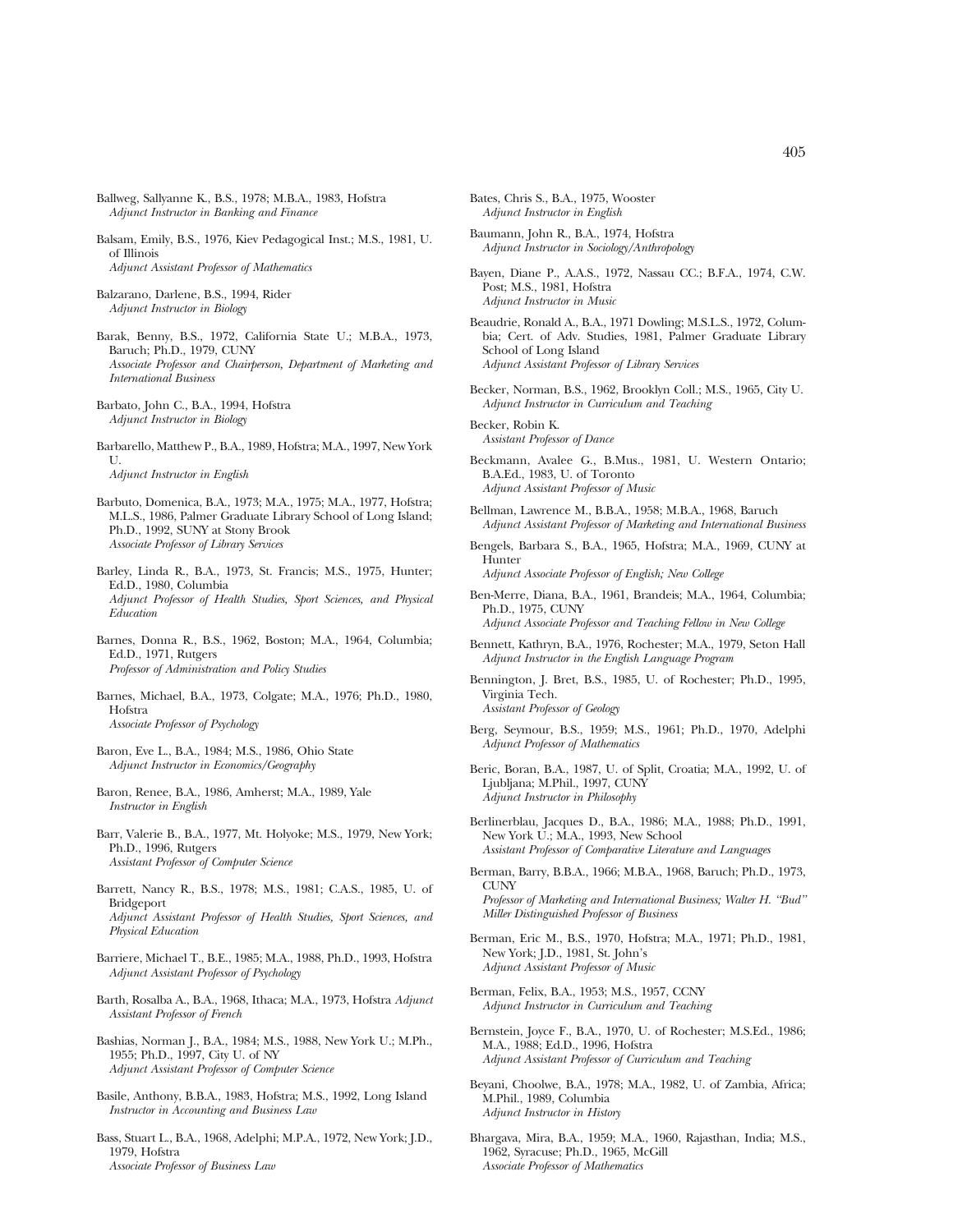- Bianco, James G., B.S., 1973, N.Y. Inst. of Technology; M.P.H., 1975, Columbia; M.B.A., 1984, Adelphi *Adjunct Instructor in Banking and Finance*
- Biel, William, B.S., 1950, Northwestern; M.A., 1955, Columbia *Adjunct Assistant Professor of English*
- Biella, Peter, B.A., 1972; M.A., 1975, San Francisco State U.; M.A., 1979; Ph.D., 1984, Temple *Assistant Professor of Audio/Video/Film*
- Binbasioglu, Meral, B.S., 1979; M.B.A., 1981, Middle East Technical U., Ankara, Turkey; M.Phil., 1984; Ph.D., 1986, New York *Associate Professor of Business Computer Information Systems and Quantitative Methods*
- Bird, Stewart, B.A., 1965, C.W.Post; M.A., 1977, New York *Assistant Professor of Communication, Department of Journalism and Mass Media Studies*
- Bishnoi, Rahul K., B.E., 1974, U. of Roorkee; M.B.A., 1977, Indian Inst. of Management, Ahmedabad; Ph.D., 1984, U. of Massachusetts *Associate Professor of Banking and Finance*
- Black, David A., B.S., 1979, N.Y. Inst. of Tech.; M.B.A., 1980, New York

*Adjunct Instructor in Accounting and Business Law*

- Blackman, Jay W., B.S., 1968, Syracuse; M.S., 1974, Adelphi *Adjunct Instructor in Curriculum and Teaching*
- Blaine, Bruce E., B.S., 1980, Houghton Coll., M.A., 1989, St. Bonaventure; Ph.D., 1994, SUNY at Buffalo *Assistant Professor of Psychology*
- Bleyer, Bill, B.A., 1974, Hofstra; M.A., 1977. Queens Coll. *Adjunct Assistant Professor of Journalism/Mass Media Studies*
- Blixt, Kathleen, B.S., 1967, Hofstra; M.Mus., 1978, SUNY at Stony Brook *Adjunct Assistant Professor of Music*
- Blonder, Mauritz D., B.B.A., 1966; M.B.A., 1969; Ph.D., 1976, **CUNY** *Associate Professor of Management and General Business*
- 
- Bloom, Ronald L., B.S., 1976, SUNY at Buffalo; M.A., 1977, Maine; Ph.D., 1990, CUNY *Associate Professor of Speech-Language-Hearing Sciences*
- Bloomgarden, Joan, B.A., 1958, Queens; M.A., 1979, Hofstra *Adjunct Assistant Professor of Counseling, Research, Special Education, and Rehabilitation*
- Blumenthal, Ralph H., B.A., 1945; M.A., 1949, Brooklyn; Ph.D., 1956, New York *Adjunct Associate Professor of Natural Science*
- Bogard, Cynthia J., B.Sc., 1978, U. of Wisconsin; M.S.W., 1991; Women's Studies Cert., 1992; M.A., 1993; Ph.D., 1995, SUNY at Stony Brook *Assistant Professor of Sociology/Anthropology*
- Bohannon, Barbara, B.S., 1975, C.W. Post; M.S., 1977; Ph.D., 1986, Adelphi *Associate Professor of Mathematics; Associate Dean, Hofstra College of Liberal Arts and Sciences*
- Bolnick, Jay M., B.S., 1972, Quinnipiac Coll.; M.B.A., 1974, U. of Hartford; M.Ph., 1980, Columbia *Adjunct Assistant Professor of Health Studies, Sport Sciences, and Physical Education*
- Bomser, Alan H., A.B., 1952, Columbia; LL.B., 1954, Columbia Law *Special Professor of Law*
- Boonshaft, Peter L., B.Mus., 1980; M.Mus.Ed., 1981; D.M.A., 1991, Hartford *Associate Professor of Music*
- Borden, Gwendolyn, B.A., 1952, Hofstra; M.A., 1953, U. of Michigan; M.S.W., 1979, Adelphi *Adjunct Professor in New College*
- Borowsky, Betty M., B.S., 1964; M.A., 1969, Queens; Ph.D., 1978, **CUNY** *Adjunct Associate Professor of Health Studies, Sport Sciences, and*
- *Physical Education*
- Bory, Steven J., B.S., 1979, C.W. Post; M.A., 1987, New School for Social Research *Adjunct Assistant Professor of Health Studies, Sport Sciences, and Physical Education*
- Bose, Meenekshi, B.A., 1990, Pennsylvania State; M.A., 1992; Ph.D., 1996, Princeton *Assistant Professor of Political Science*
- Bosh, Amanda S., B.S., 1987; Ph.D., 1994, Massachusetts Inst. of **Technology**

*Assistant Professor of Physics*

- Bowe, Frank, B.A., 1969, Western Maryland; M.A., 1971, Gallaudet; Ph.D., 1976, New York *Professor of Counseling, Research, Special Education, and Rehabilitation*
- Brack, Terry L., B.S., 1969, City; M.Ed., 1971, Temple; Ph.D., 1990, U. of Arizona *Assistant Professor of Chemistry*
- Brand, Dana A., B.A., 1976, Columbia; M.A., 1977; M.Phil., 1979; Ph.D., 1981, Yale *Associate Professor and Chairperson, Department of English*
- Brandenberger, Stormy, B.A., 1975, Hofstra *Associate Professor of Dance*
- Braun, Aaron, B.A., 1978, Brooklyn; M.A., 1984, Coll. of Staten Island *Adjunct Instructor in Communication*
- Brazley, Robin S., B.A., 1980, Morgan State; M.A., 1982, Bowling Green *Adjunct Instructor in Philosophy*
- Brenin, Barry L., S.B., 1959; S.M., 1959; E.E., 1961, Massachusetts Inst. of Technology *Adjunct Associate Professor of Mathematics*
- Brennan, Alison L., B.A., 1992, Holy Cross; M.A., 1993, Hofstra *Adjunct Instructor in Psychology*
- Bresticker, Samuel, B.S., 1944, City; M.S., 1948, New York *Adjunct Assistant Professor of Physics*
- Brieschke, Patricia, B.A., 1969, Northeastern Illinois U.; M.A., 1979, Alfred Adler Institute; Ph.D., 1983, U. of Illinois *Associate Professor of Educational Administration*
- Bristow, Cecily K., B.A., 1988, U. of Ottawa *Adjunct Assistant Professor of English*
- Brockway, Robert E., B.S., 1946, Hofstra *Adjunct Professor of Marketing and International Business*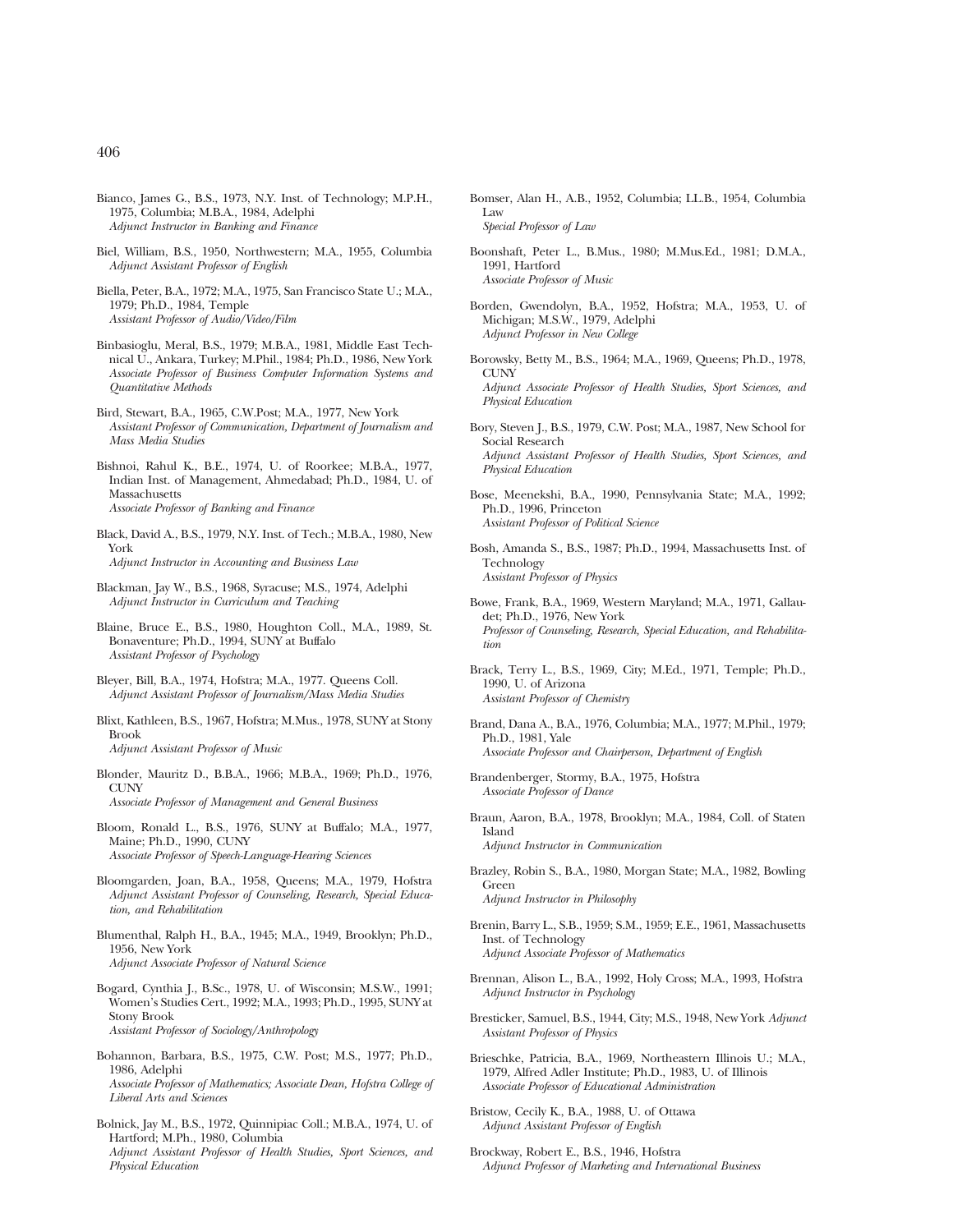Brodlieb, Barbara S., B.S., 1963, Simmons; J.D., 1980, New York Law

*Adjunct Assistant Professor of Accounting/Business Law*

- Brodsky, Harris J., B.A., 1959; M.B.A., 1960; M.S., 1962, Columbia *Adjunct Associate Professor of Management and General Business; Health Studies, Sport Sciences, and Physical Education*
- Broeder, Brad S., B.S., 1978, SUNY at Cortland; M.A., 1980, New York; M.A., 1983, Hofstra *Adjunct Assistant Professor of Psychology*
- Brogger, Erik, B.A., 1973, Minnesota *Associate Professor of English*
- Brooks, Tyrone C., Cert. in Dance, 1994, Dance Theatre of Harlem *Adjunct Assistant Professor of Drama and Dance*
- Brosh, Hezi, B.A., 1972; Teachers Cert., 1975, Tel Aviv U.; M.A., 1978, Hebrew U.; Ph.D., 1982, Tel Aviv *Adjunct Assistant Professor of Comparative Literature and Languages*
- Browder, Jr., Lesley H., B.A., 1957, Lehigh; M.A., 1959; M.Ed., 1959; Ed.D., 1965, Cornell *Professor of Educational Administration*
- Brower, Robert, B.A., 1966, Rutgers; M.Dv., 1972, Lutheran Seminary *Adjunct Instructor in Counseling, Research, Special Education, and Rehabilitation*
- Brown, Barbara, B.A., 1971, Queens; Ph.D., 1976, Hofstra *Adjunct Associate Professor in New College*
- Brown, Douglas S., B.A., 1966; M.A., 1970, Hofstra *Adjunct Professor of Mathematics*
- Bruckstein, Dorothy C., B.S., 1977, Lehman; R.N., N.Y. State, 1977; M.A., 1981, New York U.; M.A., 1994, Hofstra *Adjunct Instructor in Psychology*
- Bryant, John L., A.B., 1971; A.M., 1972; Ph.D., 1975, U. of Chicago *Professor of English*
- Bubenas, Joseph W., B.S., 1970; M.S., 1973, Florida State *Adjunct Assistant Professor of Health Studies, Sport Sciences, and Physical Education*
- Buck, Cathy C., B.A., 1976, Adelphi *Adjunct Assistant Professor of Dance*
- Buda, Richard, B.A., 1978; M.A., 1980, John Jay College of Criminal Justice; Ph.D., 1984, Stevans Inst. of Technology *Assistant Professor of Management and General Business*
- Buddenhagen, Anne, B.A., 1967, Hofstra; M.A., 1969, Boston *Adjunct Assistant Professor of Anthropology*
- Bumcrot, Robert J., B.S., 1959; M.S., 1960, Chicago; Ph.D., 1962, Missouri *Professor of Mathematics*
- Burger, Theodore B., B.C.E., 1957, Manhattan Coll.; M.S., 1958, Massachusetts Inst. of Technology; Ph.D., 1983, Polytechnic Inst. of NY *Adjunct Professor of Engineering*
- Burgess, Stephen F., B.A., 1974, Duke; M.S., 1977, The Hague, Netherlands; Ph.D., 1992, Michigan State *Assistant Professor of Political Science*
- Burghardt, M. David, B.S., 1965, Merchant Marine Acad.; M.S., 1968; Ph.D., 1971, U. of Connecticut; P.E., 1974, N.Y. State; C. Eng., 1982, United Kingdom *Professor of Engineering*
- Burgos, Rosemary, A.A., 1978; B.S., 1980, New York; M.S., 1989, C.W. Post *Instructor in Library Services*
- Burke Jr., Alexander J., B.A., 1953, Holy Cross; M.A., 1956, Fordham *Professor of English*
- Burke, Gina, B.S., 1991, Hofstra *Adjunct Instructor in Health Studies, Sport Sciences, and Physical Education*
- Burke, Jacqueline, B.B.A., 1990; M.B.A., 1993, Hofstra; CPA, 1993, Maryland *Instructor in Accounting and Business Law*
- Burke, Jeanne M., A.B., 1951, Regis; M.L.S., 1984, Palmer Graduate Library School of Long Island *Adjunct Instructor in Library Services*
- Burke, Margaret G., B.A., 1990, Hofstra; M.L.S., 1993, Queens *Adjunct Instructor in Library Services*
- Burke, Russell, B.S., 1981, Ohio State; M.S., 1987, U. of Florida; Ph.D., 1994, U. of Michigan *Assistant Professor of Biology*
- Busacco, Debra A., B.A., 1980, Marywood; M.S., 1981, Teachers Coll.; M.Phil., 1986, Grad. School of Arts and Sciences; Ph.D., 1988, Columbia; Post Masters Cert. in Aging, 1992, Brookdale Center, Hunter *Assistant Professor of Speech-Language-Hearing Sciences*
- Busch, Ronald E., B.A., 1976, Queens; M.A., 1980, Hofstra *Adjunct Instructor in New College*
- Bush, Robert A. Baruch, B.A., 1969, Harvard; J.D., 1974, Stanford Law
	- *Professor of Law; Harry H. Rains Distinguished Professor of Abritration and Alternative Dispute Settlement Law*
- Callanan, Bernadette O., B.S., 1971, St. John's; M.S., 1975, **Queens** 
	- *Adjunct Instructor in Counseling, Research, Special Education, and Rehabilitation*
- Camenzuli, Cheryl A., B.S., 1977, Long Island; M.A., 1979; Ph.D., 1983, Fordham *Adjunct Assistant Professor of Psychology*
- Campbell, Robert D., B.A., 1965, Yale; M.B.A., 1968, U. of Pennsylvania

*Adjunct Assistant Professor of Banking and Finance*

- Cao, Antonio Francisco, A.B., 1965, U. of Miami; M.A., 1967, UC at Berkeley; Ph.D., 1975, Harvard *Associate Professor of Spanish*
- Cappa, Linda K., B.A., 1963, Queens; M.S. Ed., 1972, St. John's *Adjunct Instructor in Counseling, Research, Special Education, and Rehabilitation*
- Cappadona, James, B.A., 1977; M.A., 1990, C.W. Post *Adjunct Instructor in Curriculum and Teaching*
- Caprioglio, Joseph, B.A., 1974; M.A., 1978, Stony Brook *Adjunct Assistant Professor of Physics*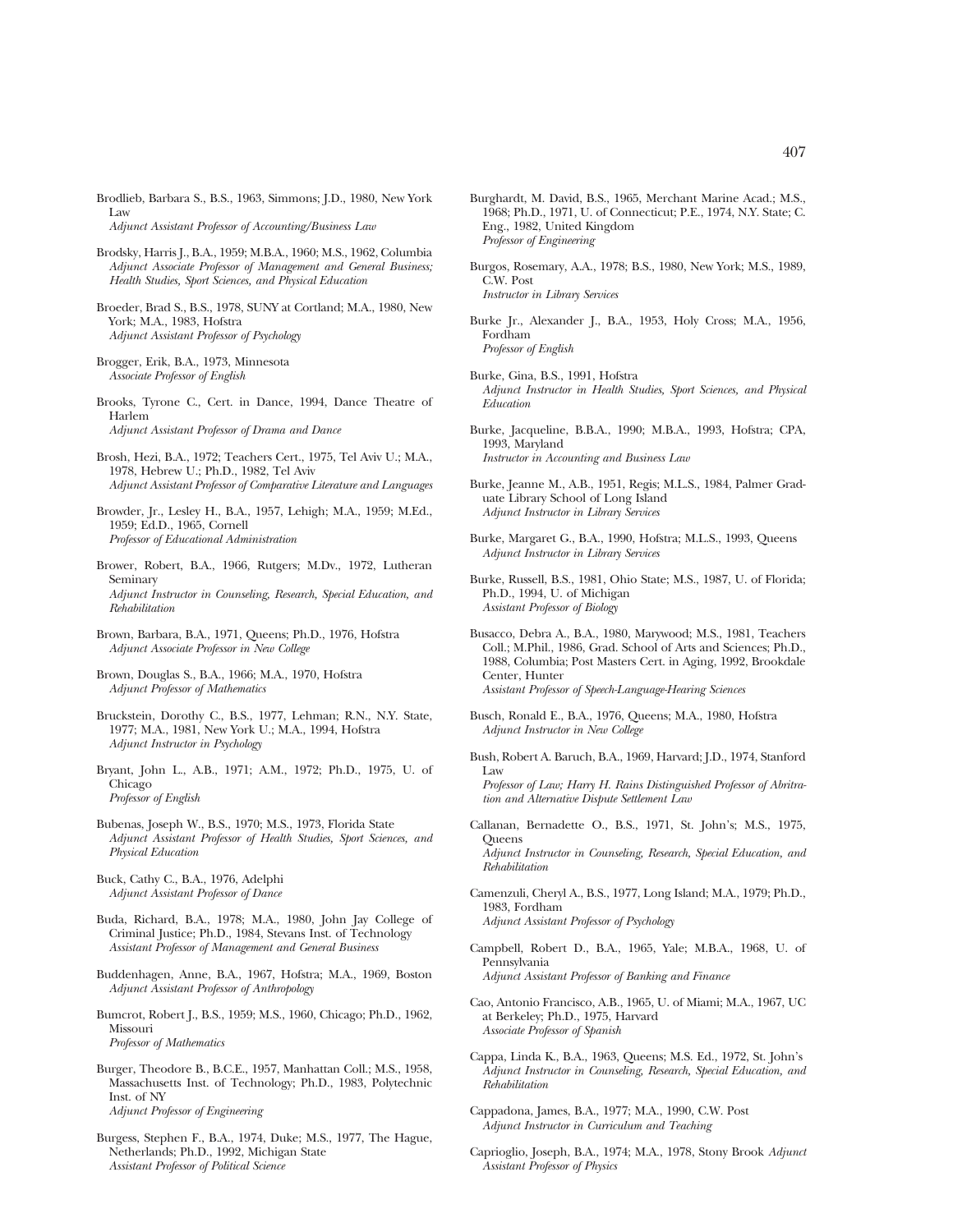- Caputi, Mauro, B.E., 1981, Manhattan; M.S., 1984; Ph.D., 1991, Virginia Tech. *Assistant Professor of Engineering*
- Carragher, Daniel J., B.A., 1991, Temple; M.A., 1994, Boston Coll. *Adjunct Instructor in Psychology*
- Carson, Paul A., B.A., 1993, Manhattan Coll.; M.A., 1997, Hofstra *Adjunct Instructor in English*
- Carter, L. Chandler, B.A., 1984, U. of No. Carolina at Chapel Hill; M.M., 1986, Boston U.; Ph.D., 1995, City U. of New York *Assistant Professor of Music*
- Carter, Marc L., B.A., 1987, Loyola; M.A., 1990; Ph.D., 1992, U. of California at Irvine *Assistant Professor of Psychology*
- Carter, Rose E., B.A., 1973; M.A., 1975, Goddard; M.S., 1988; Ph.D., 1991, Hofstra *Adjunct Assistant Professor of Reading*
- Casper, John C., B.S., 1962, SUNY at New Paltz; M.A., 1969, Adelphi; M.F.A., 1988, SUNY at Stony Brook *Adjunct Assistant Professor of Curriculum and Teaching*
- Cassese, Lenore G., B.A., 1965; M.S. Ed., 1966; M.A., 1989, Hofstra *Adjunct Assistant Professor in New College*
- Cassidy, David C., B.A., 1967; M.S., 1970, Rutgers; Ph.D., 1976, Purdue *Professor of Natural Science*
- Castello, Rose C., B.A., 1973; M.A., 1990, SUNY at Stony Brook *Adjunct Instructor in Administration and Policy Studies*
- Castrataro, Nicholas A., B.S., 1959; M.S., 1960, Brooklyn *Adjunct Assistant Professor of Health Studies, Sport Sciences, and Physical Education*
- Cavanaugh, John T., B.S., 1978; M.S. Ed., 1980, C.W.Post *Adjunct Assistant Professor of Health Studies, Sport Sciences, and Physical Education*
- Cernic, David, B.A., 1961, Immaculate Conception; M.A., 1967; Ph.D., 1970, Fordham *Professor of Philosophy*
- Cevallos, Elena E., B.A., 1970, Hunter; M.S., 1973, Columbia; M.A., 1975, Brooklyn; Certificate in Advanced Librarianship, 1984; D.L.S., 1992, Columbia *Professor of Library Services*
- Chaiken, Michael A., B.S., 1969, CUNY; M.S., 1971, Brooklyn; Ed.D., 1989, New York *Adjunct Assistant Professor of Health Studies, Sport Sciences, and Physical Education*
- Chaleff, Paul I., B.A., 1969, City Coll.; M.F.A., 1971, City U. of New York
	- *Associate Professor of Fine Arts*
- Chandra, Mahesh, B.S., 1963, Agra U., India; M.S., 1966, U. of Delhi; D.Sc., 1978, George Washington *Associate Professor of Business Computer Information Systems and Quantitative Methods*
- Charlow, Robin D., A.B., 1971, Vassar; J.D., 1981, Cornell *Associate Professor of Law*
- Charnov, Bruce H., B.A., 1968, U. of Michigan; M.A., 1972, Jewish Theological Seminary; Ph.D., 1976, U.S. International; M.B.A., 1981, Fairleigh Dickinson; J.D., 1990, Hofstra Law *Associate Professor of Management and General Business*
- Chen, Qiong-Ying, B.A., 1978, Zhongshan U., China; Cert., 1981, U. of California; M.A., 1989, Louisiana State *Adjunct Instructor in Reading*
- Chen, Xunwu, B.A., 1982, Zhongshan U., M.A., 1990, International Academy of Philosophy; Ph.D., 1994, Fordham *Adjunct Assistant Professor of Philosophy*
- Cheng, Wah K., B.A., 1981, U. of Hong Kong; M.A., 1983, U. of Wisconsin at Madison; Ph.D., 1989, U. of Chicago *Assistant Professor of History*
- Chiu, David J., B.A., 1961; M.A., 1965, National Chengchi University *Assistant Professor of Chinese*
- Christensen, Paul P., B.S., 1967, Utah State; M.S., 1971; Ph.D., 1976, Wisconsin *Associate Professor of Economics*
- Christophides, Sally, B.A., 1979; M.S.Ed., 1983, Hofstra *Adjunct Instructor in Counseling, Research, Special Education, and Rehabilitation*
- Cimino, Peter J., B.S., 1960, Pennsylvania State U. *Adjunct Instructor in Health Studies, Sport Sciences, and Physical Education*
- Cinnamon, Howard, B.A., 1970, CCNY; M.A., 1975, Queens; Ph.D., 1985, Michigan *Associate Professor of Music*
- Clair, Nancy, B.A., 1977, N. Carolina State U.; M.A.T., 1981, Sch/Int'l. Training; M.Ed., 1991; Ed.D., 1993, Columbia *Adjunct Assistant Professor of Curriculum and Teaching*
- Clark, Bruce G., A,B., 1962, Colgate; J.D., 1965, Columbia Law *Special Professor of Law*
- Clark, Clarence, B.A., 1971; M.S.W., 1975, Fordham *Adjunct Assistant Professor of Health Studies, Sport Sciences, and Physical Education*
- Clarke, Kathryn P., B.A., 1962, St. Joseph's; M.A., 1971, Brooklyn Coll.; M.A., 1983; Ph.D., 1983, Syracuse *Adjunct Associate Professor in New College*
- Clements, Rhonda, B.S., 1977, U. of Maine; M.Ed., 1984; Ed.D., 1988, Columbia *Associate Professor of Health Studies, Sport Sciences, and Physical Education*
- Clendening, Beverly, B.S., 1974, Coll. of New Rochelle; M.S., 1981, American U.; Ph.D., 1990, U. of Michigan *Assistant Professor of Biology*
- Cloud, Nancy, B.A., 1970, Lycoming; M.A., 1972, Syracuse; M.A., 1978, U. of San Francisco; Ph.D., 1993, Columbia *Associate Professor of Curriculum and Teaching*
- Cohen, Anna W., B.S., 1975; M.Ph., 1979; Ph.D., 1980, CCNY *Adjunct Assistant Professor of Chemistry*
- Cohen, Dorothy, B.A., 1939, Brooklyn; M.B.A., 1958, Hofstra; Ph.D., 1967, Columbia
	- *Distinguished Professor Emerita of Marketing and International Business*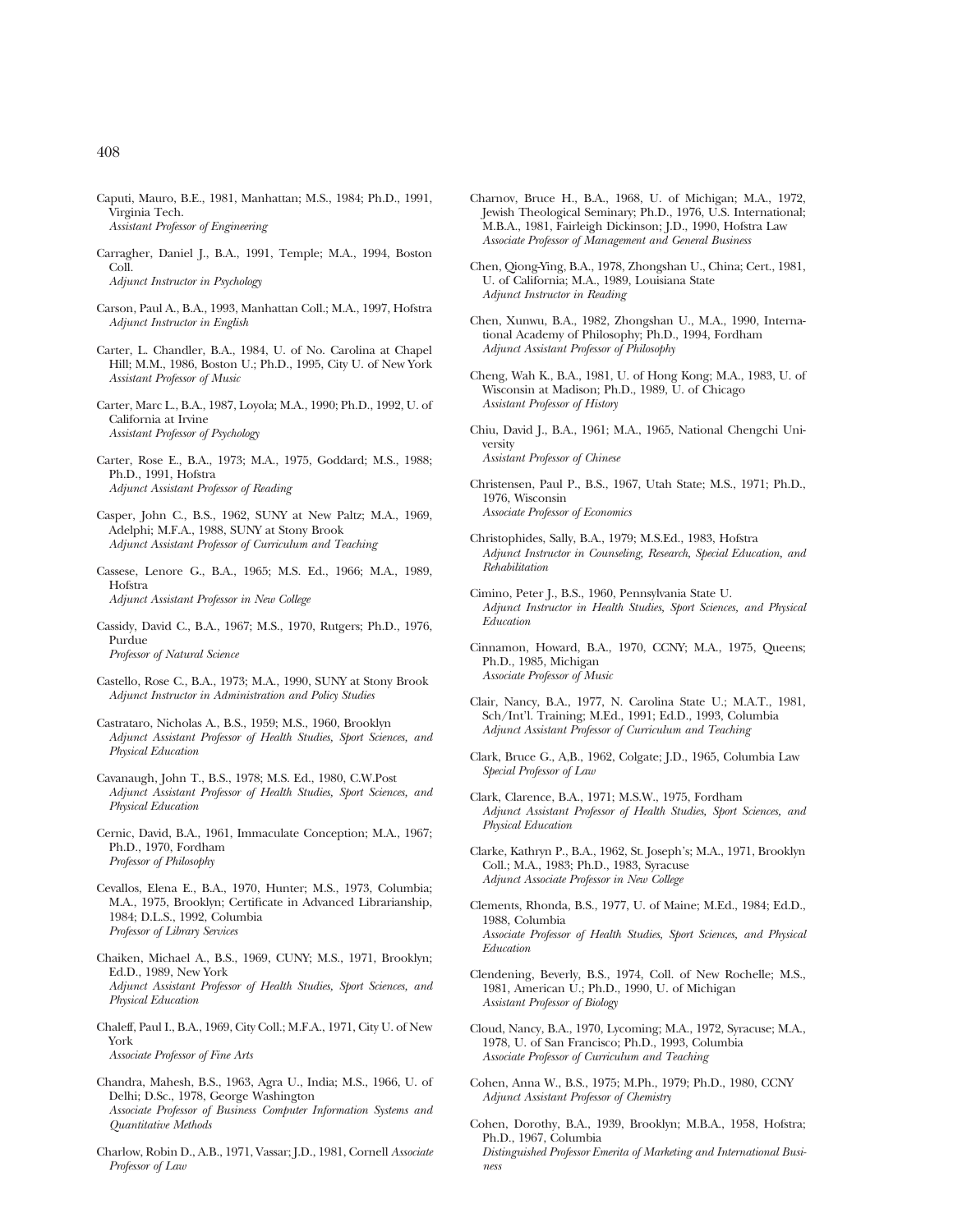- Cohen, George M., A.B., 1955; A.M., 1958, Harvard; Ph.D., 1962, Boston *Professor of Art History and Humanities*
- Cohen, Herbert B., B.F.A., 1978, Philadelphia Coll. of Art; M.A., 1980, Hofstra *Adjunct Instructor in Counseling, Research, Special Education, and*

*Rehabilitation*

- Cohen, Jonas C., B.A., 1993; Hofstra; M.F.A., 1996, U. of Nebraska *Adjunct Instructor in Drama and Dance*
- Cohen, Lynn E., B.A., 1972, Syracuse; M.A., 1984, Long Island U. *Adjunct Assistant Professor in New College*
- Cohen, Michael, B.A., 1971, Pennsylvania State; M.A., 1975, Hofstra *Adjunct Assistant Professor of Mathematics*
- Cohen, Paul K., B.A., 1957, Cornell; M.A., 1959, SUNY at Albany *Adjunct Instructor in Mathematics*
- Cohen, Roberta, B.A., 1972, Queens; M.A., 1973, Hofstra *Adjunct Assistant Professor of Speech-Language-Hearing Sciences*
- Cohen, Stuart J., B.S., 1965; M.S., 1967; M.S., 1970, Brooklyn Coll.; Ed.D., 1975, Columbia *Adjunct Associate Professor of Health Studies, Sport Sciences, and Physical Education*
- Cohn, Alfred, A.B., 1958, Harvard; Ph.D., 1964, New York *Professor of Psychology; Teaching Fellow in New College*
- Colgan, Jane M., B.A., 1972, Molloy; M.A., 1988, Adelphi *Adjunct Assistant Professor of Health Studies, Sport Sciences, and Physical Education*
- Collins, Marianne, A.A., 1988, Nassau CC *Adjunct Instructor in Health Studies, Sport Sciences, and Physical Education*
- Comer, Debra R., B.A., 1982, Swarthmore; M.A., 1984; M.Phil., 1985; Ph.D., 1986, Yale *Associate Professor of Management and General Business; Associate Dean for Faculty Development, Zarb School of Business*
- Conti, John V., B.A., 1961, Queens; Ph.D., 1988, Pacific Western U. *Adjunct Assistant Professor of Counseling, Research, Special Educa-*

*tion, and Rehabilitation*

- Conway, Kathleen, B.A., 1959, St. Joseph; M.S., 1966, Hofstra; M.S., 1973, SUNY at Stony Brook; C.A.S., 1990; Ed.D., 1994, Hofstra *Adjunct Assistant Professor of Curriculum and Teaching*
- Conway, Vincent J., B.A., 1967; M.B.A., 1972; A.P.C., 1987, St. John's *Adjunct Assistant Professor of Banking and Finance*
- Coon, Miriam L., B.S., 1963, Lesley; M.A., 1984, C.W.Post *Adjunct Assistant Professor in New College*
- Copersino, Marc L., B.A., 1991; M.A., 1994, Loyola; M.A., 1996, **H**ofstra *Adjunct Instructor in Psychology*
- Coppenger, Royston, P., B.A., 1981, U. of Tennessee; M.F.A., 1984, Yale School of Drama *Assistant Professor of Drama*
- Corda, Bernard A., B.A., 1978, Queens Coll.; M.Ed., 1980; CAS, 1981, Boston Coll.; Psy.D., 1991, Pace *Adjunct Assistant Professor of Curriculum and Teaching*
- Corrigan, Eileen R., B.A., 1984; M.S. Ed., 1987, Hofstra *Adjunct Instructor in Reading*
- Cortina, Mary, B.A., 1976, Lehman; M.A., 1978; Ph.D., 1990, Fordham

*Adjunct Assistant Professor of Sociology/Anthropology*

- Costenoble, Steven R., B.S., 1981, Massachusetts Inst. of Technology; M.S., 1982; Ph.D., 1985, Chicago *Professor of Mathematics; Chairperson, Senate Executive Committee*
- Couser, G. Thomas, B.A., 1968, Dartmouth; Ph.D., 1977, Brown *Professor of English*
- Cox, Brian D., B.A., 1982, Florida State; M.A., 1986; Ph.D., 1989, North Carolina *Associate Professor of Psychology*
- Crofoot, John M., B.A., 1983, Columbia; M.A., 1987; M.A., 1988; Ph.D., 1994, U. of Michigan *Adjunct Assistant Professor of Comparative Literature and Languages*
- Cross-Hansen, Jody L., B.A., 1978, York; M.Div., 1982, Yale Divinity School *Adjunct Assistant Professor in New College*
- Cullen, Susan, B.S., 1981; M.A., 1984, Adelphi *Adjunct Instructor in Health Studies, Sport Sciences, and Physical Education*
- Curtiss, Rychard L., B.A., 1987, E. Connecticut State; M.F.A., 1996, N. Illinois U. *Adjunct Assistant Professor of Drama and Dance*
- Dachtera, Stephen R., B.S.E.E., 1968, City; M.S.E.E., 1972, New York

*Adjunct Assistant Professor of Computer Science*

- D'Acierno, Pellegrino A., B.A., 1965; M.A., 1967; Ph.D., 1973, Columbia *Professor of Comparative Literature and Languages*
- D'Agostino, Annette M., B.A., 1984, St. John's; M.A., 1985, Wm. Patterson Coll. *Adjunct Instructor in Communication, Department of Speech Communication and Rhetorical Studies*
- Dahir, Carol A., B.A., 1971; M.A., 1972, SUNY at Stony Brook; P.D., 1986, C.W.Post *Adjunct Instructor in Counseling, Research, Special Education, and Rehabilitation*
- Dallas, Keith M., B.A., 1991, U. of Delaware; M.A., 1993, Hofstra *Adjunct Instructor in English*
- Damcott, Deborah L., B.S., 1988, Pennsylvania State; M.S., 1992, U. of Michigan *Adjunct Assistant Professor of Physics*
- D'Amelia, Ronald P., B.S., 1965, City College; M.S., 1967; Ph.D., 1978, Adelphi *Adjunct Assistant Professor of Chemistry*
- Damelin, Nancy L., B.S., 1968, Boston U.; M.S., 1980, Hofstra *Adjunct Instructor in Curriculum and Teaching*
- Dandridge, III, Manning H., B.A., 1978; M.A., 1979, SUNY at Stony Brook *Adjunct Instructor in English*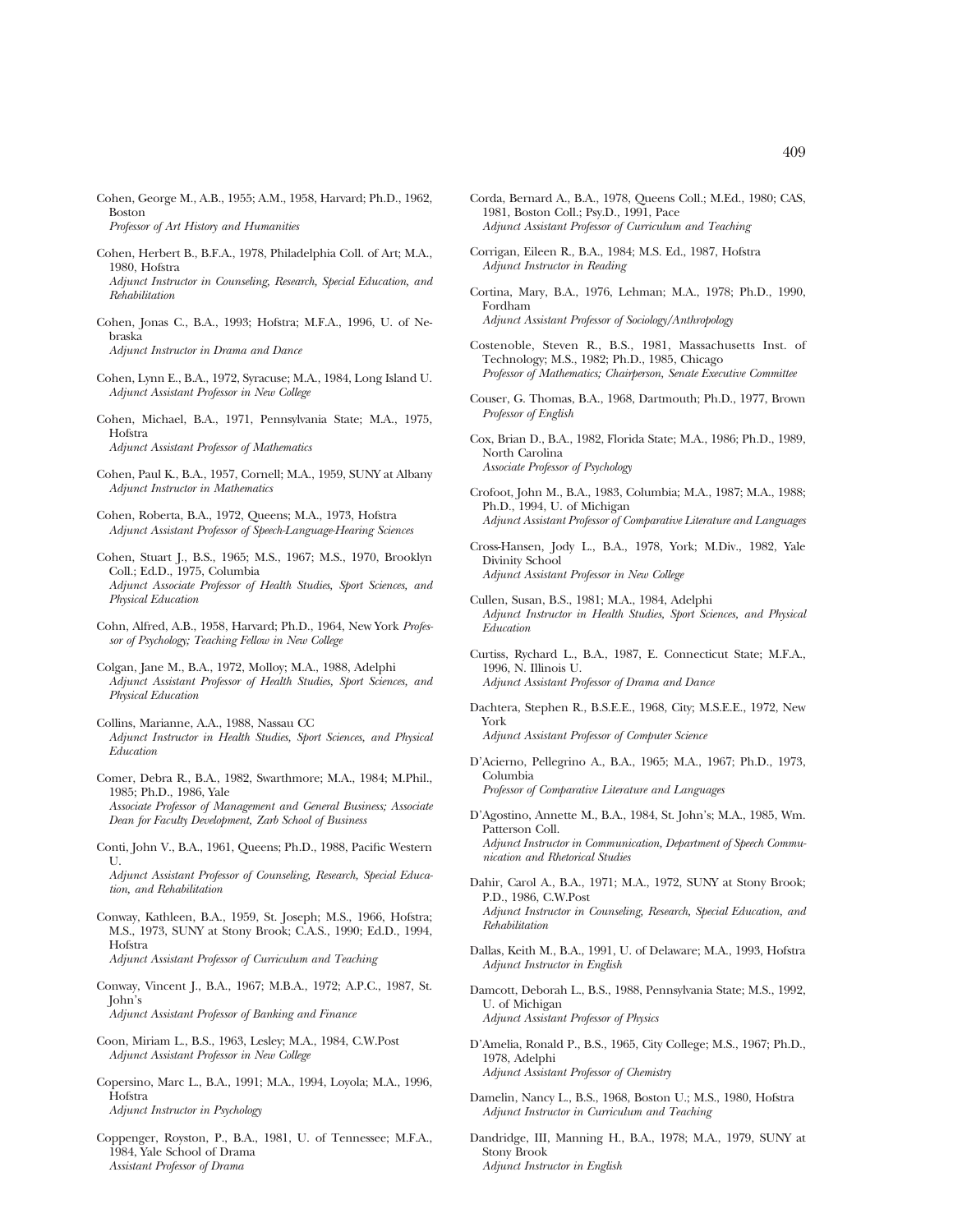- Daniel, Peter C., B.S., 1979, Charleston; M.S., 1982, U. of Maryland; Ph.D., 1986, U. of Maine *Assistant Professor of Biology*
- Daniels, Jessie, B.A., 1985, Stephen F. Austin U.; M.A., 1990; Ph.D., 1993, U. of Texas *Assistant Professor of Sociology/Anthropology*
- D'Antonio, Joanna, A.A., 1988, Nassau CC; B.A., 1990, New York U.; M.S., 1996, Polytechnic U. *Adjunct Instructor in Mathematics*
- Dardis, Anthony, B.A., 1977, Columbia; M.A., 1983; Ph.D., 1990, U. of California at Berkeley *Associate Professor of Philosophy*
- DaSilva, Zenia S., B.A., 1944, New York; M.A., 1945, California; Ph.D., 1955, New York *Professor of Spanish*
- Daus, Beryl M., B.A., 1946, U. of Kentucky; M.S., 1972; M.S., 1978, Hofstra *Adjunct Instructor in New College*
- Davey, Linda D., B.S., 1971, St. John's; M.A., 1977, Goddard; M.Ed., 1992, Columbia *Special Assistant Professor of Curriculum and Teaching*
- Davidson, Cecelia, B.A., 1978; M.S., 1986, Adelphia *Instructor in Speech-Language-Hearing Sciences*
- Dawes, Elaine, B.A., 1967, Long Island; M.A., 1971, New York; Ed.D., 1987, SUNY at Albany *Adjunct Assistant Professor of Curriculum and Teaching*
- Day, Lynda R., B.A., 1975, Howard; M.A., 1980; Ph.D., 1988, U. of Wisconsin *Adjunct Assistant Professor of History*
- Day-MacLeod, Deirdre, B.A., 1982, Brown; M.A., 1989, New York U.; Ph.D., 1996, CUNY *Adjunct Assistant Professor of English*
- Deans, Glenn N., B.S., 1972, NYU; M.B.A., 1990, Pace *Adjunct Instructor in Accounting/Business Law*
- DeCarlo, John, A.B., 1979, Brandeis; M.Div., 1983, Union Theological Seminary *Adjunct Assistant Professor of English*
- deCarvalho, Fatima, B.S., 1993, Manhattan Coll.; M.S., 1996, Polytechnic U. *Adjunct Assistant Professor of Engineering*
- Decker, Edward M., A.A., 1972, S. Connecticut State; B.A., 1981, SUNY at Old Westbury; M.S., 1988, Queens *Adjunct Instructor in Curriculum and Teaching*
- DeFreitas, Gregory E., B.A., 1971, Stanford; M.A., 1975; M.Phil., 1978; Ph.D., 1979, Columbia *Associate Professor of Economics*
- Delamater, Jerome, B.A., 1964, Rutgers; M.A., 1971; Ph.D., 1978, Northwestern *Professor, School of Communication, Department of Audio/Video/Film*
- Delano, Michael D., B.A., 1961, Hunter; M.S., 1964; Ph.D., 1969, New York *Associate Professor of Physics*
- DelGaudio, Sybil A., B.A., 1965, Brooklyn; M.A., 1966, Northwestern; M.Phil., 1983; Ph.D., 1986, Columbia *Associate Professor and Chairperson, School of Communication, Department of Audio/Video/Film*
- DelGiudice, Thomas C., B.A., 1979, SUNY at Old Westbury; Ph.D., 1991, U. of Massachusetts at Amherst *Adjunct Associate Professor of Economics/Geography*
- Delliquanti, Joy P., B.A., 1981, Rutgers; M.A., 1987, Middlebury *Adjunct Instructor in the English Language Program*
- Demas, Kenneth R., B.S., 1967, Long Island U.; M.S., 1976, Coll. of New Rochelle *Adjunct Associate Professor of Health Studies, Sport Sciences, and Physical Education*
- Demertzis, Efstratios, M.A., 1963; M.A., 1968; Ph.D., 1979, New York *Adjunct Associate Professor of Modern Greek and History*
- Demetriou, Homer J., B.S., 1961; M.S., 1970, Adelphi *Adjunct Assistant Professor of Mathematics*
- DeMotta, Linda, B.A., 1983, St. Joseph's; M.S., 1988, C.W.Post *Adjunct Instructor in New College*
- DeRossi, Charles, B.S., 1994, SUNY at Stony Brook *Adjunct Instructor in Biology*
- Desbonnet, Aline C., A.B., 1947, Columbia *Adjunct Instructor in French*
- Deutsch, Herbert A., B.S. in Ed., 1956, Hofstra; B.Mus., 1960; M.Mus., 1961, Manhattan School of Music *Professor and Chairperson, Department of Music*
- Devine, Daniel R., M.F.A., 1988, Bard *Assistant Professor of Fine Arts*
- Diamond, David, A.B., 1959; LL.B., 1962, Harvard; LL.M., 1963, New York *Professor of Law*
- DiCicco, Darlene L., B.A., 1985, Queens Coll., M.B.A., 1992, St. John's *Adjunct Instructor in Banking and Finance*
- Dickman, Bernard H., B.S., 1964, Brooklyn; M.S., 1966; Ph.D., 1970, New York *Associate Professor of Business Computer Information Systems and Quantitative Methods*
- Dickstein, Sheryl L., B.A., 1988, Hofstra; M.A., 1991, Queens *Adjunct Instructor in Psychology*
- Dieffenbach, William P., B.A., 1978, C.W. Post; M.S. Ed., 1982, Queens Coll.
	- *Adjunct Assistant Professor of Geology*
- DiFonzo, J. Herbie, B.S., 1974, St. Joseph's; M.A., 1977; J.D., 1977; Ph.D., 1993, U. of Virginia *Associate Professor of Law*
- DiGaetani, John, B.A., 1965, U. of Illinois; M.A., 1967, Northern Illinois; Ph.D., 1974, Wisconsin *Professor of English*
- DiGennaro, Joseph, B.A., 1961, Hunter; M.S., 1962, U. of Illinois; Ed.D., 1969, Columbia *Adjunct Professor of Health Studies, Sport Sciences, and Physical Education*
- Dill, Charles, B.A., 1976, U. of Steubenville; M.A., 1978, Xavier, Ohio; Ph.D., 1981, U. of Houston *Associate Professor of Psychology*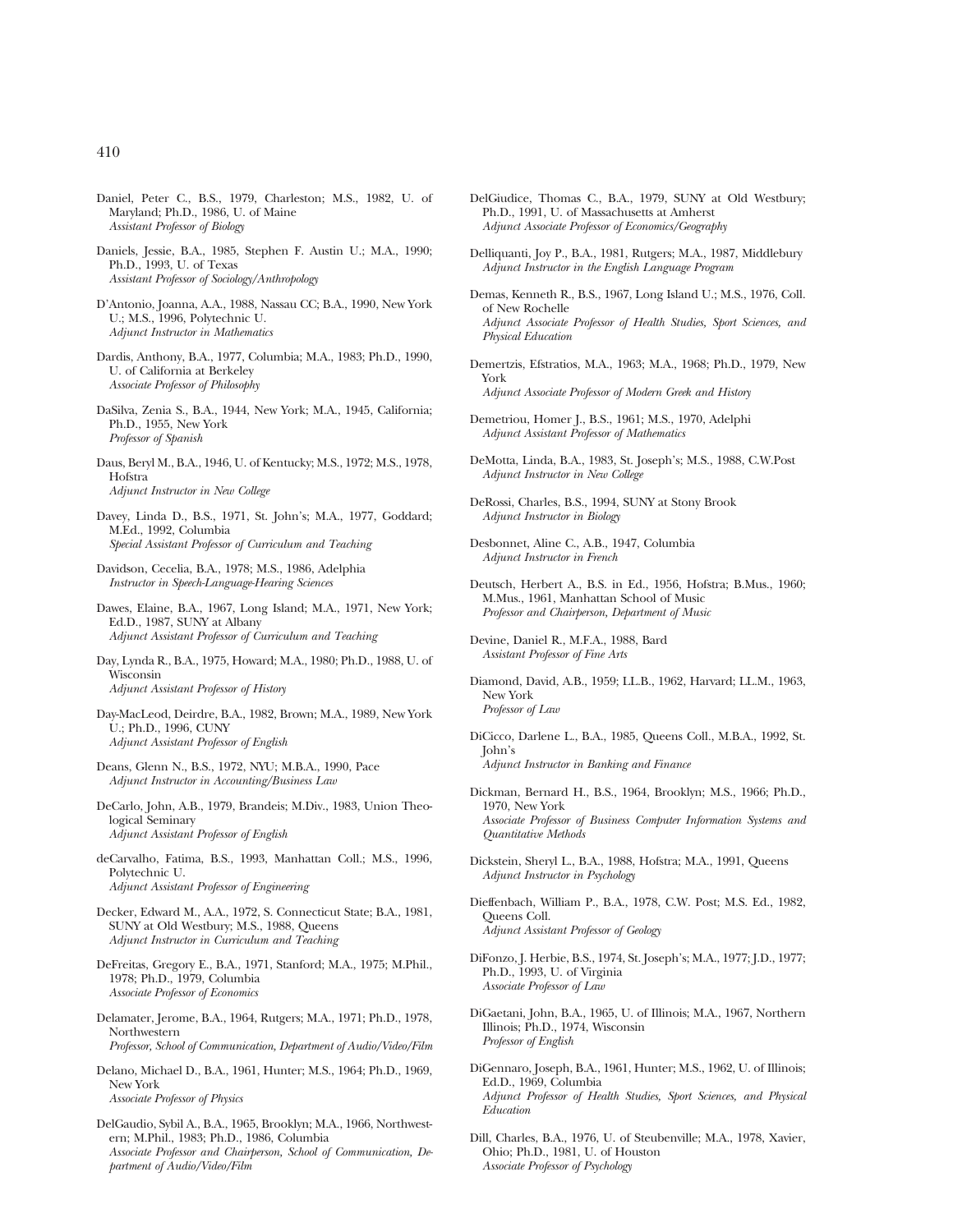Diller, Edward J., B.A., 1977, SUNY at Albany; M.P.H., 1984, Columbia

*Adjunct Instructor in Health Studies, Sport Sciences, and Physical Education*

- D'Innocenzo, Michael, B.A., 1957, Union; M.A., 1959, Columbia *Professor of History*
- Ditchik, Carol, B.A., 1959, Antioch; M.S., 1975, Hofstra *Adjunct Instructor in Curriculum and Teaching*
- Dittemore, Edgar E., B.Mus. Ed., 1959; B.Mus., 1960; M.Mus. Ed., 1963, Kansas; Ph.D., 1968, Iowa *Professor of Music*
- Dlaboha, Ihor, B.A., 1974, CCNY; M.A., 1983, New School *Adjunct Assistant Professor of Communication, Department of Journalism and Mass Media Studies*
- Dobrin, Arthur, B.A., 1964, City; M.A., 1971, New York; D.S.W., 1988, Adelphi *Adjunct Associate Professor in New College*
- Dobrow, Vida L., B.A., 1957, Hunter *Adjunct Instructor in Curriculum and Teaching*
- Dodson, Lillian Twardowicz *Adjunct Associate Professor of Fine Arts*
- Doherty, William J., B.A., 1957, St. Francis; M.A., 1970, C.W. Post *Adjunct Instructor in English*
- Dolgin, Janet L., B.A., 1968, Barnard; M.A., 1971; Ph.D., 1974, Princeton; J.D., 1981, Yale *Professor of Law; Maurice A. Deane Distinguished Professor of Constitutional Law*
- Domenech, Daniel, B.A., 1967, Hunter; M.A., 1969, Queens; Ph.D., 1977, Hofstra *Adjunct Assistant Professor of Curriculum and Teaching; Counseling,*

*Research, Special Education, and Rehabilitation*

- Domina, Lynn M., B.A., 1980, Michigan State; M.F.A., 1986, U. of Alabama *Adjunct Instructor in New College*
- Don, Jodi A., B.A., 1991, SUNY at Binghamton; M.S., 1992, Boston U. *Adjunct Instructor in Speech Communication and Rhetorical Studies*
- 
- Donahue, Neil H., B.A., 1979; M.A., 1983; Ph.D., 1987, Rutgers *Associate Professor of German and Comparative Literature*
- Donaldson, Cara L., B.A., 1987, Queens Coll.; M.A., 1990; Ph.D., 1993, Hofstra *Adjunct Assistant Professor of Curriculum and Teaching*
- D'Onofrio, Anthony, B.A., 1961, SUNY at Albany; M.A., 1970, New York *Adjunct Instructor in Curriculum and Teaching*
- Doolittle, Sarah A., B.S.Ed., 1976, Northeastern; M.Ed., 1982, Boston; Ed.D., 1988, Columbia *Associate Professor of Health Studies, Sport Sciences, and Physical Education*
- Doyle, Kristene A., B.A., 1994, McGill; M.A., 1995, Hofstra *Adjunct Instructor in Psychology*
- Drasler, Greg, B.F.A., 1980; M.F.A., 1983, U. of Illinois *Adjunct Assistant Professor of Fine Arts*
- Dressler, Brenda J., B.A., 1964, City Coll.; M.A., 1969, CUNY; Ph.D., 1986, New York U. *Adjunct Assistant Professor of Health Studies, Sport Sciences, and Physical Education*
- Drucker, Naomi L., B.S., 1957, Hofstra *Adjunct Instructor in Music*
- Drucker, Susan J., B.A., 1979, Queens; J.D., 1982, St. John's; M.A., 1985, Queens *Associate Professor of Communication, Department of Speech Communication and Rhetorical Studies*
- Drummer, Carol J., B.A., 1964; M.S., 1966, Queens *Special Instructor in Speech Communication and Rhetorical Studies*
- Druyan, Nitza, B.A., 1973, Queens; M.A., 1974, New York; Ph.D., 1980, Bar Ilan, Israel *Adjunct Professor of Hebrew and Jewish Studies*
- Duarte, Eduardo M., B.A., 1988, Fordham; M.A., 1991; Ph.D., 1996, New School of Social Research *Assistant Professor of Administration and Policy Studies*
- Duffy Niev J., B.A., 1987; Ph.D., 1996, New York U. *Assistant Professor of Economics*
- Dunn, Dennis M., B.A., 1970, Fairfield U.; M.S., 1971, SUNY at Albany *Adjunct Assistant Professor of Health Studies, Sport Sciences, and Physical Education*
- Durnan, Carlyne D., B.A., 1960, Coll. of Holy Names; M.A., 1986, Adelphi
	- *Adjunct Instructor in Comparative Literature and Languages*
- Dusel, Joanne M., B.S., 1990; M.S., 1992, Queens; M.Ed., 1995, Columbia
- *Adjunct Assistant Professor of Health Studies, Sport Sciences, and Physical Education*
- Duval, Laura L., A.B., 1987, Bowdoin Coll.; M.S., 1995; Ph.D., 1997, Tulane *Adjunct Assistant Professor of Psychology*
- Edelman, Malka P., B.A., 1970, Queens; M.S., 1976, C.W. Post; M.S.Ed., 1985, Hofstra *Adjunct Instructor in Counseling, Research, Special Education, and Rehabilitation*
- Edwards, Mark A., B.S., 1980; M.S., 1982; Ph.D., 1985, Polytechnic Inst. *Associate Professor and Chairperson, Department of Physics*
- Edwards, Pamela, B.S., 1980; M.B.A., 1983, New York; J.D., 1991, Fordham Law *Legal Writing Instructor*
- Egan, Mary Therese, B.A., 1963, St. Joseph's; M.A., 1967, Brooklyn Coll. *Adjunct Instructor in Curriculum and Teaching*

Eisen, Audrey, B.A., 1972, Queens; M.A., 1975; Ph.D., 1976, CUNY

*Associate Professor of Speech-Language-Hearing Sciences*

- Eisenberg, Carolyn, B.A., 1967, Chicago; M.A., 1969; Ph.D., 1971, Columbia *Associate Professor of History*
- Elenkov, Detelin S., B.S., 1984, U. of Sofia; Ph.D., 1992, Massachusetts Inst. of Technology *Assistant Professor of Marketing*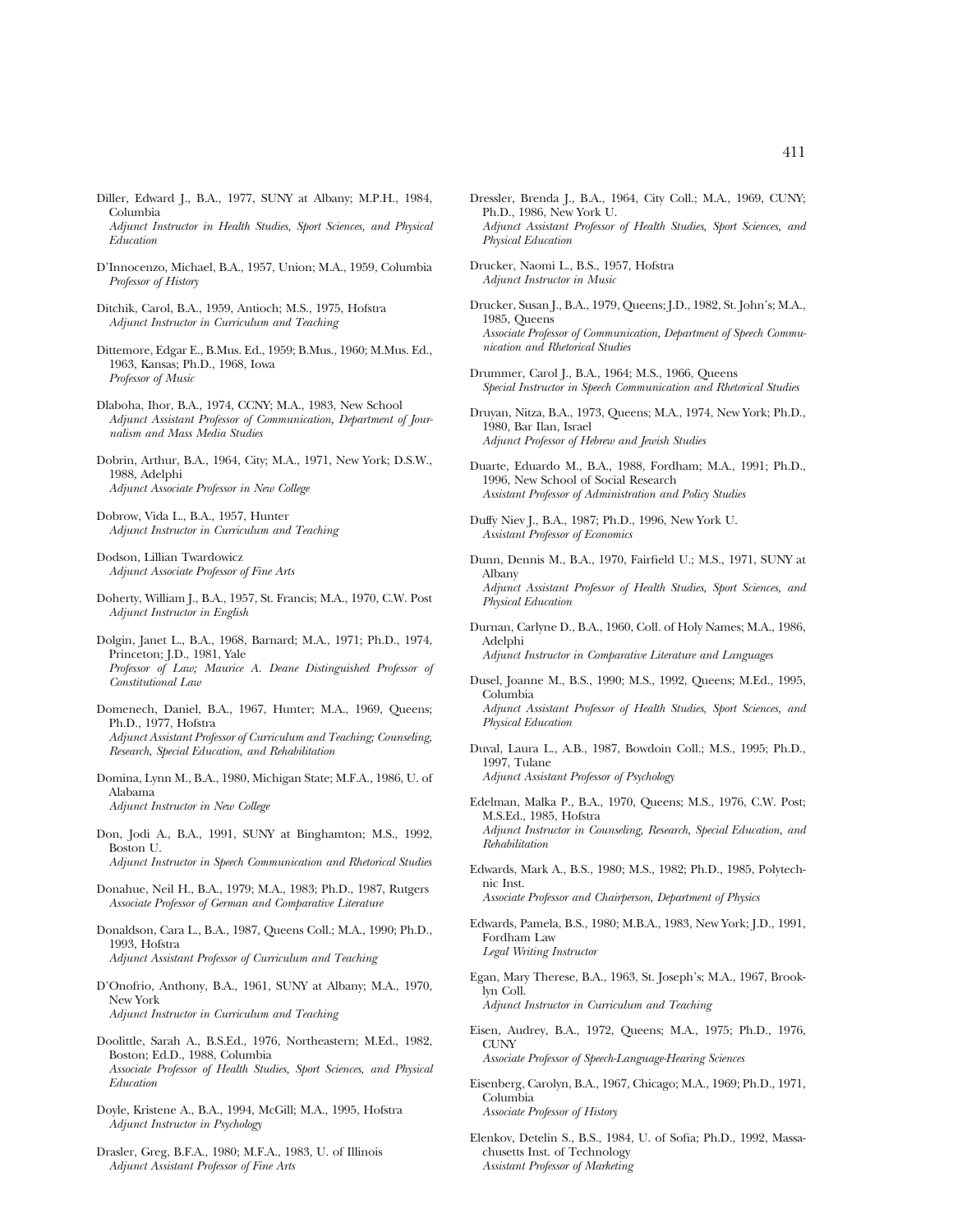- Elijah, Rosebud S., A.B., 1988, Mt. Holyoke; M.S., 1990, U. of Toledo; Ph.D., 1996, U. of Michigan *Assistant Professor of Curriculum and Teaching*
- Ellis, Robert D., B.A., 1986, Yale; J.D., 1990, Harvard Law *Associate Professor of Law*
- Elsayed, Sayed M., B.A., 1979, Ain Shams, Cairo; M.B.A., 1987, Baruch; Ph.D., 1990, CUNY *Assistant Professor of Management and General Business*
- Elston, Gillian Z., B.S., 1989, U. of No. Carolina; Ph.D., 1995, U. of California at Berkley *Assistant Professor of Mathematics*
- Eng, Sidney, B.A., 1972, Bishop's U., Quebec; M.L.S., 1974, St. John's; M.A., 1977, New York *Adjunct Assistant Professor of Library Services*
- Englund, David C., B.S., 1983, Rensselaer; M.S., 1990, Polytechnic Inst. *Adjunct Assistant Professor of Computer Science*
- Enright, Joe, B.S., 1963, Canisius; M.S., 1971, Indiana U. *Adjunct Assistant Professor of History*
- Epstein, Bonnie, B.A., 1975, Hofstra; M.S., 1977, C.W. Post; C.A.S., 1980, Hofstra *Adjunct Instructor in Curriculum and Teaching*
- Erb, Kenneth, B.A., 1961, Goshen; M.S., 1964; Ph.D., 1966, West Virginia *Associate Professor of Biology*
- Ertel, Michael R., B.S., 1996, Hofstra *Adjunct Instructor in Biology*
- Esposito, Dana, B.A., 1969, Hartwick; M.S., 1979, Hofstra; M.A., 1983, California School of Professional Psychology *Adjunct Instructor in Counseling, Research, Special Education, and Rehabilitation*

Estrin, Morton *Adjunct Star Professor of Music*

- Eswarathasan, Arulappah, B.Sc., 1967; M.Sc., 1974, U. of Sri Lanka; M.S., 1981; Ph.D., 1985, Adelphi *Associate Professor of Mathematics*
- Evans, Joel R., B.A., 1970, Queens; M.B.A., 1974, Baruch; Ph.D., 1975, CUNY *Professor of Marketing and International Business; RMI Distinguished Professor of Business*
- Evans, Linda L., B.A., 1971; M.S., 1977, Queens; M.B.A., 1983, Hofstra *Adjunct Associate Professor of Marketing*
- Evans, Steven J., B.S., 1976, U. of Wisconsin; M.D., 1984, NYU School of Medicine *Adjunct Associate Professor of Mathematics*
- Fagan, Cathy E., B.A., 1972, Le Moyne; M.S.Ed., 1974, Fordham *Adjunct Assistant Professor of English*
- Fagin, Alane S., B.S., 1974, SUNY (London Center); M.S., 1981, U. of Pittsburgh *Adjunct Assistant Professor of Health Studies, Sport Sciences, and Physical Education*
- Falk, David, B.A., 1982, Clark; M.B.A., 1991, St. John's *Adjunct Assistant Professor of Banking and Finance*
- Fanelli, Maureen H., B.A., 1969, Catholic U.; M.A., 1971, Fairfield; C.A.S., 1986; P.D., 1993, Hofstra *Adjunct Instructor in Counseling, Research, Special Education, and Rehabilitation*
- Farb, Edith H., A.B., 1949; M.S., 1951, U. of Pennsylvania; Ph.D., 1958, Bryn Mawr *Adjunct Assistant Professor of Chemistry*
- Farid, Mamdouh I., B.S., 1961, Naval Academy, Egypt; Certificate of Advanced Chartering Problems, 1976; M.S., 1977, SUNY Maritime College; M.B.A., 1982; Ph.D., 1988, Baruch *Associate Professor of Management*
- Farrelly-Jackson, Steven E., B.A., 1979; B.A., 1981, U. of Cape Town; Ph.D., 1992, Oxford *Adjunct Assistant Professor of Philosophy*
- Fazeli, Massoud, B.A., 1977, National U. of Iran; M.A., 1981, New School of Social Research *Adjunct Assistant Professor of Economics*
- Federici, Silvia, Doctorate, 1965, Bologna; M.A., 1970; Ph.D., 1980, Buffalo *Associate Professor of Philosophy and Teaching Fellow in New College*
- Feldman, Anita, B.A., 1973, U. of Illinois; M.A., 1980, Columbia *Adjunct Assistant Professor of Drama and Dance*
- Feldman, Leslie D., B.A., 1980, Cornell; M.A., 1983, New York; M.A., 1988; Ph.D., 1990, Cornell *Associate Professor of Political Science*
- Fellner, Tom, B.A., 1981, U. of Washington; M.F.A., 1985, Columbia *Adjunct Assistant Professor of Fine Arts*
- \*Felsten, Eveline, B.A., 1949, Hunter; M.A., 1950, Columbia *Associate Professor Emerita of French*
- Fendrich, Laurie, B.A., 1970, Mt. Holyoke; M.F.A., 1978, Art Institute of Chicago *Associate Professor of Fine Arts*
- Ferguson, Lisa A., B.A., 1988, Indiana U.; M.B.A., 1990, Tulane; Ph.D., 1996, Arizona State *Assistant Professor of Management and General Business*
- Fernandez, Sinesio J., B.A., 1942; Ph.D., 1947, Havana; Ph.D., 1975, New York *Associate Professor Emeritus of Spanish*
- Ferrand, Carole, B.A., 1981, Witwatersrand South Africa; M.S., 1981; Ph.D., 1989, Pennsylvania State *Associate Professor of Speech-Language-Hearing Sciences*
- Ferrara, Paul A., B.A., 1978, Tulane; M.A., 1979; Ph.D., 1989, U. of California *Assistant Professor of Comparative Literature and Languages*
- Fessler, Daniel, M.T., B.A., 1985; M.A., 1988; Ph.D., 1995, U. of California at San Diego *Assistant Professor of Anthropology*
- Fichtelberg, Joseph, B.A., 1975, Michigan State; M.A., 1983; Ph.D., 1987, Columbia *Associate Professor of English*

\*dual appointment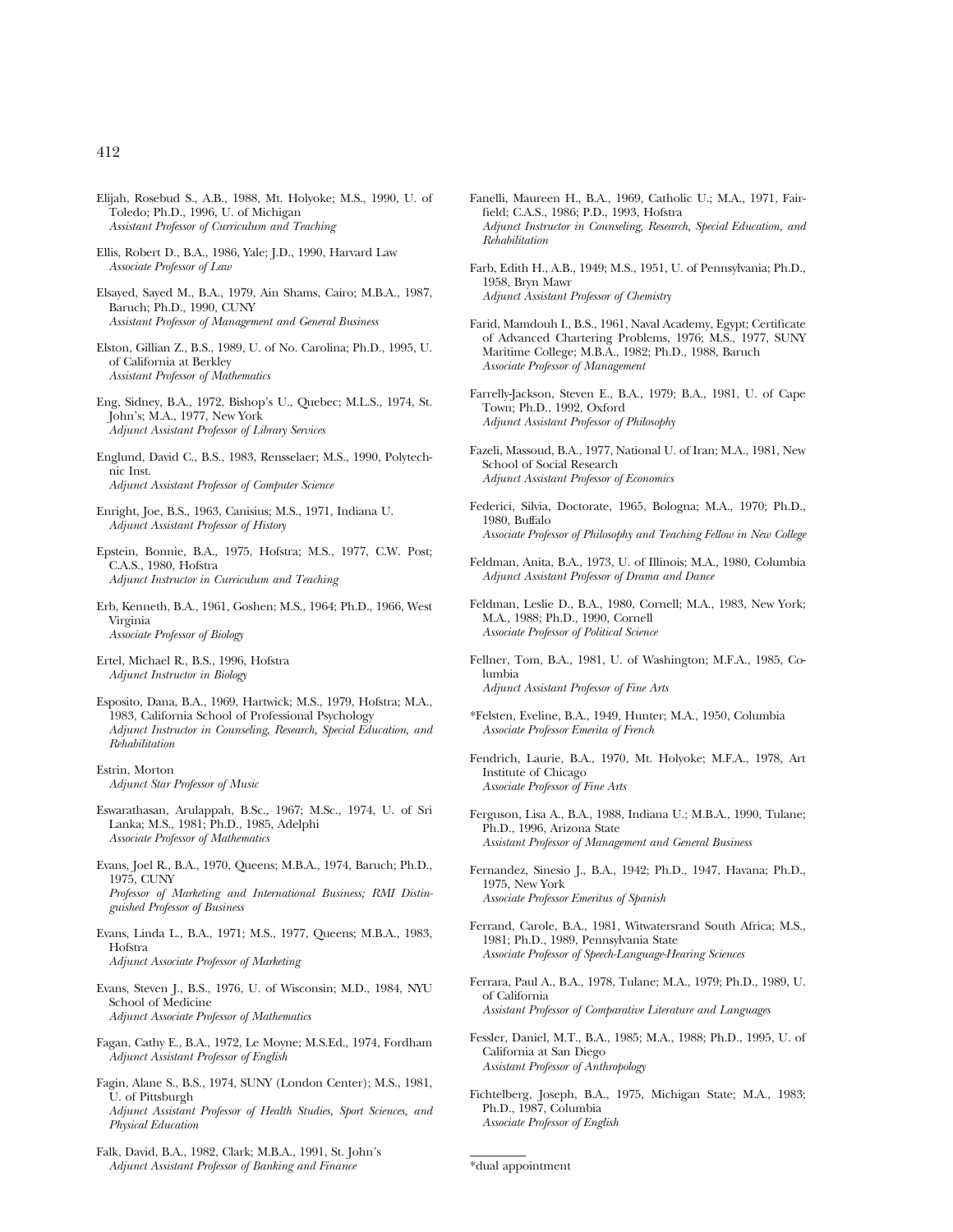Filadelfo, Gary, B.A., 1977, Hofstra *Adjunct Instructor in Music*

- Fink, Martha, B.A., 1949, Barnard; M.A., 1965, Washington U.; New York State Cert., 1977; C.A.S., 1977, Hofstra *Adjunct Instructor in Curriculum and Teaching*
- Finkelstein, Harold J., B.B.A., 1961, City; J.D., 1967, Brooklyn Law, L.L.M., 1970, New York *Adjunct Associate Professor of Accounting and Business Law*

Finzel, Rodney B., B.S., 1973; M.S., 1977, Eastern Michigan U.; Ph.D., 1981, Northwestern *Associate Professor and Chairperson, Department of Chemistry*

Fiore, Salvatore G., B.F.A., 1980; M.A., 1981, C.W. Post; D.Min., 1993, Theological Fnd.; M.A., 1995, Seminary Immaculate Conception *Adjunct Assistant Professor of Music*

- Firestone, Bernard J., B.A., 1970, Yeshiva; M.Phil., 1979; Ph.D., 1979, CUNY *Professor of Political Science; Interim Dean, Hofstra College of Liberal Arts and Sciences*
- Fischthal, Hannah B., B.A., 1968, Hofstra; A.M., 1970; M.Ed., 1976, Columbia; M.A., 1993; Ph.D., 1994, City U. of New York *Adjunct Assistant Professor of English*

Fixell, Maria, B.A., 1969, C.W. Post *Adjunct Assistant Professor of Italian*

Flaton, Robin A., B.A., 1981, Hofstra; M.A., 1983, U. of Chicago; J.D., 1986, St. John's; M.Phil., 1996, Columbia *Adjunct Assistant Professor in New College*

- Fleesler, Faith B., B.A., 1995, SUNY at Binghamton; M.A., 1996, Carnegie Mellon *Adjunct Instructor in English*
- Fleischhauer, Anne E., B.A., 1994, Gettysburg Coll. *Adjunct Instructor in Psychology*
- Fleischman, Charles W., B.A., 1967, SUNY at Oneonta; M.A., 1969, Maryland; Ph.D., 1975, New York *Associate Professor and Chairperson, School of Communication, Department of Speech Communication and Rhetorical Studies*
- Fletcher, Carol T., B.A., 1976, Yale; M.A., 1978, U. of Calif. at Berkeley *Adjunct Assistant Professor of Journalism and Mass Media Studies*
- Flickstein, Dan, B.A., 1966; M.A., 1969, Brooklyn *Adjunct Assistant Professor of Speech Communication and Rhetorical Studies*
- Floyd, Bryan A., B.A., 1967, Seattle; M.A., 1974, Johns Hopkins *Adjunct Associate Professor of Speech Communication and Rhetorical Studies*
- Flugmacher, Kim A., B.A., 1989, SUNY at Albany; M.A., 1995, Hofstra *Adjunct Instructor in English*
- Flynn, David M., B. A., 1973; M.B.A., 1974; Ph.D., 1979, U. of Massachusetts, Amherst *Associate Professor of Management and General Business*
- Flynn, Robert H., A.B., 1951; M.A., 1952, Columbia; M.S. Ed., 1955, Hofstra *Adjunct Instructor in English*
- Fonfeder, Robert, B.S., 1970, Brooklyn; M.B.A., 1971, Baruch; M. Phil., 1979; Ph.D., 1980, CUNY; CPA, 1980, New York State *Professor of Accounting*
- Fontanella, Luigi, LauL, 1968, U. of Rome; Ph.D., 1981, Harvard *Adjunct Professor of Comparative Literature and Languages*
- Ford, Allison B., B.A., 1987, Mary Washington Coll.; M.Ed., 1990; Ph.D., 1996, U. of Virginia *Assistant Professor of Counseling, Research, Special Education, and Rehabilitation*
- Forman, Andrew M., B.A., 1977, SUNY at Albany; Ph.D., 1985, U. of Tennessee *Associate Professor of Marketing and International Business*
- Forsberg, Charles, B.S.M.E., 1966, Polytechnic Inst.; M.S.M.E., 1967; M. Phil., 1975; Ph.D., 1976, Columbia; P.E., New York State *Associate Professor of Engineering*
- Franek, William R., B.A., 1995, Boston U. *Adjunct Instructor in Biology*

Frangos, Nicholas, B.S., 1979, Athens; M.S., 1981; Ph.D., 1984, Ohio State *Associate Professor of Mathematics*

- Frank, Linda M., B.S.Ed., 1962; M.S.Ed., 1964, St. John's *Adjunct Assistant Professor in New College*
- Frasca, Ralph L., B.A., 1984, Utica; M.A., 1986, Indiana U.; Ph.D., 1994, U. of Iowa *Associate Professor of Journalism and Mass Media Studies*
- Freedman, Eric M., B.A., 1975, Yale; M.A., 1976, Victoria U. of Wellington, New Zealand; J.D., 1979, Yale *Professor of Law*
- Freedman, Monroe H., A.B., 1951; LL.B., 1954; LL.M., 1956, Harvard *Professor of Law; Howard Lichtenstein Distinguished Professor of Legal Ethics*
- Freedman, Morris, B.S., 1952, City Coll.; M.A., 1956; Ed.D., 1962, Columbia *Adjunct Assistant Professor of Curriculum and Teaching*
- Freedman, Satoko A., B.A., 1953, Osaka Women's U.; M.A., 1960, New York; M.A., 1988, CUNY *Adjunct Instructor in Comparative Literature and Languages*
- Freese, Melanie L., B.S., 1967; M.A., 1969, Hofstra; M.L.S., 1977, Palmer Graduate Library School of Long Island *Associate Professor of Library Services*
- Friedlander, Douglas, B.A., 1969, Boston; M.A., 1970, UCLA; Ph.D., 1985, Stony Brook *Assistant Professor of English; Teaching Fellow in New College*
- Friedlander, Terri P., B.S., 1980, New York Inst. of Technology *Adjunct Instructor in Computer Science*
- Friedman, Enid, B.A., 1969, Hunter; M.A., 1970, Michigan State *Adjunct Associate Professor of Health Studies, Sport Sciences, and Physical Education*
- Friedman, Gloria R., B.S., 1989; M.S.Ed., 1990, Hofstra *Adjunct Instructor in Administration and Policy Studies*
- Friedman, Leon, B.A., 1954; LL.B., 1960, Harvard *Professor of Law; Joseph Kushner Distinguished Professor of Civil Liberties Law*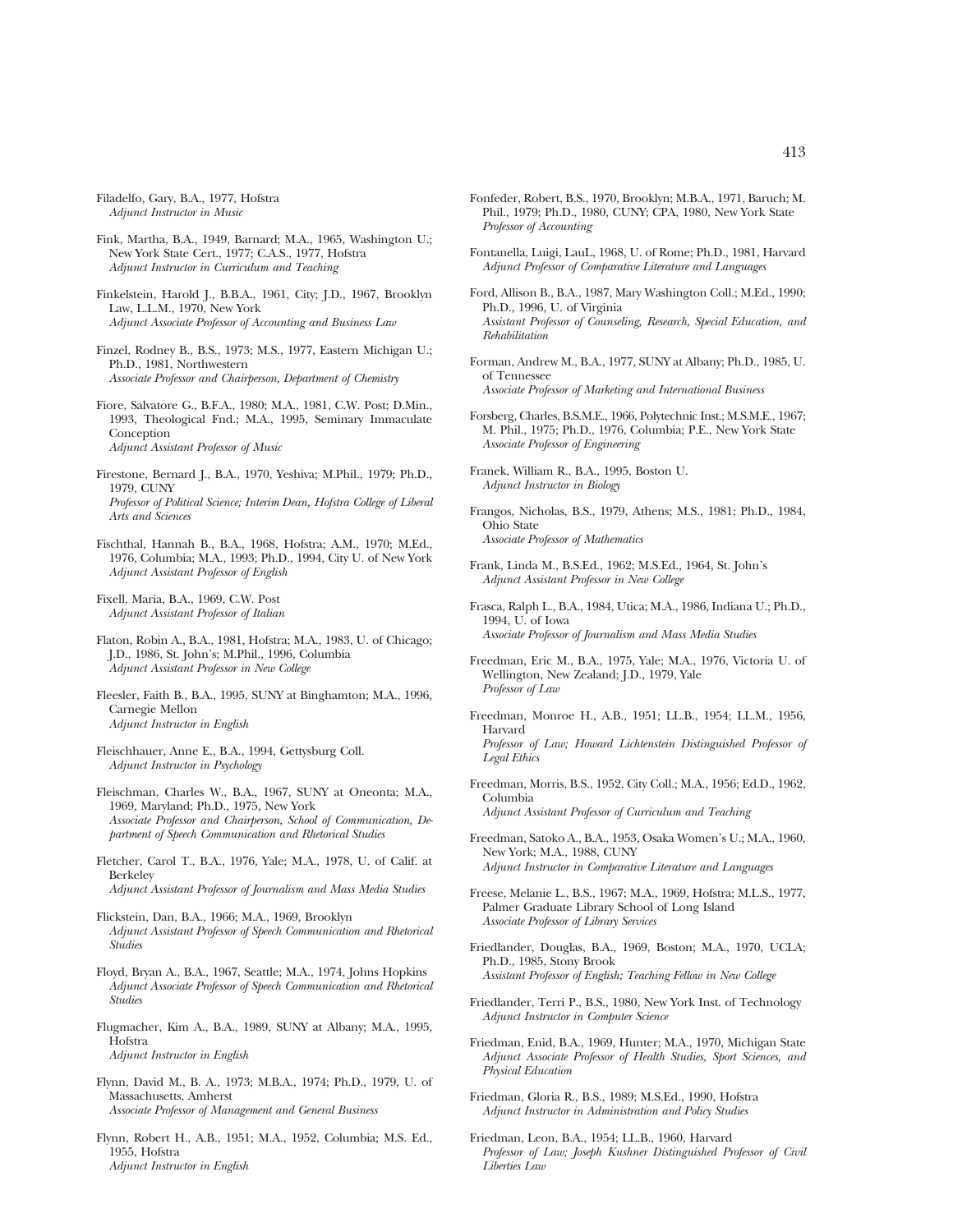- Friedman, Michele, B.A., 1967, Goucher; M.A., 1969, Virginia *Adjunct Instructor in English*
- Friedman, Steven M., B.A., 1968, Worcester Polytech; M.S., 1974, Roth

*Adjunct Assistant Professor of Health Studies, Sport Sciences, and Physical Education*

- Friedman-Adler, Laurie, B.M., 1975, Manhattan School of Music; M.A., 1977, Brooklyn Coll. *Adjunct Assistant Professor of Music*
- Frierman, Steven H., B.S., 1985, Brooklyn; M.S., 1988, U. of North Texas; Ph.D., 1992, U. of No. Carolina *Assistant Professor of Health Studies, Sport Sciences, and Physical Education*
- Frisina, Warren G., B.A., 1976, SUNY at Purchase; M.A., 1979; Ph.D., 1987, U. of Chicago *Assistant Professor of Philosophy*
- Fromberg, Doris, B.A., 1957, Brooklyn; M.A., 1959; Ed.D., 1965, Columbia *Professor of Curriculum and Teaching*

Frost, Brenda J., B.S., 1996, Hofstra *Adjunct Instructor in Biology*

Fuchs, Jeanne, B.A., 1971; M.A., 1974, Queens; Ph.D., 1977, **CUNY** *Professor of Comparative Literature and Languages; Associate Dean,*

*Hofstra College of Liberal Arts and Sciences*

Fuchs, Jerome H., B.S., 1950; M.B.A., 1951, Syracuse *Adjunct Professor of Management and General Business*

Fuller, Cynthia, B.A., 1963, U. of Arizona; M.A., 1967; Ph.D., 1970, U. of Massachusetts *Adjunct Associate Professor of English*

- Funk, Sherry, B.S., 1958, Brooklyn, M.A., 1979, Adelphi *Adjunct Instructor in Health Studies, Sport Sciences, and Physical Education*
- Furey, George J., B.A., 1964, Brooklyn; M.A., 1968, CUNY *Adjunct Instructor in Speech Communication and Rhetorical Studies*
- Fusco, Esther, B.S., 1963, SUNY at Potsdam; M.Ed., 1967; P.D., 1979; Ph.D., 1983, Hofstra *Adjunct Assistant Professor of Curriculum and Teaching*

Fusco, Patricia J., B.S., 1964, Mt. St. Vincent; M.S., 1970, Hofstra; Cert. in Lang., 1992, Adelphi *Adjunct Instructor in Curriculum and Teaching*

- Fyffe, Denise C., B.S., 1992, York U., Canada; M.A., 1995, U. of Toronto, Canada *Adjunct Instructor in Psychology*
- Gable, John, B.A., 1965, Kenyon; Ph.D., 1972, Brown *Adjunct Professor in New College*
- Gaffney, Jane E., B.A., 1969, Adelphi; M.L.S., 1991, Queens *Adjunct Instructor in Library Services*
- Galler, Linda, B.A., 1979, Wellesley; J.D., 1982, Boston U.; LL.M., 1986, New York *Professor of Law*
- Galli, Nicholas A., A.A., 1965, Staten Island, CC; B.S., 1968; M.S.Ed., 1969, Brooklyn; Ph.D., 1972, U. of Illinois *Adjunct Professor of Health Studies, Sport Sciences, and Physical Education*
- Gans, Mitchell, B.B.A., 1971, Hofstra; J.D., 1974, Hofstra School of Law *Professor of Law*
- Gao, Li-Lian, B.S., 1983, Shanghai Institute of Mechanical Engineering, China; M.B.A., 1986; Ph.D., 1989, Indiana *Associate Professor of Management and General Business*
- Garcia-Osuna, Alfonso, B.A., 1976; M.A., 1977, Queens; Ph.D., 1989, CUNY *Adjunct Assistant Professor of Spanish*
- Garfunkel, Stanley J., B.B.A., 1966; M.B.A., 1968, Baruch; Ph.D., 1977, City *Adjunct Professor of Marketing and International Business*
- Garuthara, Rohana, B.Sc., 1972, Ceylon, Sri Lanka; Ph.D., 1986, **CUNY**

*Associate Professor of Physics*

Garvey, Sean M.

*Adjunct Instructor in Health Studies, Sport Sciences, and Physical Education*

Gaughran, Stephen J., B.A., 1955, Manhattan; M.A., 1967, Adelphi

*Adjunct Associate Professor of Business Computer Information Systems and Quantitative Methods*

- Gellman, Estelle S., B.A., 1962, CCNY; M.A., 1965; Ph.D., 1968, Columbia *Professor of Counseling, Research, Special Education, and Rehabilitation*
- Gempp, Brian, B.A., 1994, Villanova; M.A., 1996, SUNY at Stony Brook

*Adjunct Instructor in English*

- George, Meganne E., B.F.A., 1989, Baylor; M.F.A., 1994, Ohio U. *Assistant Professor of Drama and Dance*
- Genovese, Frank, B.A., 1967; M.A., 1969, Columbia; P.D., 1975; Ph.D., 1979, St. John's; P.D., 1990, Hofstra *Adjunct Assistant Professor of Counseling, Research, Special Education, and Rehabilitation*
- Gershon, Peter R., B.A., 1973, Boston U.; M.S., 1981, Brooklyn; Ph.D., 1991, Indiana U. *Assistant Professor of Communication, Department of Audio/Video/ Film*
- Gevint, Gail E., B.A., 1977; Teaching Cert., 1977, Tel Aviv; M.A., 1990, Columbia *Adjunct Instructor in Curriculum and Teaching*
- Gewirtz, Arthur D., A.B., 1948, New York; A.M., 1949; Ph.D., 1975, Columbia *Associate Professor Emeritus of English*
- Ghorayeb, Sleiman, B.S., 1983; M.S., 1986; M.S., 1988; Ph.D., 1992, Iowa State U. *Assistant Professor of Engineering*
- Giannattasio, Gerard E., A.B., 1968, Brown; M.A., 1975, Hofstra; M.S.L.S., 1976, Case Western Reserve; J.D., 1979, Yeshiva; Ph.D., 1994, SUNY at Stony Brook *Adjunct Assistant Professor of History*
- Giannone, Luigi, Dipl., 1959, Universita di Perugia, Italy; B.S., 1963, Columbia; M.A., 1967; Ph.D., 1979, New York *Adjunct Associate Professor Emeritus of Italian*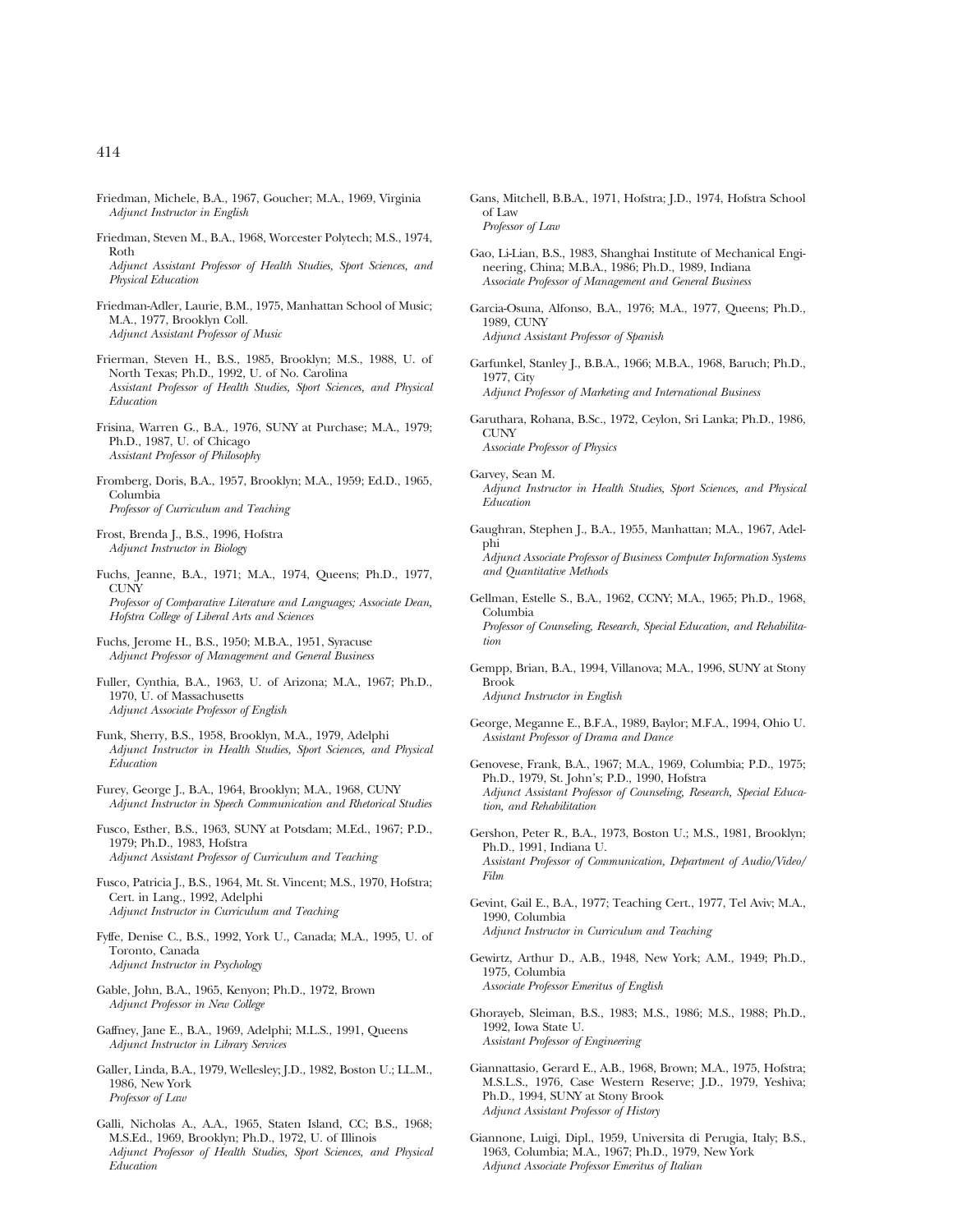- Giebel, Jean Dobie, B.A., 1982, Baldwin Wallace Coll.; M.F.A., 1997, Indiana U. *Assistant Professor of Drama*
- Gifford, Jane M., B.A., 1988, U. of New Orleans *Adjunct Assistant Professor of Drama and Dance*
- Gilles, Mary, B.A., 1948, Colby; M.Ed., 1951, Boston U. *Adjunct Instructor in Curriculum and Teaching*
- Gillman, Irene S., B.A., 1957, Brooklyn; Ph.D., 1966, New York *Associate Professor of Psychology*
- Gingrich-Philbrook, Craig, B.A., 1986; M.A., 1988, California State U. at Chico; Ph.D., 1994, S. Illinois U. at Carbondale *Assistant Professor of Communication, Department of Speech Communication and Rhetorical Studies; Special Consultant to the Dean, School of Communication*
- Ginsberg, William R., B.A., 1952, Antioch; J.D., 1955, Yale *Professor of Law; Rivkin, Radler & Kremer Distinguished Professor of Environmental Law*
- Gioia, Rosalia E., B.A., 1953; M.A., 1956, Hunter; M.S., 1969, Hofstra
	- *Adjunct Assistant Professor of Health Studies, Sport Sciences, and Physical Education*
- Glaser, Herman, B.A., 1943, Brooklyn; Ph.D., 1950, Johns Hopkins *Professor Emeritus of Physics*
- Glass, Richard E., B.S., 1977, York Coll.; M.S., 1983; Ph.D., 1990, Adelphi *Adjunct Assistant Professor of Computer Science*
- Glotzer, Barry, B.A., 1965; M.A., 1966, Brooklyn *Adjunct Assistant Professor of Computer Science*
- Gluckman, Jane D., B.S., 1972, Queens Coll.; A.A.S., 1975, Queensborough CC; M.S., 1992, Queens Coll. *Adjunct Instructor in Comparative Literature and Languages*
- Gobetz, Sari, B.A., 1956, Brooklyn Coll.; M.S., 1975, Hofstra *Adjunct Instructor in Curriculum and Teaching*
- Godfrey, DeWitt A., B.A., 1982, Yale; M.F.A., 1996, Heriot Watt U. *Adjunct Assistant Professor of Fine Arts*
- Godley, Beth, B.A., 1983, Oberlin; M.A., 1996, Columbia *Adjunct Instructor in Comparative Literature and Languages*
- Godlove, Terry F., B.A., 1977, Oberlin; M.A., 1979; M.A., 1982; Ph.D., 1984, U. of Chicago *Associate Professor and Chairperson, Department of Philosophy*
- Gold, Ruth, B.A., 1953; M.A., 1955, Brooklyn; Ed.D., 1973, Columbia *Professor of Counseling, Research, Special Education, and Rehabilita-*
- Goldstein, Arthur E., B.Mu., 1950, New England Conserv. *Adjunct Professor of Music*
- Goldstein, Jean, Dipl., 1995, Curtis Inst. of Music *Adjunct Assistant Professor of Music*

*tion*

- Goldstein, Stanley P., B.S., 1949, Oklahoma; M.S., 1956, New York; Ph.D., 1969, Polytechnic Inst. of Brooklyn *Professor Emeritus of Engineering*
- Golub, Arthur, B.A., 1994; M.A., 1996, New York U.; M.A., 1997, **H**ofstra *Adjunct Instructor in Psychology*
- Gonzalez-Dolginko, Elizabeth, B.F.A., 1974, Coll. of New Rochelle; M.P.S., 1976, Pratt *Assistant Professor of Curriculum and Teaching*
- Goodfriend, Phyllis R., B.A., 1955, Hunter; M.S., 1960, Queens; Ph.D., 1982, Hofstra *Adjunct Assistant Professor of Reading*
- Goodman, Robert W., B.S., 1971, Millersville St. Coll.; M.S., 1974, CCNY; Ed.D., 1983, Rutgers *Adjunct Assistant Professor of Administration and Policy Studies*
- Goodstone, Michael S., B.B.S., 1983, Syracuse; Ph.D., 1989, Hofstra *Adjunct Assistant Professor of Psychology*
- Gordon, Michael A., B.F.A., 1964, Cooper Union; M.F.A., 1966, Pratt Institute *Professor of Fine Arts; Teaching Fellow in New College*
- Gordon, Robert F., B.S., 1964, CUNY at City; M.S., 1965, Carnegie Inst.; Ph.D., 1969, Carnegie-Mellon *Executive-in-Residence for Business Computer Information Systems and Quantitative Methods*
- Gordon, Roy H., B.M.E., 1946; M.M.E., 1954, Polytech Inst. of Brooklyn *Adjunct Professor of Engineering*
- Gorin, Robert M., A.B., 1970; M.A., 1970, Xavier; M.S., 1974, Hofstra; Ph.D., 1980, St. Louis *Adjunct Assistant Professor of History*
- Gorman, Bernard S., B.A., 1964; M.A., 1967, Queens; Ph.D., 1971, CUNY *Adjunct Professor of Psychology*
- Götz, Ignacio L., B.Ph. and L.Ph., 1956, Papal Athenaeum, Poona; B.Th. and L.Th., 1963, St. Mary's Coll., India; M.A., 1965, Columbia, Ph.D., 1968, New York *Professor of Foundations of Education; Teaching Fellow in New College*
- Graber, Andrew H., B.S., 1982, SUNY at Binghamton *Adjunct Instructor in Journalism and Mass Media Studies*
- Graham, Carolyn, B.A., 1952, U. of California at Berkeley; M.A., 1990, New York U. *Adjunct Assistant Professor of Curriculum and Teaching*
- Granet, Arlene J., B.A., 1952, New York; M.S. in Ed., 1964, Hofstra *Adjunct Associate Professor of Curriculum and Teaching*
- Grant, Andrew J., B.A., 1967, SUNY at Binghamton; M.A., 1970; M.C.P., 1975; Ph.D., 1984, New York *Adjunct Associate Professor of Counseling, Research, Special Education, and Rehabilitation*
- Grant, Thomas E., B.A., 1968; M.A., 1969; Ph.D., 1972, U. of **Connecticut** *Adjunct Professor of Curriculum and Teaching*
- Grass, Robin B., A.A.S., 1971, Nassau CC; B.A., 1975, Molloy; M.A., 1987, Hofstra *Adjunct Assistant Professor of Health Studies, Sport Sciences, and Physical Education*
- Grassi, Peter M., B.S., 1976; M.S., 1978; Ph.D., 1981, Polytechnic Inst. *Professor of Mathematics*
- Graup, Leona S., B.A., 1956, Brooklyn; M.Ed., 1973; P.D., 1982; Ed.D., 1985, Hofstra *Adjunct Assistant Professor of Reading*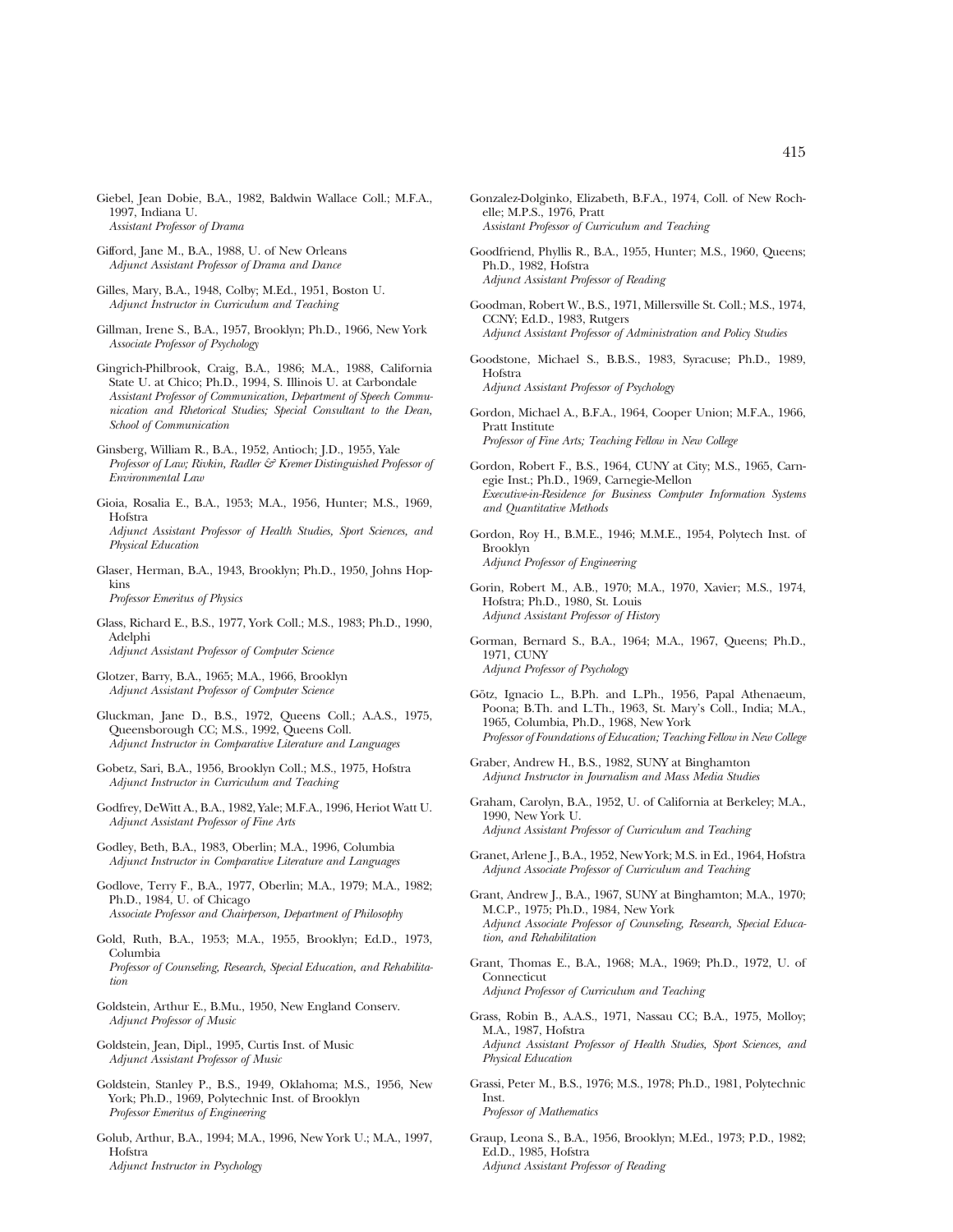- Graves, Howard, B.A., 1973, Bucknell; M.L.S., 1975, Palmer Graduate Library School of Long Island; M.A., 1980, Hofstra *Associate Professor of Library Services*
- Gray, Jonathan M., B.A., 1987; M.A., 1990, U. of No. Carolina at Chapel Hill
- *Adjunct Instructor in Speech Communication and Rhetorical Studies*
- Greaney, George L., B.A., 1969; M.A., 1974; Ph.D. 1992, New York

*Assistant Professor of Comparative Literature and Languages*

- Greene, Andrew R., B.M.Ed., 1979, U. of Miami; M.Ed., 1981; P.D., 1982, C.W. Post *Adjunct Instructor in Curriculum and Teaching*
- Greene, Robert W. *Professor of Communication, Department of Journalism and Mass Media Studies*
- Greenwell, Raymond N., B.A., 1974, U. of San Diego; M.S., 1976; M.S., 1979; Ph.D., 1979, Michigan State *Professor of Mathematics*
- Gregory, David L., B.A., 1973, Catholic U.; M.B.A., 1977, Wayne State; L.L.M., 1982, Yale; J.D., 1980, U. of Detroit; J.S.D., 1987, Yale *Adjunct Professor of Law*
- Gregory, John DeWitt, B.A., 1952, Howard; J.D., 1959, Harvard *Professor of Law; Sidney and Walter Siben Distinguished Professor of Family Law and Torts*
- Greifer, Gloria, B.A., 1955, Brooklyn; M.S., 1958, Long Island U.; M.S., 1978, Adelphi *Adjunct Instructor in Curriculum and Teaching*
- Grella-Hillebrand, Teresa M., A.A., Nassau CC; B.A., SUNY at Purchase; M.A., 1996, Hofstra *Adjunct Instructor in New College*
- Grib, Sonia, B.A., 1957, Hofstra *Adjunct Assistant Professor of Music*
- Grimes, Gary W., A.B., 1968; Ph.D., 1972, Indiana *Professor of Biology*
- Groarke, Edward J., B.A., 1969, St. Francis; M.A., 1972, Brooklyn Coll.; LL.M., 1983; LL.M., 1994, New York Law; J.D., 1979, St. John's Law *Special Professor of Law*
- Groppelli, Angelico A., B.A., 1950, Hunter; M.A., 1953; Ph.D., 1970, New York *Professor of Banking and Finance*
- Gross, Michael B., B.A., 1983, U. of Chicago; M.A., 1987, Columbia; Ph.D., 1996, Brown *Adjunct Assistant Professor of History*
- Grossman, Bruce D., A.B., 1958, Yale; M.A., 1961; Ph.D., 1964, Duke
	- *Professor of Elementary and Early Childhood Education; Teaching Fellow in New College*
- Guarnaccia, Vincent, B.B.A., 1964; M.S. in Ed., 1966, City; Ph.D., 1970, Columbia *Associate Professor of Psychology*
- Guiahi, Farrokh, B.S., 1967, U. of London; M.S., 1970, London School of Economics; Ph.D., 1975, Stanford U. *Associate Professor of Business Computer Information Systems and Quantitative Methods*
- Gulli, Anthony V., B.S., 1966, U. of Dayton; M.S., 1972, Brooklyn Coll.; P.D., 1986, C.W. Post *Adjunct Assistant Professor of Health Studies, Sport Sciences, and*
- *Physical Education*
- Gullen, Walter P., B.A., 1971; M.A., 1972, City *Adjunct Instructor in English*
- Guttmann, Robert P., B.A., 1972, Vienna; M.A., 1974, Wisconsin; Ph.D., 1979, Council for National Academic Awards, London *Professor of Economics*
- Hacker, Marilyn, B.A., 1964, New York U. *Professor of English*
- Hafner, Harry, B.A., 1956; M.S., 1957, Cl Parhon U., Romania; Ph.D., 1972, Bolyai U., Romania *Adjunct Associate Professor of Physics*
- Hagenbruch, Harriet, B.A., 1957, Hunter; M.L.S., 1986, Palmer Graduate Library School of Long Island *Assistant Professor of Library Services*
- Hakola, John W., B.A.E., 1961; M.S., 1965, Polytechnic Inst.; P.E., 1968, New York State *Adjunct Associate Professor of Engineering; Director of Freshman Engineering*
- Hall, Robert L., B.A., 1964, Swarthmore; Ph.D., 1969, U. of Chicago *Associate Professor in New College*
- Halliday, Nancy, B.S., 1973, Philadelphia College of Bible; M.S., 1975, Arizona State; Ph.D., 1992, Temple *Assistant Professor of Health Studies, Sport Sciences, and Physical Education*
- Hamian, Khosrow, B.S., 1977, U. of Isfahan, Iran; M.A., 1981; M.S., 1983, SUNY at Stony Brook *Adjunct Assistant Professor of Business Computer Information Systems and Quantitative Methods*
- Hamovitch, Susan R., B.A., 1974, U. of Chicago; M.F.A., 1990, Brooklyn Coll. *Assistant Professor of Audio/Video/Film*
- Hanley, Jason J., B.A., 1993; M.A., 1995, SUNY at Stony Brook *Adjunct Instructor in Music*
- Hanley, Marsha M., B.A., 1973, Hofstra; M.F.A., 1985, C.W.Post *Adjunct Assistant Professor of Fine Arts*
- Hao, Zhongjun, Bacc., 1970, Tsinghua U., China; Ph.D., 1988, U. of Texas at Dallas

*Associate Professor; C.V. Starr Chair in International Business*

- Hardiman, John A., B.E.E., 1960, Manhattan Coll., M.S., 1965, Adelphi; M.S., 1970, Polytechnic Inst., P.D., 1979, St. John's *Special Assistant Professor of Business Computer Information Systems and Quantitative Methods*
- Harned, Marguerite, B.S., 1969, E. Stroudsburg; M.A., 1975, Adelphi; C.A.S., 1989, Hofstra *Adjunct Instructor in Health Studies, Sport Sciences, and Physical Education*
- Harper, Paul F., B.A., 1960, Pittsburgh; Ph.D., 1969, Cornell *Professor Emeritus of Political Science*
- Harrington, Phyllis S., B.A., 1979; M.S., 1980, Adelphia; Ed.D., 1991, Hofstra *Adjunct Assistant Professor of Administration and Policy Studies*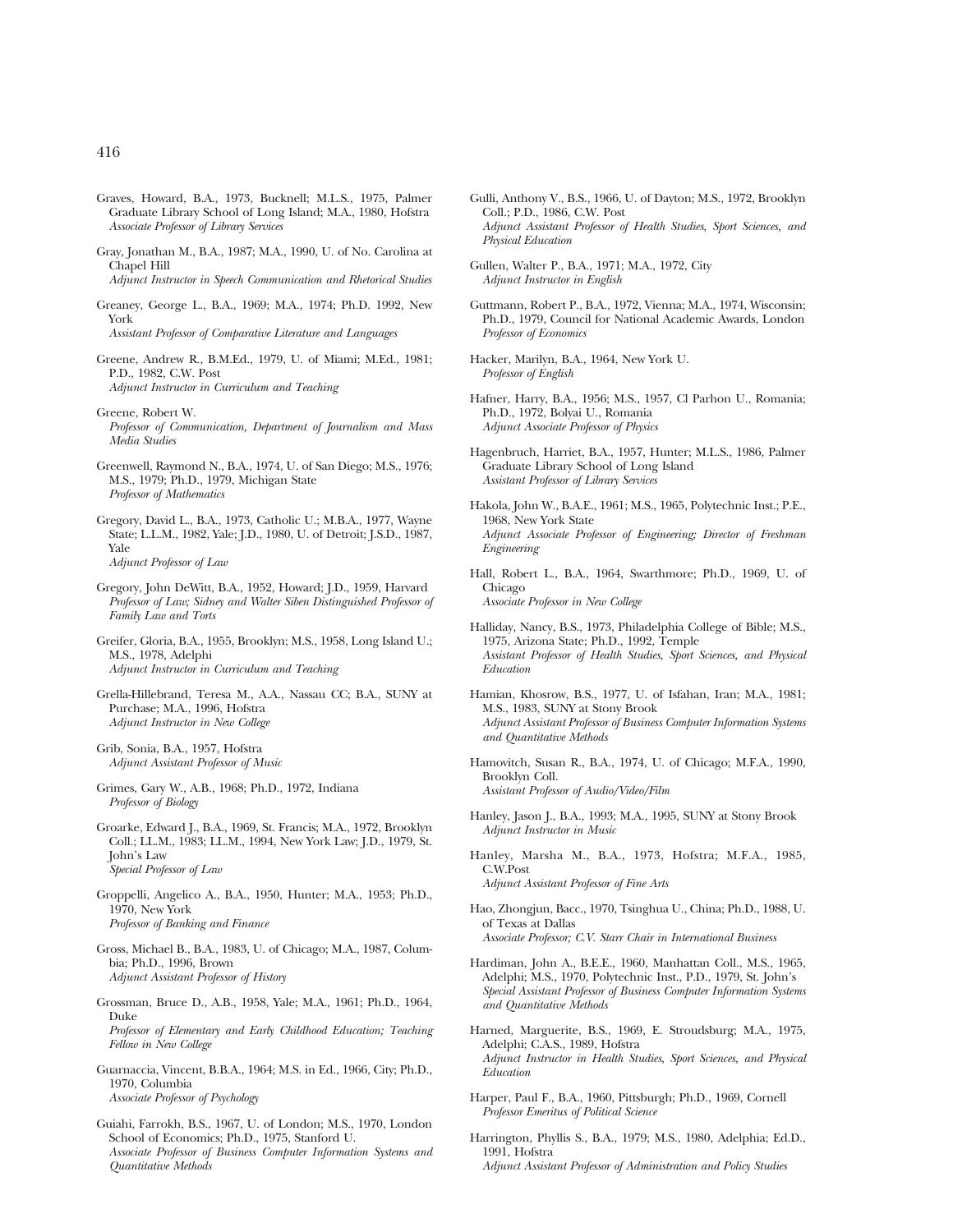- Harrison, Russell T., B.A., 1967, CCNY/CUNY; M.A., 1976, SUNY at Binghamton; Ph.D., 1983, SUNY at Buffalo *Adjunct Assistant Professor of English*
- Harshbarger, Scott B., B.A., 1983; M.A., 1986, San Francisco State; Ph.D., 1991, Duke *Associate Professor of English*
- Hart, George W., B.S., 1977, Mass. Inst. of Technology; M.A., 1979, Indiana at Bloomington; Ph.D., 1987, Mass. Inst. of **Technology** *Associate Professor of Computer Science*
- Harvey-Salaam, Dyane M. *Adjunct Assistant Professor of Drama and Dance*
- Hastings, Harold M., B.S., 1967, Yale; M.A., 1969; Ph.D., 1972, Princeton *Professor of Mathematics*
- Hawkey, Richard J., B.A., 1949, St. John's; M.A., 1975, SUNY at Stony Brook *Adjunct Instructor in English*
- Hecht, Alan I., B.S., 1972, Fairleigh Dickinson; M.S., 1977, New York U.; D.C., 1982, NY Chiropractic Coll. *Adjunct Assistant Professor of Biology*
- Heckendorn, Frederick, B.A., 1964; M.A., 1966, Queens Coll,; Ed.D., 1996, Hofstra *Adjunct Assistant Professor of Curriculum and Teaching*
- Hedstrom, Lars, B.S., 1974, Nebraska; M.C.A., 1982, New York Inst. of Technology *Adjunct Assistant Professor of Communication, Department of Speech Communication and Rhetorical Studies*
- Heller, Ben A., B.A., 1981, U. of Pennsylvania; M.A., 1990; Ph.D., 1990, Washington U. *Assistant Professor of Spanish*
- Heller, Margaret, AS, 1986, Nassau CC; B.S., 1988, Adelphi; M.S., 1995, Hofstra *Adjunct Instructor in Reading*
- Henner, Murray, B.A., 1973, New College; J.D., 1976, Western New England U. *Adjunct Assistant Professor in New College*
- Henry, Jeanne M., B.S., 1981, Indiana State; M.F.A., 1983, Bowling Green; Ed.D., 1992, U. of Cincinnati *Assistant Professor of Reading*
- Herbert, Diane, A.A., 1990, SUNY at Farmingdale; B.A., 1992, St. Joseph's Col.; M.A., 1994, Fordham *Adjunct Instructor in New College*
- Herman, Andrew, B.S., 1970, Indiana State; M.A., 1972, Adelphi; P.D., 1982, C.W. Post *Adjunct Instructor in Health Studies, Sport Sciences, and Physical Education*
- Hermer, Carol A., B.Sc., 1969; B.A., 1969, U. of Cape Town; M.A., 1983, New York Inst. of Tech.; M.A., 1994, U. of Washington *Adjunct Instructor in Sociology/Anthropology*
- Hertz, Seth H., B.A., 1978; M.S., 1984, Syracuse *Adjunct Instructor in Health Studies, Sport Sciences, and Physical Education*
- Hettrick, William E., B.Mus., 1962; M.A., 1964; Ph.D., 1968, Michigan *Professor of Music*
- Hey, Damian W., B.A., 1991, Columbia; Ph.D., 1996, SUNY at Stony Brook *Adjunct Assistant Professor of Journalism and Mass Media Studies*
- Hickey, James E., B.S., 1966, U. of Florida; J.D., 1970, U. of Georgia; Ph.D., 1977, Cambridge U. *Professor of Law*
- Higa, Teruyki, B.A., 1967, Ryukyu U. *Adjunct Instructor in Health Studies, Sport Sciences, and Physical Education*
- High, Robert V., B.A., 1968; M.B.A., 1974, Adelphi; M.S., 1976, SUNY at Stony Brook; M.S., 1982, Adelphi; Ph.D., 1987, Hofstra *Adjunct Associate Professor of Mathematics*
- Hillebrand, Randal K., B.S., 1989; M.B.A., 1995, Hofstra *Adjunct Instructor in Communication; Department of Audio/Video/ Film; Training Coordinator*
- Hilson, Douglas M., B.F.A., 1963, Cranbrooke Academy; M.F.A., 1965, Washington *Professor of Fine Arts*
- Himelfarb, Richard, B.A., 1985, U. of Maryland; M.A., 1988; Ph.D., 1993, U. of Rochester *Assistant Professor of Political Science*
- Hines, Maxwell S., B.S., 1983, CUNY; Ed.M., 1988; Ph.D., 1993, SUNY at Buffalo *Assistant Professor of Curriculum and Teaching*
- Hirsch, Martin, B.A., 1946, Brooklyn; M.S., 1947, New York *Adjunct Assistant Professor of Mathematics*
- Hirsch, Shulamith, B.A., 1948, UC at Berkeley; M.A., 1949, Columbia
	- *Adjunct Assistant Professor of English*
- Hirschberger, Kim, B.S., 1977, SUNY at Brockport; M.A., 1980, New York *Adjunct Instructor in Counseling, Research, Special Education, and Rehabilitation*
- Hodnett, Mary P., B.A., 1956, St. John's; M.S., 1957, Queens; Ph.D., 1971, St. John's *Adjunct Assistant Professor of Curriculum and Teaching*
- Hoffman, Lorraine, B.S., 1956; M.A., 1976, Adelphi *Adjunct Instructor in Health Studies, Sport Sciences, and Physical Education*
- Hoffman, Roger G., B.A., 1965, Brooklyn; M.A., 1967, New York; M.B.A., 1976, Baruch; M.A., 1988; Ph.D., 1992, Hofstra *Adjunct Associate Professor of Psychology*
- Hogan, John J., B.A., 1966; M.B.A., 1969, St. John's *Adjunct Assistant Professor of Banking and Finance*
- Hoheb, Marisa L., B.A., 1976, Hunter; M.S.W., 1980, Columbia; M.S.Ed., 1991, Adelphi *Adjunct Instructor in Administration and Policy Studies*
- Holland, Robert A., B.S., 1980, Wisconsin at Madison; M.A., 1982; Ph.D., 1989, Illinois at Chicago *Associate Professor of Philosophy*
- Hollander, Alan, B.A., 1975, Hofstra; M.A., 1980, C.W.Post *Adjunct Assistant Professor of Music*
- Hollander, Martha, B.A., 1980, Yale; M.A., 1985; Ph.D., 1990, U. of California at Berkley *Special Assistant Professor in New College*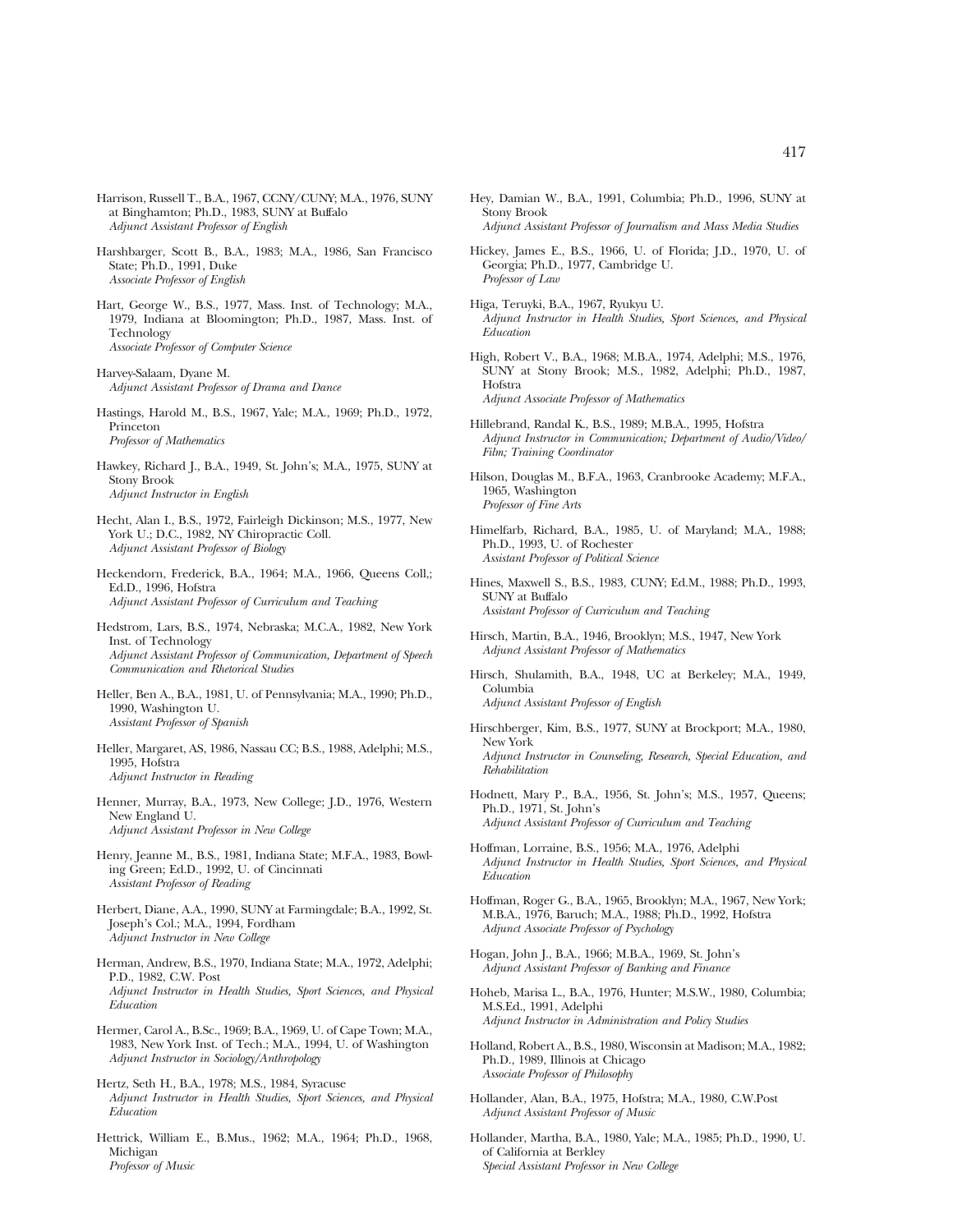- Holston, Robert P., B.A., 1937, Indiana U.; M.A., 1939, U. of Cincinnati; Ph.D., 1950, U. of Michigan *Distinguished Professor of General Semantics*
- Holtzman, Mark P., B.B.A., 1988, Hofstra *Assistant Professor of Accounting*
- Hom, Edward, A.S., 1984, Nassau CC; B.S., 1987, Hofstra *Adjunct Instructor in Computer Science*
- Homer, Christopher M., B.F.A., 1984; M.A., 1988, Adelphi *Adjunct Instructor in Health Studies, Sport Sciences, and Physical Education*
- Honig, Debra B., B.A., 1990, Union; J.D., 1993, Hofstra *Adjunct Assistant Professor in New College*
- Hopkins, Brent E., B.A., 1990, Washington Coll.; M.A., 1994, New School for Social Research *Adjunct Instructor in Philosophy*
- Horowitz, Steven A., B.A., 1981; J.D., 1984; M.B.A., 1989, Hofstra *Adjunct Professor of Law*
- Huang, Qi, B.A., 1988, Fudan U., China; M.B.A., 1993, New York U.

*Special Assistant Professor of Banking and Finance*

- Huckins, Nancy W., B.A., 1975, SUNY at Albany; M.P.A., 1981, Baruch; Ph.D., 1992, CUNY *Assistant Professor of Banking and Finance*
- Hughes, Angela D., B.A., 1945, St. Joseph's; M.A., 1947, Brown *Adjunct Assistant Professor of English*
- Hughes, Henry, B.A., 1987, Dakota Wesleyan; M.A., 1990, Purdue *Adjunct Instructor in English*
- Hutchins, Duncan C., B.A., 1977; M.A., 1979, SUNY at Stony Brook
	- *Adjunct Assistant Professor of Comparative Literature and Languages*
- Iezzi, Frank, B.A., 1948, Queens; M.A., 1949; Ph.D., 1954, Wisconsin

*Professor Emeritus of Communication*

- Immoor, Lorraine E., B.A., 1970; M.A., 1990, Hofstra *Adjunct Assistant Professor of Geology*
- Impagliazzo, John, B.S., 1964, St. John's; M.S., 1966, SUNY at Stony Brook; M.S., 1978; Ph.D., 1983, Adelphi *Professor of Computer Science*
- Inal, Vedit, B.S., 1976, Technical U., Istanbul; M.S., 1979, State Academy of Engineering and Architecture, Istanbul; M.A., 1986, New School for Social Research *Adjunct Assistant Professor of Economics/Geography*
- Infield, Warren R., Cert., 1958, Cooper Union; B.A., 1962; M.A., 1964, Hunter *Professor of Fine Arts and Chairperson, Department of Fine Arts, Art History and Humanities*
- Ingui, Mary Jane, B.S., 1975; M.A., 1977, Adelphi; Ph.D., 1985, Lehigh *Adjunct Associate Professor in New College*
- Intile, Joanne L., B.S., 1996, Hofstra *Adjunct Instructor in Biology*
- Intrieri, Barbara, A.S., 1981, Nassau CC; B.S., 1983; M.S. in Ed., 1984, Hofstra
- *Adjunct Instructor in Health Studies, Sport Sciences, and Physical Education*
- Israel, Steven D., B.S., 1979, Hofstra; B.S., 1984, Hunter *Adjunct Assistant Professor of Health Studies, Sport Sciences, and Physical Education*
- Jackson, George D., A.B., 1951, Harvard; M.A., 1953; Ph.D., 1961, Columbia *Professor and Chairperson, Department of History*
- Jacob, Bernard E., B.A., 1954, St. John's, Annapolis; J.D., 1960, UC at Berkeley; M.A., 1979, New School *Professor of Law; Alexander M. Bickel Distinguished Professor of Communication Law*
- Jacobs, Harvey M., B.S., 1964, Brooklyn; M.B.A., 1966, St. John's; CPA, 1973, New York State *Adjunct Associate Professor of Accounting*
- Jaffe, Barbara E., B.A., 1964, C.W. Post; M.A., 1979, New School, Social Research *Associate Professor of Fine Arts*
- James, William L., B.S., 1971, McGill, Montreal, Canada; M.S., 1974, Purdue; Ph.D., 1981, Krannert Graduate School of Management at Purdue *Professor of Marketing and International Business*
- Janssen, Ronald R., B.A., 1967, Augustana; M.A., 1971; Ph.D., 1977, U. of Kentucky *Associate Professor of English*
- Jarvis, Scott E., B.A., 1984; M.A., 1996, Hofstra *Adjunct Instructor in English*
- Jaudes, Christian, B.M., 1979; M.M., 1980, Illinois State U. *Adjunct Assistant Professor of Music*
- Jean, Denis J., B.S., 1967, Central Connecticut State; M.A., 1969; Ph.D., 1974, Pennsylvania State; J.D., 1989, Hofstra *Associate Professor and Chairperson, Department of French*
- Jeanneney, John R., B.A., 1957, Dartmouth; M.A., 1960; Ph.D., 1969, Columbia *Associate Professor of History*
- Jennings, Vincent, A.B., 1961; M.A., 1964, Fordham; M.L.S., 1966, Pratt *Associate Professor of Library Services*
- Jensen, Richard A., B.E., 1966, Cooper Union; M.S., 1967; D.Sc., 1975, Columbia; P.E., 1977, New York State; P.E., 1979, New Jersey; M.B.A., 1981, St. John's *Associate Professor of Engineering*
- Jewell, Jeffrey E., B.A., 1982; M.A., 1983, Columbia *Adjunct Instructor in Fine Arts*
- Jewell, Jerald J., B.S., 1954, SUNY at Cortland; Guidance Cert., 1960; M.A., 1961, New York *Adjunct Assistant Professor of Health Studies, Sport Sciences, and Physical Education*
- Johnson, Craig A., B.A., 1985, Colgate; M.S., 1990; Ph.D., 1993, Syracuse *Assistant Professor of Psychology*

Johnson, Kathryn L., *Adjunct Instructor in Drama and Dance*

Johnson, Laurie, B.A., 1972; M.S. in Ed., 1973, SUNY at Oneonta; Ph.D., 1985, Hofstra

*Associate Professor of Counseling, Research, Special Education, and Rehabilitation*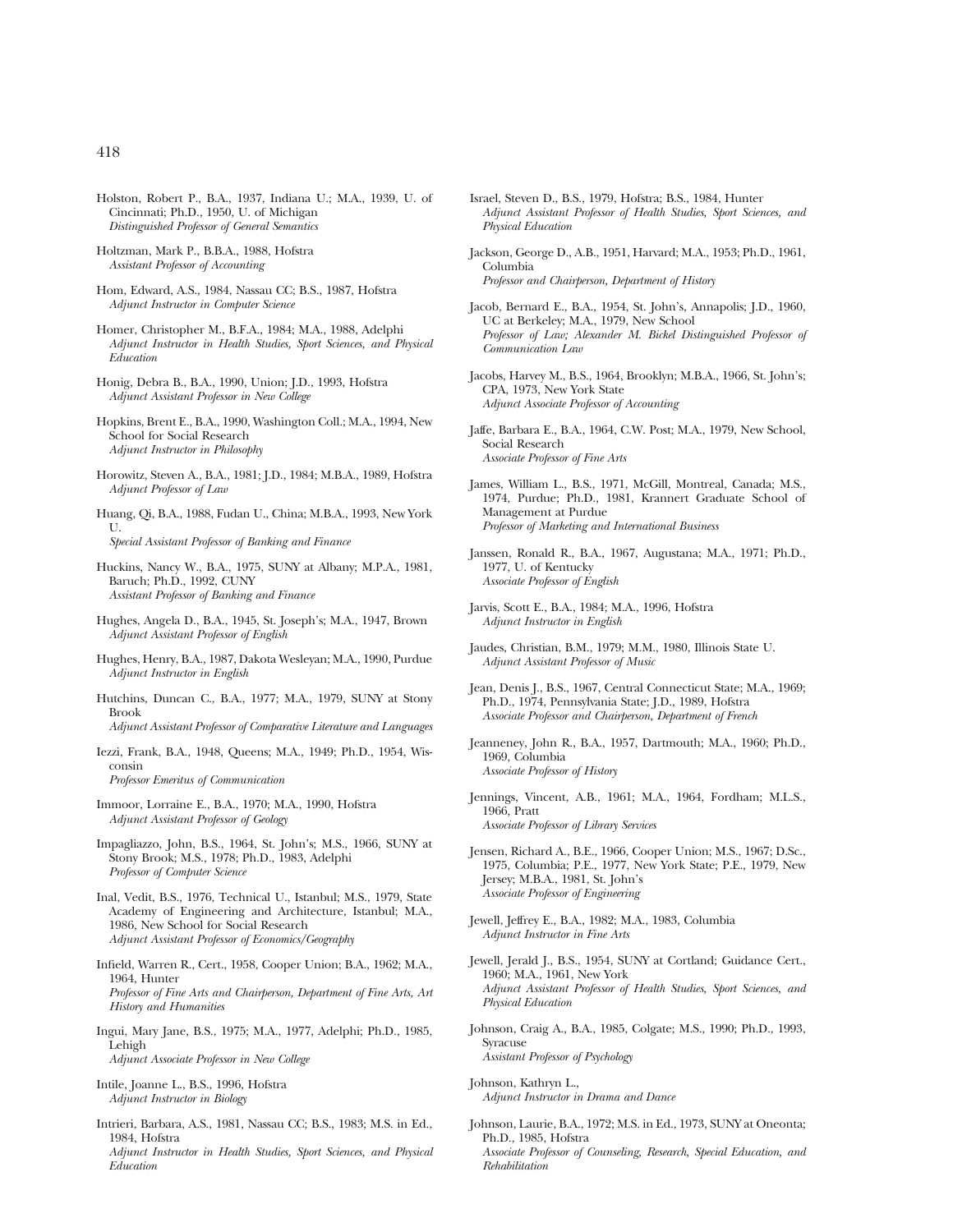Johnson, Robert W., B.A., 1958; M.A., 1959, Hofstra; Ph.D., 1973, Cornell *Associate Professor Emeritus of Biology*

Jones, Richard C., B.S., 1979, Drexel *Assistant Professor of Accounting*

- Joseph, Jamie M., B.A., 1993; M.A., 1994, Hofstra *Adjunct Instructor in Psychology*
- Joseph, Patricia, B.A., 1952, Hunter; M.A., 1958, Teachers College, Columbia *Adjunct Instructor in Health Studies, Sport Sciences, and Physical Education*
- Josephson, Braden R., B.A., 1991, Skidmore; M.A., 1994, Connecticut Col. *Adjunct Instructor in Psychology*
- Jurist, Elliot L., B.A., 1975, Haverford; M.A., 1978; M.Phil., 1982; Ph.D., 1983, Columbia *Associate Professor of Philosophy*
- Kamler, Estelle, B.A., 1966; M.A., 1968, Queens; C.A.S., 1981; P.D., 1991; Ed.D., 1995, Hofstra *Adjunct Assistant Professor of Curriculum and Teaching*
- Kane, Julian, B.A., 1947, New York; M.A., 1950, Columbia *Adjunct Senior Professor in New College*
- Kaplan, David M., B.A., 1988, Tulane; M.A., 1992, Fordham *Adjunct Instructor in Philosophy*
- Kaplan, Eugene H., B.S., 1954, Brooklyn; M.A., 1956, Hofstra; Ph.D., 1963, New York *Professor of Biology*
- Kaplan, Frances F., B.A., 1960, Florida State; M.P.S., 1976, Pratt; D.A., 1985, New York *Adjunct Assistant Professor of Counseling, Research, Special Education, and Rehabilitation*
- Kaplan, Ira T., B.A., 1955, New York; M.A., 1956; Ph.D., 1959, Columbia *Professor of Psychology*
- Kaplan, Janet E., B.A., 1979, Lehman; M.F.A., 1995, Sarah Lawrence *Adjunct Instructor in English*
- Kaplan, Jeanie D., B.S., 1962; M.S., 1972, Brooklyn *Adjunct Assistant Professor of Health Studies, Sport Sciences, and Physical Education*
- Kaplan, Nancy, B.A., 1973; M.A., 1991, Hofstra *Assistant Professor of Communication, Department of Audio/Video/ Film*
- Karofsky, Amy D., A.B., 1990, U. of Pennsylvania; M.A., 1992; Ph.D., 1997, U. of Virginia *Assistant Professor of Philosophy*
- Karp, Susan M., B.S., 1985, New York U.; M.A., 1990, Columbia *Adjunct Assistant Professor of Health Studies, Sport Sciences, and Physical Education*
- Karpe, Charlotte K., B.S., 1965, New York U.; M.P.S., 1979, C.W. Post
	- *Adjunct Assistant Professor of Health Studies, Sport Sciences, and Physical Education*
- Karpe, Henry R., B.B.A., Baruch; M.S., 1972, U. of Wisconsin *Adjunct Associate Professor of Health Studies, Sport Sciences, and Physical Education*
- Kasle, Annette L., B.A., 1974, U. of Pennsylvania; J.D., 1977, Wayne State *Adjunct Assistant Professor of Health Studies, Sport Sciences, and Physical Education*
- Kasmir, Sharryn, B.A., 1984, U. of Massachusetts; M.Phil, 1988, Hunter; Ph.D., 1983, CUNY *Assistant Professor of Anthropology*
- Kass, Irma F., B.S., 1951, Syracuse; M.S., 1972, Hofstra *Adjunct Associate Professor of Curriculum and Teaching*
- Kassinove, Howard, B.A., 1963, Adelphi; M.A., 1965, Hofstra; Ph.D., 1970, Adelphi *Professor and Chairperson, Department of Psychology*
- Kassinove, Jeffrey I., B.A., 1993; M.A., 1995, Hofstra *Adjunct Instructor in Psychology*
- Katz, Neil D., B.B.A., 1988, Hofstra; CPA, 1990, Maryland; J.D., 1991, U. of Pennsylvania; LL.M., 1994, New York *Adjunct Assistant Professor of Accounting/Business Law*
- Katz, Robert, B.B.A., 1961, City; LL.B., 1965, Brooklyn Law; LL.M., 1971, New York *Professor of Accounting; Chaykin Distinguished Teaching Professor of Accounting*
- Kaufman, Celeste, B.A., 1980, Brooklyn Coll.; J.D., 1983, Hofstra *Adjunct Assistant Professor in New College*
- Kaufman, Freya H., B.S., 1974, SUNY at Buffalo; M.A., 1977, Adelphi
- *Adjunct Instructor in Health Studies, Sport Sciences, and Physical Education*
- Kaufman, Judith S., B.A., 1978, Clark; Ph.D., 1989, SUNY at Albany *Assistant Professor of Curriculum and Teaching*
- Kavanagh, Clair, B.B.A., 1951, St. John's; M.A., 1954, Columbia *Adjunct Instructor in Curriculum and Teaching*
- Keane, Robert N., A.B., 1955, Dartmouth; M.A., 1957; Ph.D., 1965, Columbia *Professor of English*
- Keener, Frederick M., B.A., 1959, St. John's; M.A., 1960; Ph.D., 1965, Columbia *Professor of English*
- Keller, Joan, B.A., 1952, Notre Dame; M.S., 1964, SUNY at New Paltz; Ph.D., 1977, St. John's *Adjunct Assistant Professor of Curriculum and Teaching*
- Kennedy, Eileen T., B.A., 1969, Mt. St. Vincent; M.A., 1970, Fordham *Adjunct Instructor in English*
- Kern, Louis J., A.B., 1965; M.A., 1967, Clark; Ph.D., 1977, Rutgers *Professor of History*
- Kerner, Florence M., B.A., 1980, SUNY at Stony Brook; J.D., 1983, New York Law *Legal Writing Instructor of Law*
- Kessler, Deborah, B.A., 1974, Queens; M.M., 1977, U. of North Carolina at Greensboro; Ph.D., 1996, CUNY *Adjunct Assistant Professor of Music*
- Kessler, Lawrence W., A.B., 1964; J.D., 1967, Columbia *Professor of Law; Richard J. Cardali Distinguished Professor of Trial Advocacy*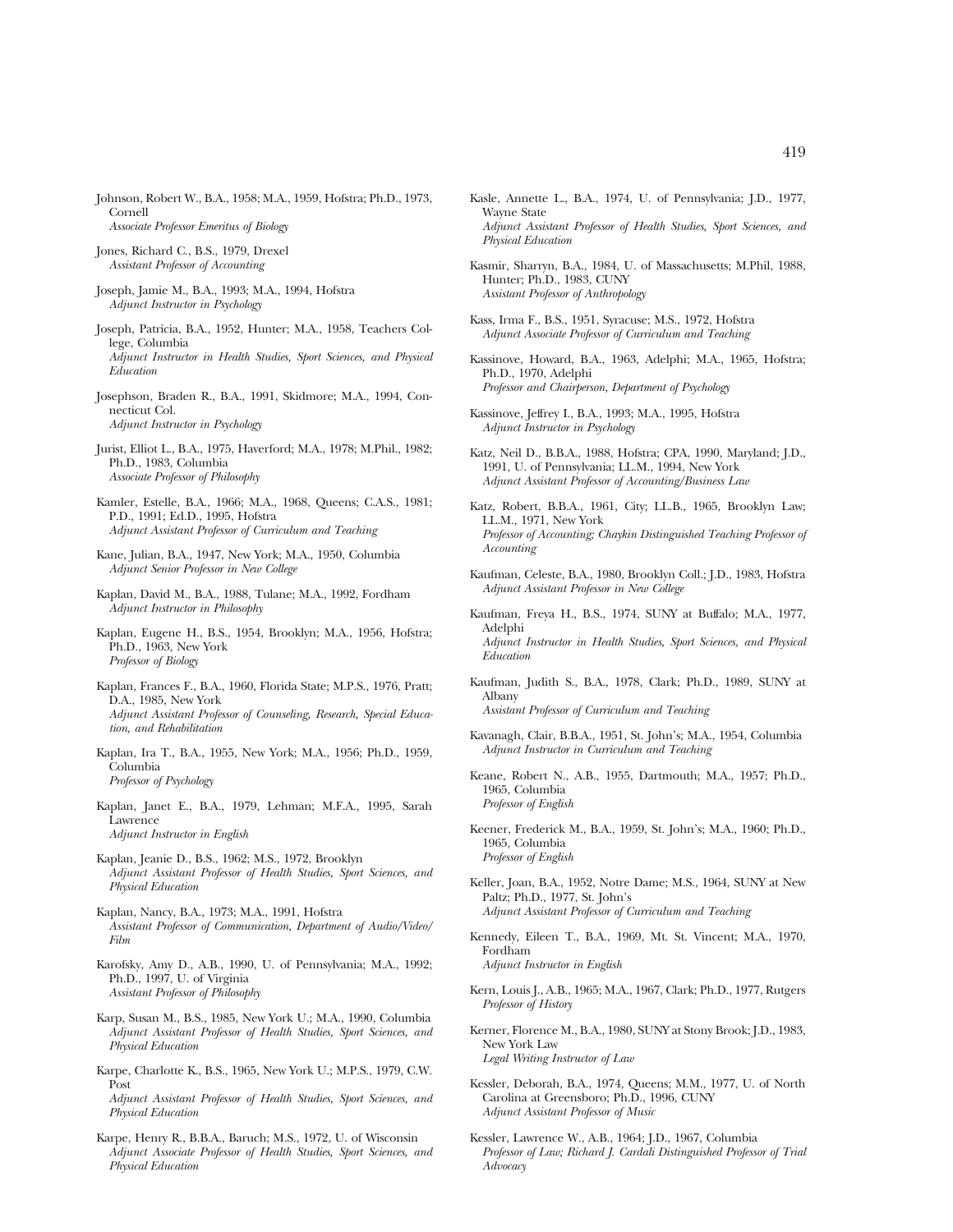- Kessler, Susan A., B.S., 1973; M.A., 1975, Adelphi *Adjunct Assistant Professor of Health Studies, Sport Sciences, and Physical Education*
- King, Sabrina H., B.A., 1980, U. of Pennsylvania; M.A., 1984; M.Ed., 1985; Ed.D., 1991, Columbia Teachers Coll. *Associate Professor of Curriculum and Teaching*
- Kirk, Michael, B.A., 1969, Rutgers; M.F.A., 1973, Pratt *Adjunct Associate Professor of Fine Arts*
- Kirschenbaum, Lawrence, B.S., 1967, CUNY; M.S., 1972, Columbia; M.A., 1979, Brooklyn *Adjunct Assistant Professor of Library Services*
- Klass, Miriam, L.L.B., 1990, Universidad Catolica; M.A., 1994, Lehman Coll.; Ed.M., 1997, Columbia *Adjunct Instructor in Spanish*
- Klause, John L., A.B., 1967, Spring Hill; M.A., 1971, U. of New Orleans; Ph.D., 1976, Stanford *Professor of English*
- Klein, Harold A., B.A., 1949, LIU; M.S., 1952, Columbia *Adjunct Associate Professor of Marketing and International Business*
- Knauth, Michael, B.A., 1974; M.A., 1976, Hofstra; M.S.L.S., 1980, Palmer Graduate Library School of Long Island *Adjunct Associate Professor of Library Services*
- Knee, David I., B.S., 1956, City; Ph.D., 1962, Massachusetts Inst. of Technology *Professor of Mathematics*
- Knorr, Maria M., B.A., 1990; M.A., 1992; M.S.Ed., 1995, Hofstra *Adjunct Instructor in English*
- Knowlton, Steven R., B.A., 1969, U. of No. Carolina; M.A., 1981, U. of Missouri; M.A., 1985; Ph.D., 1987, Washington U. *Associate Professor of Communication, Department of Journalism and Mass Media Studies*
- Koch, Janice, B.S., 1967, CCNY; M.A., 1987, Hofstra; Ph.D., 1992, New York *Associate Professor of Curriculum and Teaching*
- Kohler, Peter C., B.A., 1959, Yale; M.S., 1963, Columbia *Adjunct Professor of Journalism and Mass Media Studies, School of Communication*
- Kohn, Linda J., B.A., 1987, SUNY at Stony Brook; M.A., 1990, Adelphi *Adjunct Instructor in Health Studies, Sport Sciences, and Physical Education*
- Kolb, James J., B.A., 1966, St. John Fisher; M.A., 1968; Ph.D., 1974, New York *Professor of Drama*
- Kommer, Gina Hurley, B.A., 1982, SUNY at Stony Brook; M.A., 1986, Columbia *Adjunct Instructor in Curriculum and Teaching*
- Koplik, Irwin J., B.A., 1951, Brooklyn; M.A., 1956, Columbia; Ph.D., 1966, New York *Adjunct Associate Professor of English*
- Kottkamp, Robert B., A.B., 1966, DePauw; A.B., 1966, U. of California; A.B., 1968, U. of Hawaii; M.A., 1973; Ph.D., 1979, Washington U. *Professor of Educational Administration*
- Kozlov, Nicholas, B.A., 1976, American; Ph.D., 1988, New Hampshire *Associate Professor of Economics*
- Krapp, John, B.A., 1987; M.A., 1991, Hofstra; Ph.D., 1996, SUNY at Stony Brook *Assistant Professor in New College*
- Krauze, Agnieszka A., B.A., 1994, Warsaw U.; M.A., 1997, Hofstra *Adjunct Instructor in Administration and Policy Studies*
- Krauze, Tadeusz K., M.A., 1955, Lodz, Poland; Ph.D., 1974, New York *Professor of Sociology*
- Krefsky, Susan P., B.A., 1980, Hartt; M.B.A., 1993, Hofstra *Adjunct Instructor in Marketing*
- Krein, Catherine C., B.S., 1960, Fordham; M.A., 1994, Queens Coll. *Adjunct Associate Professor of Journalism and Mass Media Studies*
- Kreisel, Martha J., B.A., 1970, Alfred; M.A., 1972, U. of Chicago; M.A.H., 1977, SUNY at Buffalo *Adjunct Assistant Professor of Library Services*
- Kreniske, John, B.A., 1968, San Francisco; M.A., 1972; M. Phil., 1979; Ph.D., 1984, Columbia *Associate Professor of Anthropology; Teaching Fellow in New College*
- Krieg, Joann, B.A., 1974; M.A., 1975, Hofstra; Ph.D., 1979, CUNY *Associate Professor of English*
- Krieger, Stefan H., B.A., 1968, U. of Chicago; J.D., 1975, U. of Illinois
	- *Associate Professor of Law*
- Kronenberg, Laura A., B.A., 1983, SUNY at Albany; M.A., 1985, Hofstra
- *Adjunct Instructor in Counseling, Research, Special Education, and Rehabilitation*
- Krug, Margaret M., B.F.A., 1980, U. of Nebraska; M.F.A., 1983, Art Inst. of Chicago *Adjunct Assistant Professor of Fine Arts*
- Krull, Linda A., B.A., 1975, Hofstra; M.I.M., 1981, American *Adjunct Instructor in Marketing and International Business*
- Krull, Steven B., B.S., 1977, Cornell; M.B.A., 1984, Hofstra; Ph.D., 1990, Baruch *Associate Professor of Banking and Finance*
- Krupnik, Mikhail, B.B.A., 1988, Baruch; M.S.Ed., 1995, Queens Coll. *Adjunct Instructor in Health Studies, Sport Sciences, and Physical Education*
- Kubinyak, Eric A., B.S., 1981, Hofstra *Adjunct Instructor in Fine Arts*
- Kutscher Eugene B., B.A., 1968; M.A., 1972, Queens *Adjunct Instructor in Curriculum and Teaching*
- Kwong, Wing C., B.S., 1987, U. of California; M.A., 1989; Ph.D., 1992, Princeton *Assistant Professor of Engineering*
- Labenberg, Laura J., B.A., 1986; M.S., 1989; Ed.D., 1993, Hofstra *Adjunct Assistant Professor of Communication, Department of Speech Communication and Rhetorical Studies*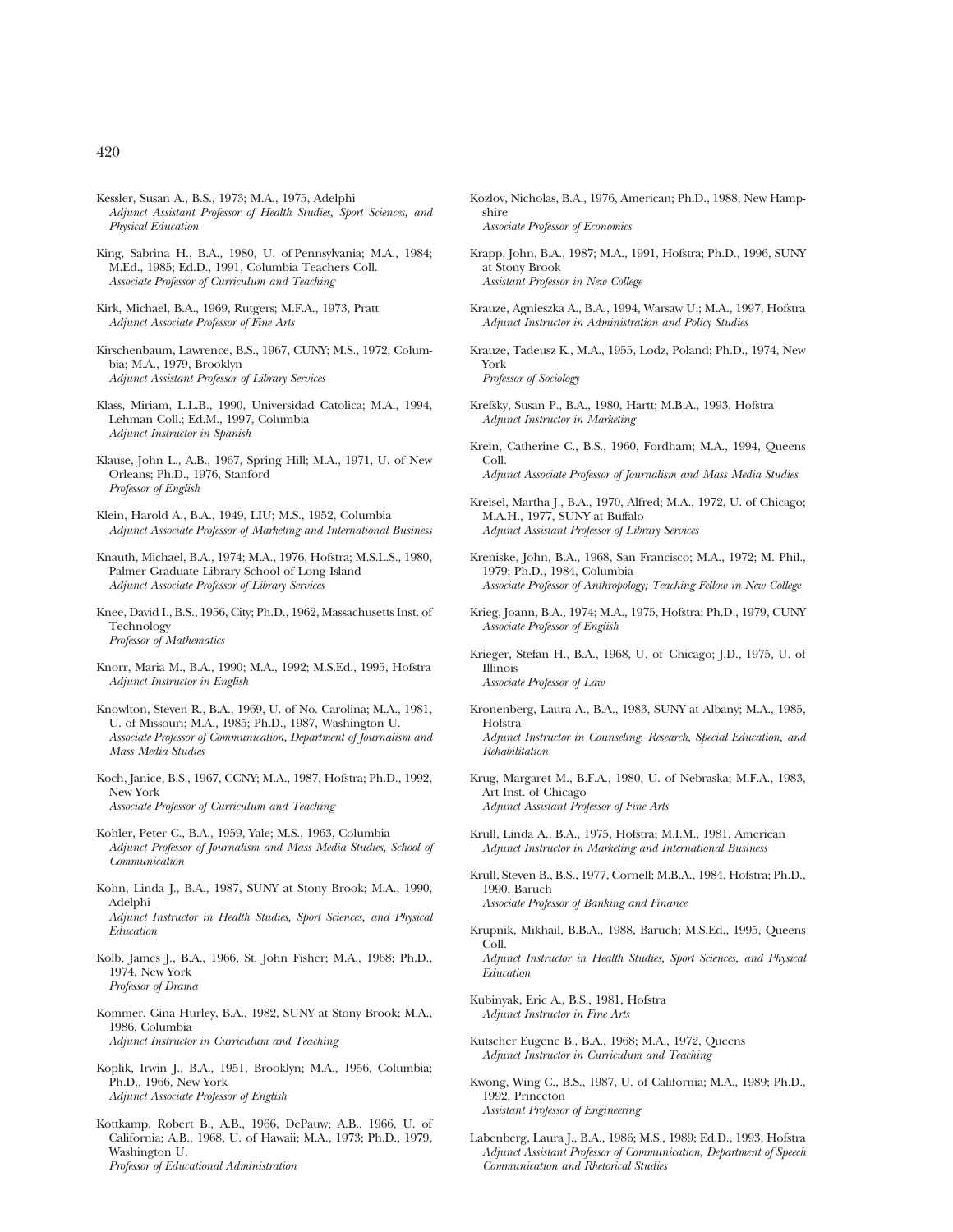- Labiento, Aleta I., B.S., 1989, SUNY at Old Westbury; M.S., 1991, Hofstra; Ph.D., 1996, Walden *Adjunct Assistant Professor of Health Studies, Sport Sciences, and Physical Education*
- LaGrandeur, Kevin, B.A., 1979, U. of California at Davis; M.A., 1987; Ph.D., 1992, U. of California at Irvine *Assistant Professor of English*
- Lago, Rinaldo, Bacc., 1953, U. of Havana, Cuba; M.A., 1970, Hofstra *Adjunct Assistant Professor of Spanish*
- Lalama, David, B.M., 1976, Youngstown State; M.A., 1983, New York *Associate Professor of Music*
- Lally, Laura H., B.A., 1978, Queens; M.B.A., 1984, Baruch; M.Phil., 1987; Ph.D., 1992, New York *Associate Professor of Business Computer Information Systems and Quantitative Methods*
- LaMonica, Jane M., B.S.Ed., 1985, St. John's; M.S.W., 1994, Fordham *Adjunct Assistant Professor in New College*
- LaMonica, Richard C., B.A., 1983, U. of Colorado; M.A., 1985; Ph.D., 1987, Hofstra *Adjunct Assistant Professor of Undergraduate Instruction*
- Lancaster, Jennifer M., B.A., 1994, U. of So. Florida; M.A., 1995, Hofstra *Adjunct Instructor in Psychology*

Landis, Mark, B.A., 1966, CCNY; Ph.D., 1973, Columbia *Professor and Chairperson, Department of Political Science*

- Lane, Eric, B.A., 1965, Brown; M.A., 1966, SUNY at Stony Brook; J.D., 1970, Fordham; LL.M., 1979, New York *Professor of Law; Eric J. Schmertz Distinguished Professor of Public Service and Public Law*
- Lanza, Ana F., B.A., 1987, New York; M.A., 1991, CUNY *Adjunct Assistant Professor of Psychology*
- Laskin, Richard L., B.B.A., 1985, George Washington U.; M.B.A., 1993, Hofstra *Adjunct Instructor in Marketing and International Business*
- Lay, Ethna D., B.A., 1983, SUNY at Binghamton; M.A., 1987; M.Phil., 1995, New York U. *Adjunct Instructor in English*
- Lazar, Liliane, B.A., 1965; M.A., 1969, Hofstra; Ph.D., 1989, Columbia *Adjunct Assistant Professor of French*
- Lazar, Zachary L., B.A., 1990, Brown; M.F.A., 1993, U. of Iowa

*Adjunct Instructor in English*

Lazarus, Harold, B.A., 1949, New York; M.S., 1952; Ph.D., 1963, Columbia *Professor of Management; Mel Weitz Distinguished Professor of Busi-*

*ness*

- Lazow, Robert B., B.A., 1972, Emerson Coll.; M.S.W., 1975, Fordham; Dr.P.H., 1985, Columbia *Assistant Professor of Health Studies, Sport Sciences, and Physical Education*
- LeBlanc, Bernadette K., B.S., 1968, New York; M.S., 1975, Long Island

*Adjunct Instructor in Health Studies, Sport Sciences, and Physical Education*

- Leboff, Irma, B.A., 1951, Queens; M.A., 1969, Hofstra *Adjunct Instructor in Curriculum and Teaching*
- Lechowicz, Joseph S., B.A., 1959, St. John's; M.A., 1966, Fordham; Ph.D., 1974, Georgia *Associate Professor of Counseling, Research, Special Education, and Rehabilitation*
- Lederer, Barbara, B.S., 1978, Ithaca; M.S., 1980, Columbia *Adjunct Instructor in Speech-Language-Hearing Sciences*
- Lee, Keun Sok, B.A., 1979, Hankuk U. of Foreign Studies, Seoul, Korea; M.B.A., 1983, U. of Northern Iowa; D.B.A., 1987, U. of Kentucky; M.A., 1990, Columbia *Assistant Professor of Marketing and International Business*
- Lee, Seung C. *Assistant Professor of Business Computer Information Systems and Quantitative Methods*
- Lefkowitz, Amy B., B.A., 1975, New York; Ph.D., 1984, Hofstra *Adjunct Assistant Professor in New College*
- Lefkowitz, Audrey F., B.A., 1975, New York; M.S., 1979, Columbia *Adjunct Instructor in Counseling, Research, Special Education, and Rehabilitation*
- Lehman, Cheryl R., B.A., 1975, Queens; M.Phil., 1982; Ph.D., 1985, New York *Professor of Accounting*
- Lehman, Marilyn J., B.S., 1975, Hofstra; M.M., 1977, Manhattan School of Music *Adjunct Assistant Professor of Music*
- Lein, Jennifer B., B.A., 1994, Adelphi; M.Ed., 1995, Penn State U.; M.S., 1996, Hofstra *Adjunct Instructor in Psychology*
- Lekatsas, Barbara, B.A., 1971; M.A., 1973, CCNY; Ph.D., 1985, NYU *Assistant Professor of Comparative Literature and Languages*
	-
- Leonard, Robert A., B.A., 1970; M.A., 1973; M.Phil., 1973; Ph.D., 1982, Columbia *Professor of Linguistics*
- Lesyna, Larry, B.S., 1978, Caltech; Ph.D., 1987, Stanford *Adjunct Associate Professor of Physics*
- Leto, John, B.S., 1985, NY Inst. of Technology; M.S., 1988, Polytechnic U.; M.A., 1990; Ph.D., 1994, Hofstra *Adjunct Assistant Professor of Psychology*
- Levantrosser, William F., A.B., 1950; M.A., 1951, Michigan; M.A., 1964; Ph.D., 1965, Rutgers *Professor Emeritus of Political Science*
- Levine, Alice, B.A., 1968, SUNY at Buffalo; M.A., 1972; Ph.D., 1979, Chicago *Associate Professor of English*
- Levine, Gregory C., B.A., 1983; M.A., 1985; Ph.D., 1989, Columbia

*Assistant Professor of Physics*

- Levine, Joseph, B.S., 1969, Brooklyn; M.A., 1977, SUNY at Stony Brook *Adjunct Associate Professor of Physics*
- Levine, Merle P., B.A., 1944, Cornell; M.S., 1966; C.A.S., 1981, Hofstra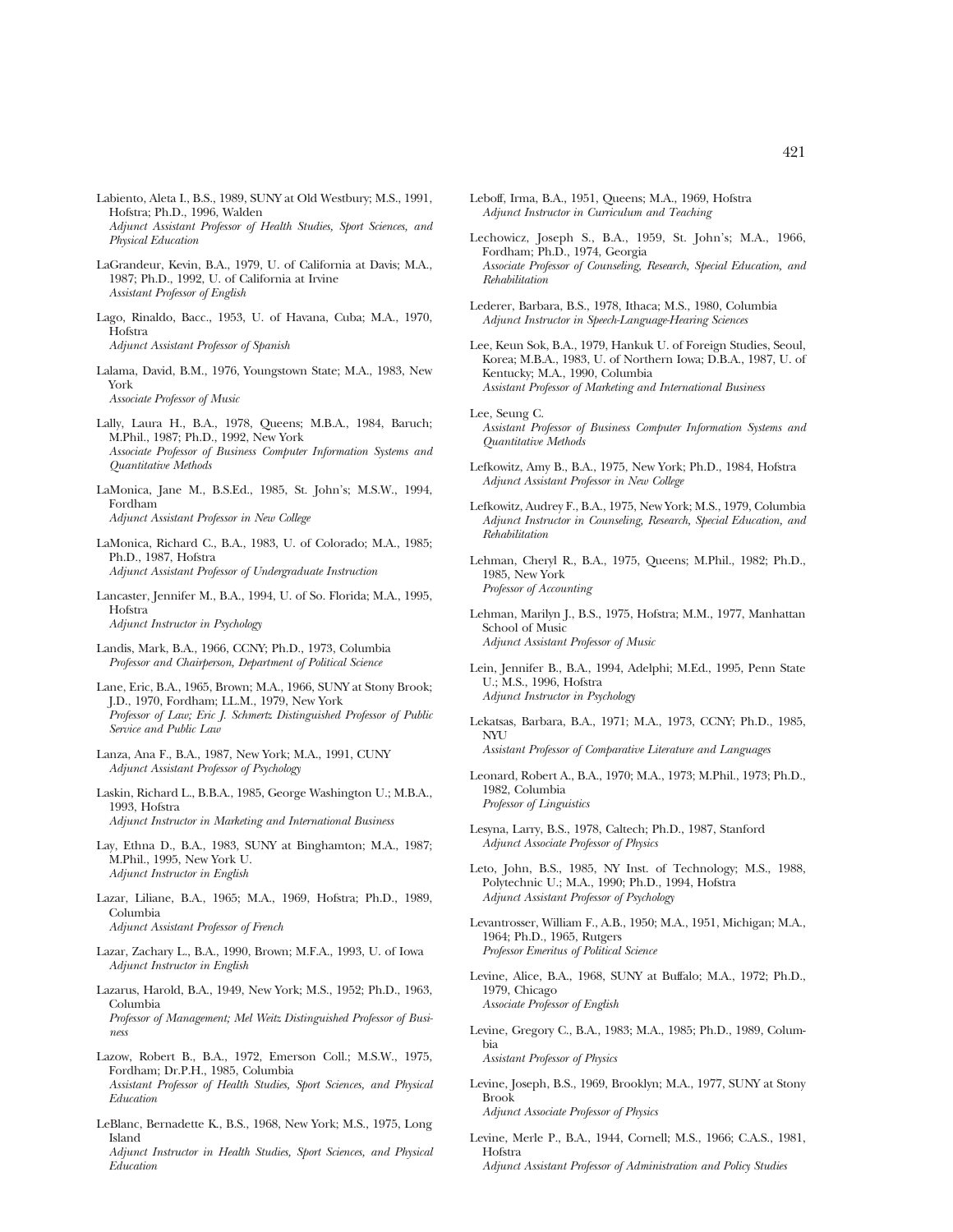- Levinthal, Charles, A.B., 1967, U. of Cincinnati; M.A., 1968; Ph.D., 1971, Michigan *Professor of Psychology*
- Levy, Fran J., B.A., 1967, Goddard Coll.; M.A., 1968, Sonoma State; M.S.W., 1972, Hunter; Ed.D., 1981, Rutgers *Adjunct Assistant Professor of Counseling, Research, Special Education, and Rehabilitation*
- Levy, James P., B.A., 1987, Hofstra; M.A., 1990, New School for Social Research *Adjunct Instructor in New College*
- Levy, Robert A., B.A., 1964; M.A., 1970, Brooklyn *Adjunct Instructor in English*
- Lewis, Ellen, B.F.A., 1971, Harvard; M.F.A., 1975, U. of Minnesota *Special Assistant Professor in New College*
- Lewis, George M., B.A., 1956, St. Lawrence; M.B.A., 1959, U. of Pennsylvania *Adjunct Assistant Professor of Banking and Finance*
- Lewis, Stefanie, B.A., 1976, Hofstra; M.S., 1978, New York *Adjunct Instructor in Counseling, Research, Special Education, and Rehabilitation*
- Libresco, Andrea, B.A., 1980, Swarthmore; M.A.T., 1982, Brown *Adjunct Instructor in Curriculum and Teaching*
- Licata, Robert, A.A., 1979, Queensborough CC; B.F.A., 1981, New York U. *Adjunct Instructor in Journalism and Mass Media Studies*
- Lichtenberger, Diane C., B.F.A., 1967, Juilliard *Adjunct Assistant Professor of Drama and Dance*
- Lichtenstein, Eileen B., B.S., 1970, SUNY at Buffalo; M.S.Ed., 1974, Queens Coll. *Adjunct Instructor in Health Studies, Sport Sciences, and Physical*
- Liebling, Richard S., B.A., 1960; M.A., 1961; Ph.D., 1963, Columbia

*Adjunct Professor of Geology*

*Education*

- Light, Gerald *Executive-in-Residence for Marketing and International Business*
- Lindgren, Claire K., B.A., 1968, SUNY at Stony Brook; M.A., 1970; M.Phil., 1973; Ph.D., 1976, Columbia *Associate Professor of Art History*
- Linehan, Laura, B.A., 1976, Marymount Manhattan; M.S., 1984, **Queens** *Adjunct Instructor in French*
- LiPera, Alexandra, B.A., 1978, SUNY at Oneonta; M.A., 1980, C.W. Post
- *Adjunct Instructor in Speech Communication and Rhetorical Studies*
- Lipton, Arlene S., B.A., 1960, Brandeis; M.A., 1969, New York U.; P.D., 1983, Hofstra; P.D., 1985, C.W. Post; Ed.D., 1990, Hofstra *Adjunct Assistant Professor of Reading*
- Lisi, Michelle J., B.S., 1989; M.S., 1991, Hofstra *Adjunct Instructor in Mathematics*
- Liss, Janet B., B.A., 1976, American U.; M.A., 1980, Columbia; M.A., 1988, Hebrew Union Coll. *Adjunct Assistant Professor of Comparative Literature and Languages*
- Liu, Dik F., B.F.A., 1985, Mass. Coll. of Arts; M.F.A., 1987, Yale *Adjunct Assistant Professor of Fine Arts*
- Lloyd, David, B.S., 1964, Illinois, Urbana; Ph.D., 1969, UC at Berkeley *Assistant Professor of Chemistry*
- Lochner, Paul, B.A., 1964, Bloomfield; M.S., 1969, Adelphi; Ed.D., 1983, Hofstra *Adjunct Associate Professor of Counseling, Research, Special Education, and Rehabilitation*
- Lockhart, Paul T., M.A., 1986, UCLA; Ph.D., 1990, Columbia *Assistant Professor of Mathermatics*
- Loeb, Hortense, B.A., 1947, Adelphi *Adjunct Instructor in Curriculum and Teaching*
- Loeffler, Albert L., B.S., 1949, Virginia Polytechnic; Ph.D., 1953, Iowa State *Adjunct Assistant Professor of Chemistry*
- Loftus, Thomas, B.A., 1962, St. John's *Adjunct Instructor in New College*
- Lombardo, Joseph C., B.S., 1966, St. John's; M.A., 1970; Ph.D., 1979, New School for Social Research *Adjunct Associate Professor of Philosophy*
- Longmire, Linda, B.A., 1972, UC at San Diego; M.A., 1988; Ph.D., 1988, CUNY *Associate Professor of Political Science and Teaching Fellow in New College*
- Looney, Joseph J., B.S., 1979, Queens; M.S., 1986, C.W. Post *Adjunct Assistant Professor of Accounting/Business Law*
- Lopate, Phillip, B.A., 1964. Columbia; Ph.D., 1979, Union *Professor of English; The John Cranford Adams Chair in the Humanities*
- Lopatin, Laurie, B.A., 1971, Wilson; M.S.L.S., 1973, Drexel; M.S.I.S., 1985, Palmer Graduate Library School of Long Island *Assistant Professor of Library Services*
- Lopez, Barbara, B.A., 1986; M.S.Ed., 1992, Queens *Adjunct Instructor in Spanish*
- Lopez, Jr., Victor, B.S., 1995, St. Francis *Adjunct Instructor in Biology*
- LoPresti, William F., B.A., 1975, Hofstra; M.P.A., 1978, NYU *Adjunct Instructor in Sociology/Anthropology*
- Lorin, Harold, B.S., 1955, New York *Adjunct Senior Professor of Computer Science*
- Lorsch, Susan, B.A., 1972, SUNY at Stony Brook; A.M., 1975; Ph.D., 1977, Brown *Associate Professor of English*
- Loucif, Sabine, D.E.A., 1990, Sorbonne, Paris; M.A.Ed., 1991, Carthage Coll. *Instructor in French*
- Love, Lewis, B.A., 1949, Brooklyn; M.A., 1951, New York; M.S., 1965, Adelphi *Adjunct Instructor in Curriculum and Teaching*
- Lovler, Robert L., A.A., 1970, Nassau CC; B.A., 1972, U. of California at Los Angeles; M.A., 1988; Ph.D., 1993, Hofstra *Adjunct Assistant Professor of Psychology*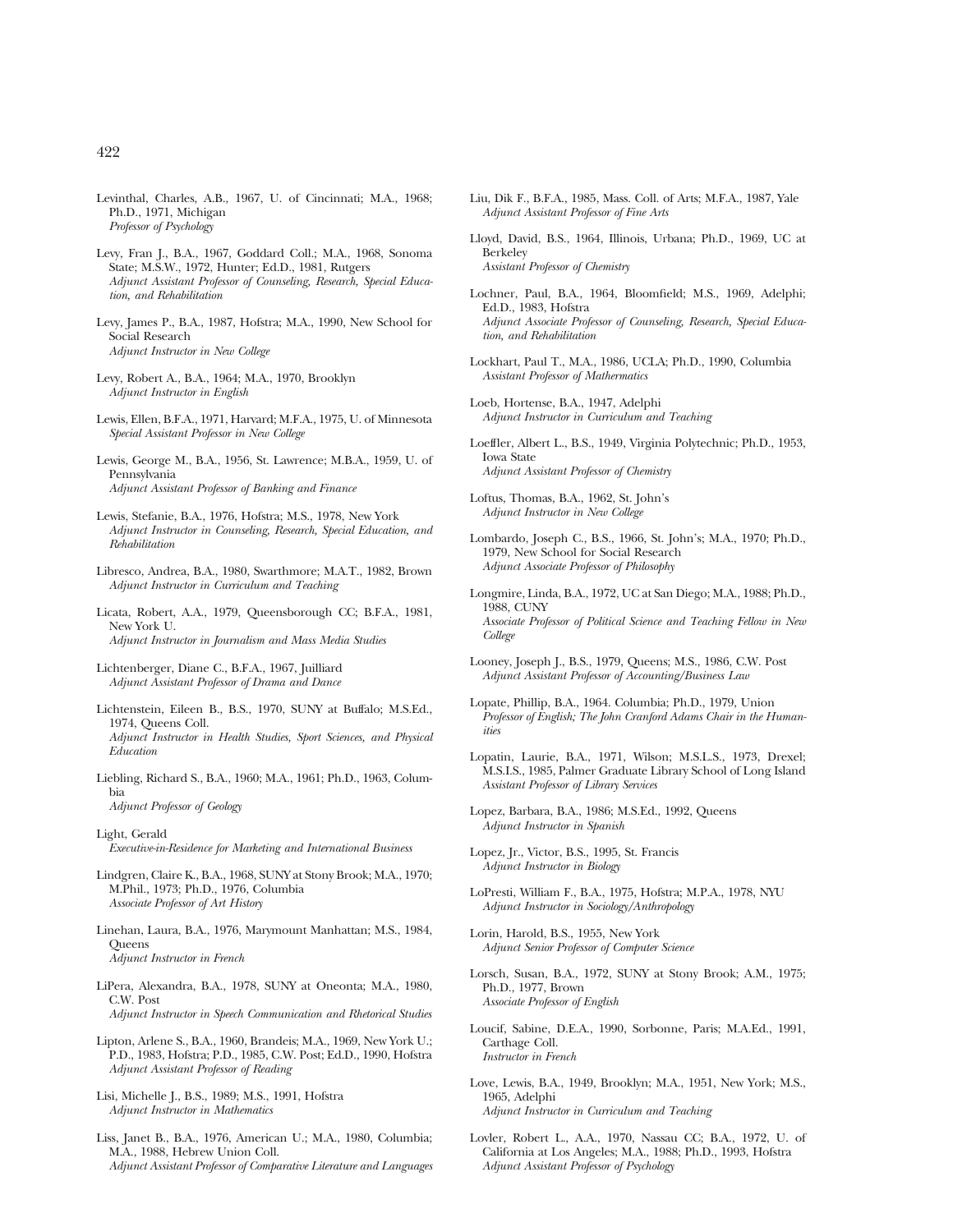- Lubowich, Donald A., B.A., 1970, Northwestern; M.S., 1977, New Mexico State; M.S.E., 1982, Columbia *Adjunct Assistant Professor of Physics*
- Lufrano, Nancy, B.A., 1981, SUNY at Buffalo; M.A., 1983, Hofstra *Adjunct Instructor in Speech-Language-Hearing Sciences*
- Lukaschek, Richard, B.S., 1960, U. of Dayton; M.S., 1969, U. of Miami *Adjunct Associate Professor of Mathematics*
- Lukaszewski, Angela, B.A., 1969, Hofstra; M.A., 1973, Adelphi
- *Adjunct Assistant Professor of Physics* Lyn, Esmeralda O., B.S., 1969, St. Theresa's Coll., Philippines; M.B.A., 1972, St. John's; Ph.D., 1982, Baruch
- *Professor and Chairperson, Department of Banking and Finance*
- Lynch, Barbara L., B.A., 1970, SUNY at Oneonta; M.A., 1975, Columbia *Adjunct Instructor in Communication, Department of Speech Communication and Rhetorical Studies*
- Lyssakov, Pavel V., Dipl., 1986, Leningad State U.; M.A., 1994; M.Phil., 1996, Columbia *Adjunct Instructor in Comparative Literature and Languages*
- Maccarrone, Eugene T., B.B.A., 1976, Hofstra; CPA, 1978, New York State; J.D., 1981, Hofstra Law *Associate Professor of Business Law*
- MacCary, W. Thomas, B.A., 1963, Dartmouth; M.A., 1965, Cambridge; Ph.D, 1969, Stanford *Associate Professor of English*
- MacCornack, Katharine G., B.A., 1982, Middlebury; M.A., 1984; Ph.D., 1988, Brown *Assistant Professor of French*
- Madera, Thomas J., B.A., 1973, St. John's *Adjunct Assistant Professor of Management and General Business*
- Magyar, Caroline I., A.S., 1983, SUNY at Farmingdale; B.A., 1986, SUNY at Stonybrook; M.A., 1989, Adelphi; M.A., 1993, Hofstra *Adjunct Instructor in Psychology*
- Mahon, Malachy T., B.A., 1954, Manhattan; LL.B., 1960, Fordham
	- *Professor of Law; Siggi B. Wilzig Distinguished Professor of Banking Law*
- Maignan, Isabelle S., Bacc., 1992, U. of Paris Dauphine; M.B.A., 1993, Nicholls State U.; Ph.D., 1997, U. of Memphis *Assistant Professor of Marketing and International Business*
- Maley, Robin A., B.S., 1976, Skidmore; M.P.H., 1981, Columbia *Adjunct Associate Professor of Health Studies, Sport Sciences, and Physical Education*
- Malley, Susan L., B.A., 1970, College of New Rochelle; M.B.A., 1973, Baruch; Ph.D., 1980, New York *Associate Professor of Banking and Finance*
- Mandel, Laurie S., B.A., 1985, Hofstra; M.S., 1991, Dowling; Ed.D., 1996, Hofstra *Adjunct Instructor in Administration and Policy Studies*
- Mann, Patricia S., B.A., 1973, Bates Coll.; Ph.D., 1982, Yale *Assistant Professor of Philosophy*
- Manteen, Sabir, B.B.A., 1985; M.B.A., 1986, Wagner; M.S., 1987, Hofstra; J.D., 1994, CUNY School of Law *Assistant Professor of Accounting and Business Law*
- Mantell, Abraham S., B.S., 1987, Rensselaer Tech. Inst.; M.S., 1990, SUNY at Stony Brook *Adjunct Instructor in Mathematics*
- Mantell, Lin L., B.S., 1985, Beijing Medical U.; Ph.D., 1991, SUNY at Stony Brook *Adjunct Assistant Professor of Biology*
- Maravell, Nicholas P., B.F.A., 1977, Pratt; M.A., 1980, Hunter *Adjunct Assistant Professor of Fine Arts*
- Marcantonio, Lydia, B.A., 1984, Dowling; M.A., 1985, Adelphi *Adjunct Assistant Professor of Speech*
- Marchesi, Donatella, B.A., 1987, Queens *Adjunct Instructor in Comparative Literature and Languages*
- Marcus, John T., B.A., 1946; M.A., 1947, U. of Cincinnati; Ph.D., 1954, Cornell *Professor Emeritus of History*
- Marrero, Jr., Ernesto, B.A., 1979, Princeton; J.D., 1982, Hofstra *Special Professor of Law*
- Mark, Philip, B.A., 1964; M.S., 1966; Ph.D., 1972, Adelphi *Adjunct Professor of Chemistry*
- Markley, David, B.F.A., 1967; M.F.A., 1972, Pennsylvania State *Adjunct Assistant Professor of Drama*
- Markoff, Janet S., B.A., 1959, U. of Cincinnati; M.Ed., 1960, Xavier; M.S., 1993, Dowling *Adjunct Assocaite Professor of Speech Communication and Rhetorical Studies*
- Markus, Julia, B.A., 1961; M.A., 1962, Boston; Ph.D., 1976, Maryland *Professor of English*
- Marsicovetere, Dominic A., B.A., 1969, Queens; CPA, 1972, New York State; M.B.A., 1973, Pace *Assistant Professor of Accounting*
- Martin, Susan L., A.B., 1963, Barnard; J.D., 1987, Hofstra Law *Associate Professor of Business Law*
- Marton, Klara, B.A., 1984, Training Coll., Budapest; M.A., 1991; Ph.D., 1992, Eotvos Lorand U., Budapest *Adjunct Assistant Professor of Speech-Language-Hearing Sciences*
- Marvel, Rose M., B.S., 1986; M.A., 1990, Hofstra *Adjunct Instructor in Curriculum and Teaching*
- Mascia, John, B.A., 1983; M.A., 1985, Hofstra *Adjunct Assistant Professor of Speech-Language-Hearing Scineces*
- Mashayekhi, Ali, B.S., 1982, SUNY at Albany; M.S., 1994, U. of Michigan at Ann Arbor *Adjunct Instructor in Physics*
- Masheck, Joseph D., A.B., 1963; M.A., 1965; Ph.D., 1973, Columbia *Professor of Art History and Humanities*
- Mason-Egan, Pamela D., B.A., 1990, Hofstra; M.S., 1992, C.W. Post *Instructor in New College*
- Masrour, Mustapha, B.A., 1979, Mohamed 5, U. of Morocco; M.Ed., 1985, U. of Wales, United Kingdom *Adjunct Instructor in Comparative Literature and Languages*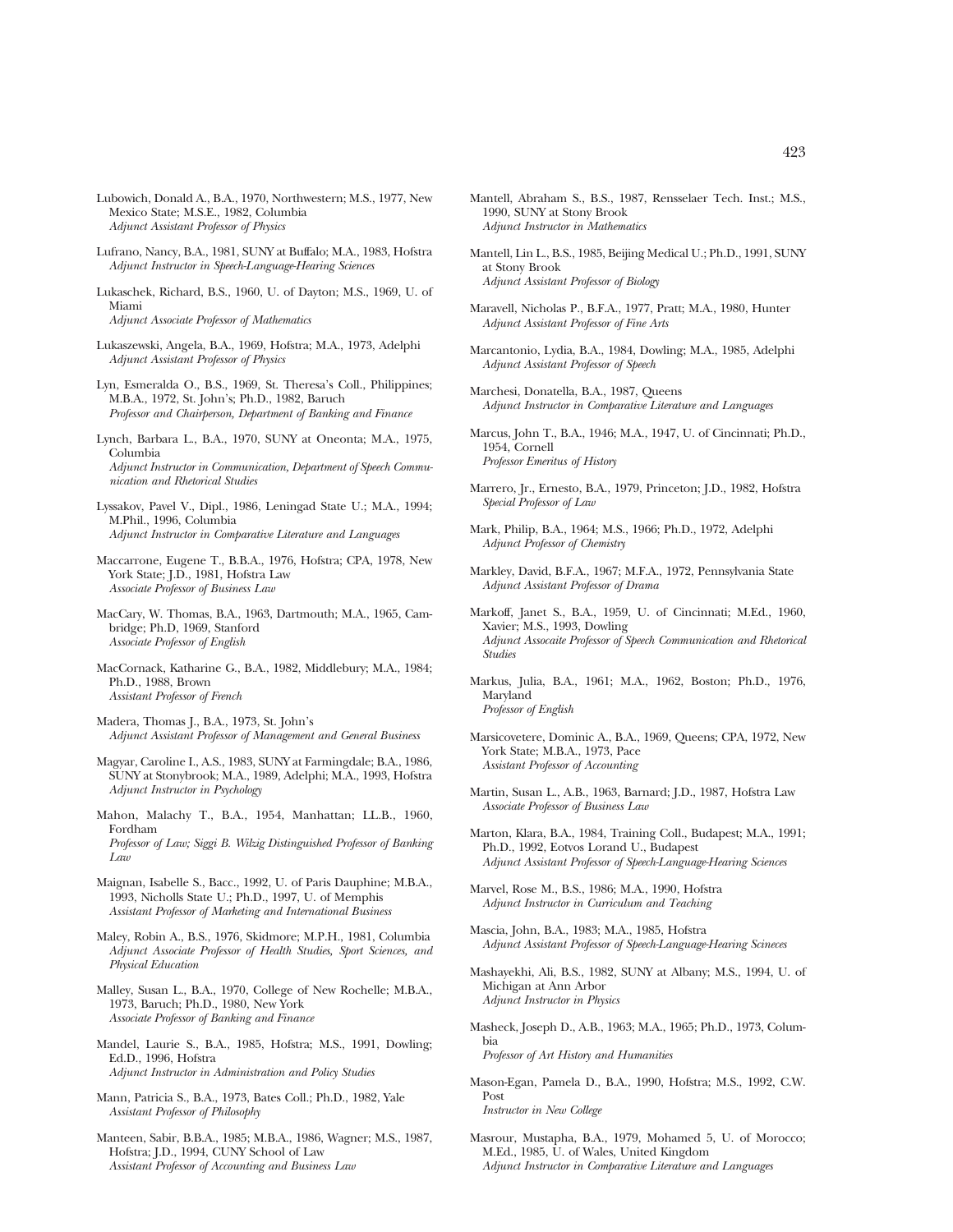- Massa, Nicholas, B.S., 1949; M.A., 1951; Ph.D., 1962, New York *Adjunct Professor of Psychology*
- Mathur, Anil, B.S., 1972, U. of Calcutta; M.S., 1975, U. of Delhi, India; M.B.A., 1978, Indian Inst. of Management; Ph.D., 1991, Georgia State *Associate Professor of Marketing and International Business*
- Mathur, Shubh, B.A., 1984; M.A., 1986, U. of Delhi, India; M.A., 1988, New School, Social Research *Adjunct Instructor in Sociology/Anthropology*
- Maurer, Suanne S., B.S., 1986; M.S., 1988, Canisius *Assistant Professor of Health Studies, Sport Sciences, and Physical Education*
- Maxwell, Marilyn, B.A., 1969, Bucknell; M.A., 1973, New York; M.S., 1975, Hofstra; M.Phil., 1991; Ph.D., 1994, New York *Adjunct Assistant Professor of English*
- McBride, John R., B.A., 1978, Wheaton; M.A., 1982, U. of Texas at Dallas; Ph.D., 1992, Texas A & M *Special Assistant Professor of Chemistry*
- McBrien, William A., B.A., 1952; M.A., 1954; Ph.D., 1959, St. John's *Professor of English*
- McCabe, Edward G., B.S., 1955, Fordham; LL.B., 1957, New York *Adjunct Associate Professor of Business Law*
- McCallister, Cynthia A., B.S., 1984, Ball State; M.Ed., 1990; Ed.D., 1995, U. of Maine *Assistant Professor of Reading*
- McCarthy, Patricia A., B.S., 1989, N.Y. Inst. of Tech.; M.S.Ed., 1991, Hofstra *Adjunct Instructor in Counseling, Research, Special Education, and Rehabilitation*
- McClain, Linda C., A.B., 1980, Oberlin; A.M., 1981, U. of Chicago; J.D., 1985, Georgetown *Professor of Law*
- McCourt, Robert P., A.B., 1950, Michigan; M.S., 1952; Ph.D., 1954, Ohio State *Professor Emeritus of Biology*
- McCoy, Bernadette, B.S., 1949; M.A., 1956, Fordham; Ph.D., 1971, New York *Adjunct Associate Professor of English*
- McDermott, Michael E., B.S., 1977, St. John's; J.D., 1980, Southwestern U. *Adjunct Professor of Law*
- McDermott, Veronica A., B.A., 1970; M.A., 1972, SUNY at Stony Brook; Ph.D., 1989, New York U. *Adjunct Assistant Professor of Administration and Policy Studies*
- McDonald, Michael K., B.S., 1981, Boston; M.S., 1986, Hofstra *Adjunct Instructor in Counseling, Research, Special Education, and Rehabilitation*
- McDonald, William J., B.A., 1972, U. of California; M.A., 1979; Ph.D., 1979, U. of Chicago; M.M., 1981, Northwestern *Assistant Professor of Marketing and International Business*
- McFeely, Maureen Connolly, B.A., 1965, St. John's; M.A., 1967, Brown; Ph.D., 1981, CUNY *Adjunct Associate Professor of English*
- McGinn, Joyce R., M.A., 1972, Hofstra *Adjunct Instructor in Curriculum and Teaching*
- McGuire, Deirdre C., B.A., 1967, Hofstra; Dipl., 1968, Manchester; M.F.A., 1974, Pennsylvania State *Adjunct Associate Professor of Drama*
- McIntosh, R. Carey, A.B., 1955, Harvard; B.A., 1959, Cambridge; Ph.D., 1964, Harvard *Professor of English*
- McKeough, William J., A.B., 1957, Fordham; M.S., 1963, Adelphi; Ph.D., 1968, New York *Professor Emeritus of Secondary Education*
- McKnight-Taylor, Mary, B.S., 1967, Coppin State; M.Ed., 1969; Ed.D., 1974, Virginia *Professor of Counseling, Research, Special Education, and Rehabilitation*
- McLaren, Joseph, B.A., 1970, Queens; M.A., 1974, City; A.M., 1977, Ph.D., 1980, Brown *Associate Professor of English*
- McLeod, Suzanne E., B.S., 1975, U. of Missouri; M.S., 1986, Lesley Col.; P.D., 1990, C.W. Post *Adjunct Instructor in Administration and Policy Studies*
- McLoughlin, Maureen L., B.A., 1977, Queens; M.S.W., 1982, Fordham *Adjunct Assistant Professor of Health Studies, Sport Sciences, and Physical Education*
- McNair, Nora de Marval, LL.B., 1955, U. of Buenos Aires Law; A.M., 1970; Ph.D., 1977, New York *Professor and Chairperson, Department of Spanish*
- McSloy, Paul T., B.A.Ed., 1957; M.S.Ed., 1962, Queens *Adjunct Instructor in Curriculum and Teaching*
- McVey, Merry E., B.A., 1994, Rutgers; M.A., 1995, Hofstra *Adjunct Instructor in Psychology*
- Meador, Richard L., B.S., 1989, Fordham; M.S.Ed., 1995, Hofstra *Adjunct Instructor in Counseling, Research, Special Education, and Rehabilitation*
- Mecca, John A., B.A., 1956, Iona Coll.; M.A., 1967, Hunter *Adjunct Instructor in Curriculum and Teaching*
- Meiseles, Linda, B.A., 1977; M.A., 1982; M.L.S., 1985, C.W. Post *Associate Professor of Library Services*
- Melkonian, Martin, B.A., 1956, City; M.A., 1964, New School for Social Research
	- *Adjunct Assistant Professor of Economics*
- Meller, Paul J., B.A., 1982, SUNY at Stony Brook; M.A., 1984, Columbia; Ph.D., 1988, Syracuse *Assistant Professor of Psychology*
- Mendelsohn, Jay, B.A., 1953; M.S., 1960, Adelphi *Associate Professor of Computer Science*
- Mendelsohn, Laura E., B.A., 1986, U. of Hartford *Adjunct Instructor in New College*
- Mendes, Rafaela, B.A., 1991, SUNY at Old Westbury; M.A., 1994, SUNY at Stony Brook *Adjunct Instructor in Spanish*
- Merguerian, Charles, B.S., 1972; M.A., 1977, CCNY; Ph.D., 1985, Columbia *Professor of Geology*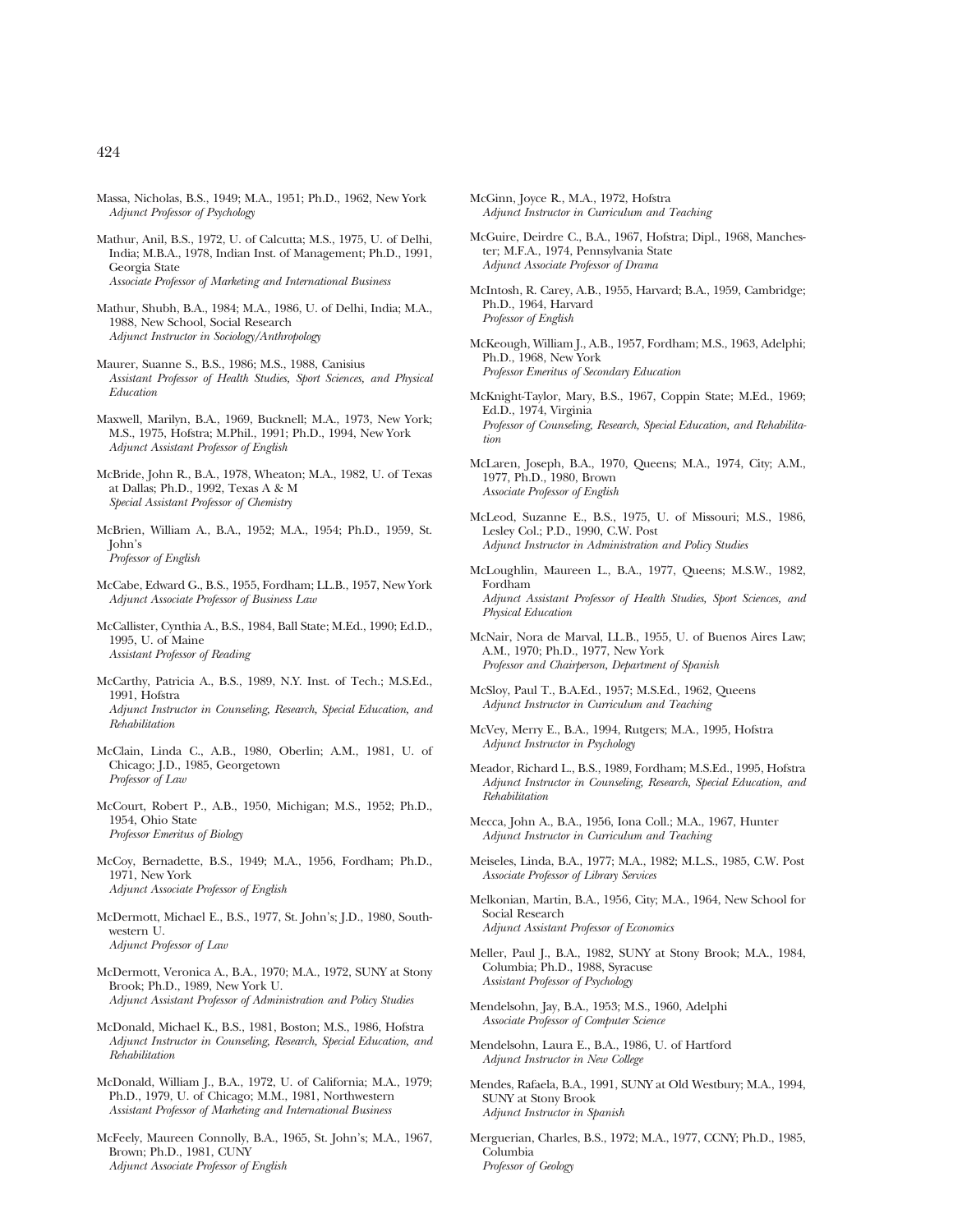- Merlo, Joan, B.S., 1965; M.A., 1969; Ph.D., 1982, Fordham *Adjunct Associate Professor of Sociology*
- Merrill, Lisa, B.A., 1976, CCNY; M.A., 1977; Ph.D., 1985, New York

*Associate Professor of Communication, Department of Speech Communication and Rhetorical Studies*

- Metlay, William, B.A., 1960, Southern Illinois; M.S., 1962; Ph.D., 1967, Lehigh *Professor of Psychology*
- Metz, Joan L., B.S.N., 1970, Adelphi; M.S., 1973, Hofstra; M.S.N., 1986, SUNY at Stony Brook *Adjunct Assistant Professor of Health Studies, Sport Sciences, and Physical Education*
- Meyer, Bruce A., B.S., 1971, Lehigh; J.D., 1974, Brooklyn Law; CPA, 1975, New York State; M.B.A., 1981, Hofstra *Adjunct Assistant Professor of Accounting*
- Meyer-Gimpl, Elisabeth, A.A., 1991, Nassau CC.; B.A., 1993, Columbia

*Adjunct Instructor in Comparative Literature and Languages* Michaels, Aileen, B.S., 1968, CCNY; M.S., 1970; Ph.D., 1973,

- Stevens Inst. of Technology *Associate Professor of Mathematics*
- Mihailovic, Alexandar, B.A., 1981, Columbia; M.A., 1985; Ph.D., 1993, Yale

*Associate Professor of Comparative Literature and Languages*

- Milburn, Norweeta G., B.A., 1976, Wesleyan; M.A., 1978; Ph.D., 1982, Michigan *Associate Professor of Psychology*
- Miletta, Maureen, B.A., 1950, Barnard; M.A., 1954; Ed.D., 1980, Columbia

*Associate Professor of Curriculum and Teaching*

Millender, Inez P., B.A., 1962, Talladega Coll.; M.A., 1976, Hofstra *Adjunct Instructor in Curriculum and Teaching*

Miller, Daisy, B.A., 1990, Hofstra *Adjunct Instructor in English*

- Miller, Helen E., B.A., 1990; M.A., 1994, Hofstra *Adjunct Instructor in English*
- Miller, Solomon, B.S., 1949, Temple; Ph.D., 1964, Columbia *Adjunct Associate Professor of Anthropology*
- Millon, Anthony A., B.B.A., 1962; M.S., 1967, Hofstra *Adjunct Assistant Professor of Health Studies, Sport Sciences, and Physical Education*
- Mince, John, B.A., 1967, Stony Brook; M.S., 1970, C.W. Post; Ph.D., 1980, St. John's *Adjunct Associate Professor of Counseling, Research, Special Education, and Rehabilitation*
- Mintz, Warren, B.A., 1958, Alfred; Ph.D., 1971, New York *Associate Professor of Sociology; Teaching Fellow in New College*
- Mitchell, Kenneth, A.A., 1980, Miami Dade CC Coll.; B.A., 1984, Florida State U.; M.F.A., 1988, Purdue *Adjunct Assistant Professor of Drama and Dance*
- Mitelman, Meir, B.A., 1968, Texas; M.S., 1976; M.S.W., 1982, Yeshiva *Adjunct Instructor in Judaica*
- Mitty, Lizbeth J., B.S., 1973; M.F.A., 1975, U. of Wisconsin at Madison *Adjunct Assistant Professor of Fine Arts*
- Moeller, Norma M., B.A., 1948, Queens; M.S., 1968; P.D., 1977; Ed.D., 1982, Hofstra *Assistant Professor, Department of Reading*
- Moghadam, Fatemeh, B.A., 1967, Barnard; M.A., 1968, Columbia; Ph.D., 1979, Oxford *Professor of Economics*
- Mohanty, Sunil K., Bacc., 1981, Indian Inst. of Tech., India; M.B.A., 1989, Mankato State U.; D.B.A., 1995, Cleveland State *Assistant Professor of Banking and Finance*
- Molina, John F., B.S., 1973, Northeastern; Ph.D., 1977, U. of New Orleans *Adjunct Assistant Professor of Chemistry*
- Mondschein, Marcia R., A.B., 1959, Hunter; M.S., 1977, Hofstra *Adjunct Instructor in Curriculum and Teaching*
- Montana, Patrick J., B.S., 1958; M.S., 1959, Long Island; Ph.D., 1966, New York; M.B.A., 1974, U. of Cincinnati; C.L.P., 1987, New York State *Professor of Management*
- Montemurro, Silvia A., B.A., 1972; M.A., 1976, Queens *Adjunct Assistant Professor of English*

Montlack, Michael L., B.A., 1992, Hofstra *Adjunct Instructor in English*

- Moore, John C., A.B., 1955, Rockhurst; Ph.D., 1960, Johns **Hopkins** *Professor of History*
- Moore, Rusty M., B.S., 1963, Northwestern; M.A., 1964; M.A.L.D., 1965; Ph.D., 1969, Fletcher School at Tufts *Associate Professor of Marketing and International Business*

Morin, Peter N., B.A., 1973, Adelphi *Adjunct Assistant Professor of Drama and Dance*

- Morris, David O., B.A., 1982, Hunter; M.A., 1984; Ph.D., 1991, New York; M.A., 1996, Bank Street Coll. *Adjunct Assistant Professor of Curriculum and Teaching*
- Morrissey, John F., B.A., 1982; M.A., 1985, Hofstra; Ph.D., 1991, U. of Miami *Associate Professor of Biology*
- Morrow, Douglas A., B.A., 1987; M.B.A., 1990, New York Inst. of Technology *Adjunct Assistant Professor of Communication, Department of Audio/ Video/Film*
- Moser, Zelda, B.A., 1955, Adelphi; M.A., 1956, New York *Adjunct Instructor in Spanish*
- Moses, Madalyn R., B.A., 1969, Hofstra; M.S., 1970, Yeshiva; C.A.S., 1982, Hofstra *Adjunct Instructor in Counseling, Research, Special Education, and Rehabilitation*
- Motta, Robert, B.A., 1969, Northeastern; M.A., 1973; Ph.D., 1975, Hofstra *Professor of Psychology*
- Movsesian, Mark L., A.B., 1985, Harvard; J.D., 1988, Harvard Law *Associate Professor of Law*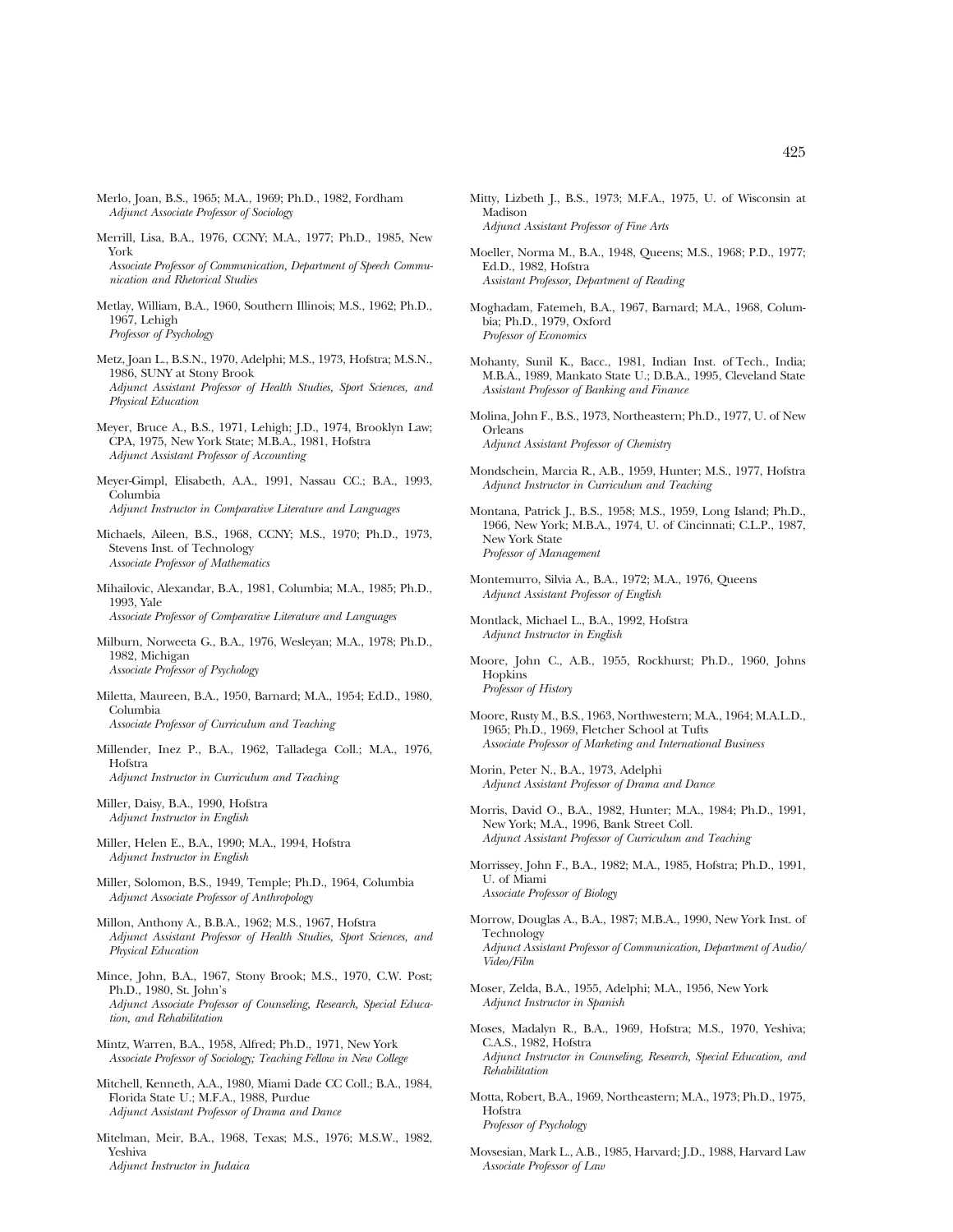- Mullen, Eloise, B.A., 1951, St. Joseph's; M.A., 1952, Bryn Mawr *Adjunct Assistant Professor of Mathematics*
- Murillo, Mario A., B.A., 1988, New York U. *Adjunct Assistant Professor of Audio/Video/Film*
- Murphy, Maureen O., B.S., 1962, SUNY at Cortland; M.A., 1968; Ph.D., 1970, Indiana U. *Professor of Curriculum and Teaching*
- Murray, Ann, B.S., 1951, Notre Dame; M.A., 1955, Columbia *Adjunct Instructor in Reading*
- Mwaria, Cheryl Benoit, B.A., 1970, Pennsylvania; M.A., M. Phil., 1974; Ph.D., 1985, Columbia *Associate Professor of Anthropology*
- Myron, Robert E., B.A., 1949; M.A., 1950, New York; Ph.D., 1953, Ohio State *Professor Emeritus of Art History and Humanities*
- Myrthil, Raymond, B.A., 1971, U. of Madrid; B.A., 1974; M.A., 1979, Queens Coll.; Ph.D., 1992, Fordham *Adjunct Assistant Professor of Economics/Geography*
- Naccarato, Peter F., B.A., 1991, Villanova *Adjunct Instructor in Administration and Policy Studies*
- Nadien, Lynnda M., B.S., 1989, SUNY at Old Westbury; M.S.Ed., 1994; C.A.S., 1997, Hofstra *Adjunct Instructor in Administration and Policy Studies*
- Nagin, Paul, B.S., 1972, Antioch; M.S., 1975; Ph.D., 1979, Massachusetts *Professor and Chairperson, Department of Computer Science*
- Naples, Dina, B.S., 1992; M.B.A., 1994, SUNY at Binghamton *Adjunct Assistant Professor of Banking and Finance*
- Nardella, Michelle A., B.A., 1986, Hofstra; J.D., 1992, St. John's Law *Adjunct Assistant Professor in New College*
- Nasri, Farrokh, B.S., 1974, Iranian Inst. of Advanced Accounting, Tehran, Iran; M.B.A., 1977, St. John's; M.B.A., 1982; M. Phil., 1986; Ph.D., 1986, Baruch *Associate Professor and Chairperson, Department of Business Computer Information Systems and Quantitative Methods*
- Nass, Barry N., A.B., 1974; M.A., 1976; Ph.D., 1978, Princeton *Associate Professor of English; Acting Associate Dean, Hofstra College of Liberal Arts and Sciences*
- Nathan, Rhoda B., B.A., 1946, Brooklyn; M.A., 1947, Columbia; Ph.D., 1973, CUNY *Professor Emerita of English*
- Naylor, Natalie A., A.B., 1959, Bryn Mawr; M.A., 1962; Ed.D., 1971, Columbia *Professor of Foundations of Education; Teaching Fellow in New College*
- Nechayev, Sergei, M.S., 1979; Ph.D., 1986, Odessa State *Adjunct Associate Professor of Mathematics*
- Needle, Andrew E., B.A., 1973, George Washington U.; M.F.A., 1979, U. of Pennsylvania *Adjunct Assistant Professor of Fine Arts*
- Neelankavil, James P., B.Sc., 1961, St. Thomas Coll.; M.B.M., 1972, Asian Inst. of Management; Ph.D., 1976, New York *Professor of Marketing and International Business*
- Neer, Toba C., B.A., 1950, American; M.S., 1969, Adelphi; C.A.S., 1990, C.W.Post *Adjunct Instructor in Reading*
- Neumann, Richard, B.A., 1969, Pomona; Dipl., 1971, University of Stockholm; J.D., 1975, American; LL.M., 1978, Temple *Professor of Law*
- Neville, Diane, B.A., 1969, C.W. Post; M.S., 1975, Hofstra *Adjunct Instructor in Counseling, Research, Special Education, and Rehabilitation*
- Newman, Laurence J., B.A., 1963, Long Island; C.A.S., 1977; M.S., 1990, Hofstra *Adjunct Assistant Professor of Administration and Policy Studies*
- Neziroglu, Fugen, B.A., 1974; M.A., 1976; Ph.D., 1977, Hofstra *Adjunct Associate Professor of Psychology*
- Nguyen, Duong B., B.A., 1987, U. of California at Irvine; Ph.D., 1995, U. of California at Santa Barbara *Assistant Professor of Psychology*
- Nichols, Julie, B.A., 1987, Nebraska Wesleyan U. *Adjunct Instructor in New College*
- Nielsen, Sonja M., B.A., 1964, Hofstra; M.L.S., 1971, U. of Rhode Island *Adjunct Instructor in Library Services*
- Nikbakht, Ehsan, B.B.A., 1972, Tehran Coll.; M.B.A., 1975, Iran Center; D.B.A., 1981, Geo. Washington U. *Professor of Banking and Finance; Editor, Hofstra University Business Review*
- Nocella, Richard A., B.S., 1961, Queens; M.A., 1969, Adelphi *Adjunct Assistant Professor of Physics*
- Nolan, Susan P., B.A., 1985, Adelphi; M.S., 1990, Hofstra *Adjunct Instructor in Reading*
- Notkin, Jerome J., B.A., 1949, New York; M.A., 1950; Ed.D., 1956, Columbia *Professor of Elementary and Early Childhood Education and Teaching Fellow in New College*
- Novick, Nancy, B.A., 1967, Marietta; M.Ed., 1971, Columbia *Adjunct Associate Professor of English*
- Novick, Sabrina, B.A., 1987, Pomona; Ph.D., 1993, U. of California at Berkley *Assistant Professor of Chemistry*
- Nuttall, Richard M., B.Ed., 1984, Leeds Polytech., (UK) *Adjunct Instructor in Health Studies, Sport Sciences, and Physical Education*
- O'Brien, Richard, B.A., 1967, Franklin; M.A., 1969; Ph.D., 1972, West Virginia *Associate Professor of Psychology*
- Ocko, Beth S., B.A., 1977, Oberlin; M.F.A., 1988, Yale *Assistant Professor of Fine Arts*

*Rehabilitation*

- O'Dette, Carol, A.A., 1976, Nassau CC; B.A., 1978; M.S.W., 1982, Adelphi *Adjunct Instructor in Counseling, Research, Special Education, and*
- Ohr, Phyllis S., B.A., 1976, SUNY at Buffalo; M.A., 1979, Columbia; P.D., 1983; Ph.D., 1990, St. John's *Associate Professor of Psychology*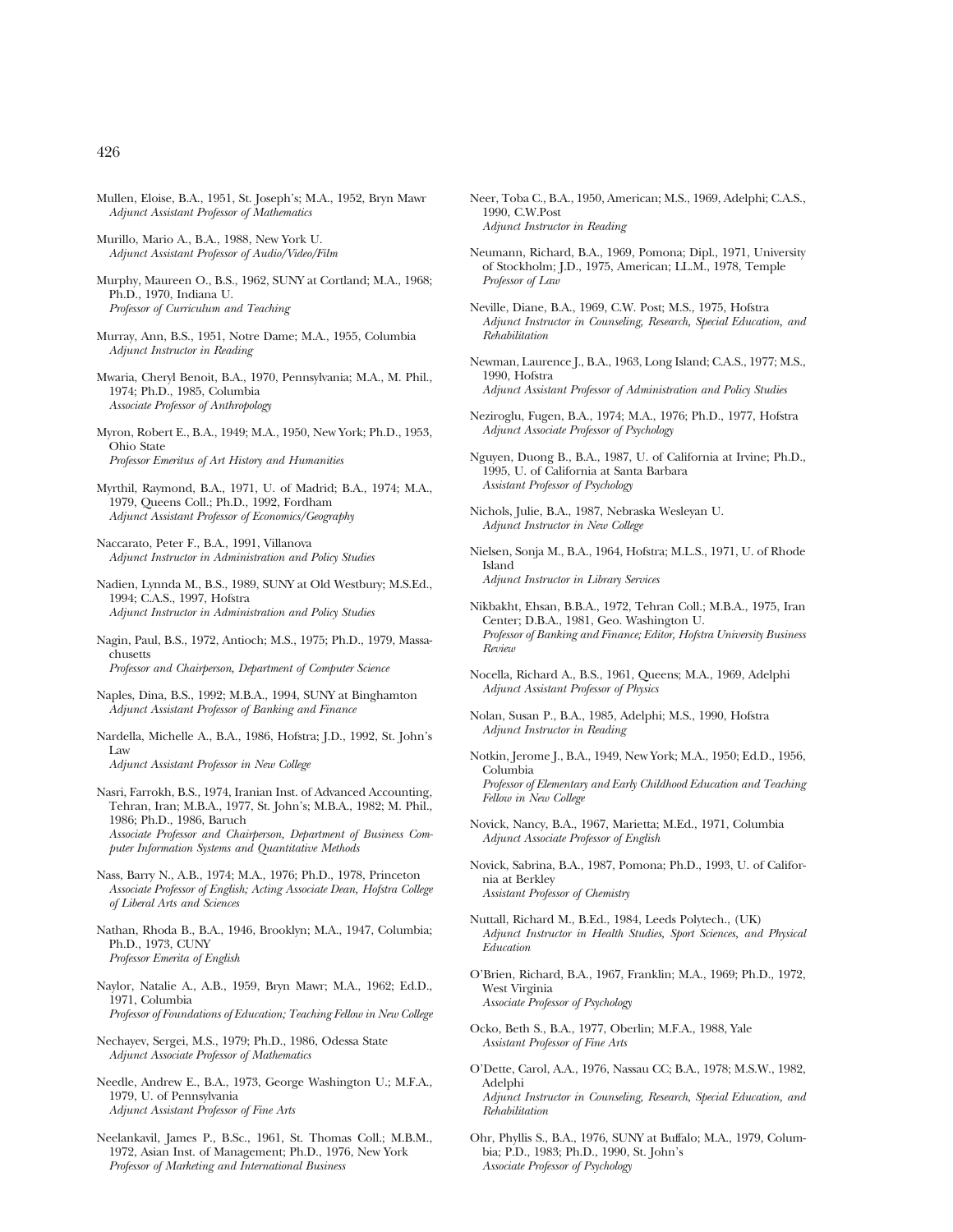- O'Loughlin, Michael, B.A., 1977, University College, Dublin; M.A., 1981; Ph.D., 1988, Columbia *Associate Professor of Curriculum and Teaching*
- Orilia, Lawrence S., B.S.I.E., 1964, Pratt; M.S., 1968, New York U. *Adjunct Associate Professor of Business Computer Information Systems and Quantitative Methods*
- Orion, Loretta L., B.A., 1974, Adelphi; M.A., 1986; Ph.D., 1990, SUNY at Stony Brook *Adjunct Assistant Professor of Sociology/Anthropology*
- Orlova, Lilia E., B.S., 1983; M.S., 1985; M.A., 1993, Moscow Pedagogical U. *Adjunct Assistant Professor of Mathematics*
- Orr, William F., B.S., 1966, California Inst. of Technology; M.S., 1967; Ph.D., 1974, Wisconsin *Associate Professor of Mathematics; Teaching Fellow in New College*
- Ortof, Robert E., B.A., 1977, Queens *Adjunct Instructor in Health Studies, Sport Sciences, and Physical Education*
- Osterman, Karen F., B.A., 1967, Emmanuel; Ph.D., 1984, Washington *Associate Professor of Educational Administration*
- Ostling, Edward G., B.A., 1964, St. John's; M.S., 1966, Purdue; Ph.D., 1971, Lehigh *Professor and Chairperson, Department of Mathematics*
- Ostrick, Barbara G., B.A., 1963, Connecticut; M.A., 1983, Columbia Teacher College *Adjunct Instructor in Mathematics*
- Otis, Laura C., B.S., 1983, Yale; M.A., 1988, U. of California; M.A., 1989; Ph.D., 1991, Cornell *Associate Professor of English*
- Pace, Darra A., B.S., 1971, Boston U.; M.S., 1975, Hofstra *Adjunct Instructor in Counseling, Research, Special Education, and Rehabilitation*
- Packard, Rae M., B.A., 1973, Rosemont; M.S., 1996, C.W. Post *Adjunct Instructor in Library Services*
- Paknejad, M. Javad, B.S., 1975, Tehran College of Insurance, Tehran, Iran; M.B.A., 1978, U. of Bridgeport; M.B.A., 1982, Baruch; M.Phil., 1986; PhD., 1986, CUNY *Associate Professor of Business Computer Information Systems and Quantitative Methods*
- Palma, Giuseppina, B.A., 1984, Albertus Magnus; M.A., 1990; M.Phil., 1991; Ph.D., 1994, Yale *Assistant Professor of Comparative Literature and Languages*
- Palmer, Lorraine, B.A., 1951, Brooklyn; M.L.S., 1973, Palmer Graduate Library School of Long Island *Assistant Professor of Library Services*
- Pandolfi, Vincent, B.A., 1991, Lafayette; M.A., 1993, Hofstra *Adjunct Instructor in Psychology*
- Pane, C. Vincent, B.S., 1961 M.S., 1968, Hofstra *Adjunct Associate Professor of Secondary Education*
- Panker, Richard J., M.A., 1958; M.S., 1970, St. John's *Adjunct Assistant Professor of Spanish*
- Panzeca, Philip J., B.S., 1957; M.A., 1964, Hofstra; M.S., 1970, Polytechnic Inst. *Professor Emeritus of Computer Science and Engineering*
- Papa, Jr., James A., B.A., 1981; M.A., 1988; Ph.D., 1997, SUNY at Stony Brook *Adjunct Assistant Professor of English*
- Papaioannou, George J., B.S., 1971, Sch. of Economics and Business, Athens; M.B.A., 1973, Duquesne U.; Ph.D., 1979, Pennsylvania State *Professor of Banking and Finance*
- Paretta, Joseph R., B.A., 1989; M.A., 1996, Hofstra *Adjunct Instructor in New College*
- Parker, Ellen A., B.A., 1955; M.A., 1964, Brooklyn; Ph.D., 1976, **CUNY** *Professor and Chairperson, Department of Speech-Language-Hearing Sciences; Director of the Speech-Language-Hearing Center*
- Parker, Heather, B.A., 1990; M.A., 1993; Ph.D., 1996, UCLA *Assistant Professor of History*
- Parker, Suzanne, B.A., 1990, American U.; M.A., 1996, City Coll. *Adjunct Instructor in English*
- Parkoff, Linda S., B.A., 1965, SUNY at Albany; M.A., 1968, Northestern *Adjunct Assistant Professor of English*
- Parvulescu, Adrian, M.A., 1966; Ph.D., 1976, U. of Bucharest *Adjunct Associate Professor of Comparative Literature and Languages*
- Paskus, Robert, B.S., 1971; M.S., 1975, CUNY at City; M.B.A., 1982, Hofstra *Adjunct Associate Professor of Business Computer Information Systems and Quantitative Methods; Computer Science*
- Patten, Lynn M., B.S.Ed., 1972, Hofstra; M.S.Ed., 1993 Dowling *Adjunct Instructor in Reading*
- Paul, Hadassah, B.A., 1961, Hebrew U.; Ph.D., 1966, Wayne State *Professor of Psychology*
- Pavalow, Melvin, B.E., 1951; M.S., 1954, New York; Ph.D., 1972, Adelphi *Associate Professor Emeritus of Physics*

- Payne, Anneliese, B.S., 1989; M.S., 1990, Eastern Illinois U.; Ph.D., 1997, Indiana State U. *Assistant Professor of Curriculum and Teaching*
- Payne, Joyce, A.A., 1973, Nassau CC; B.A., 1975, Adelphi; M.S.L.S., 1977, Palmer Graduate Library School of Long Island; M.A., 1982, Hofstra *Associate Professor of Library Services*
- Pearl, Leon, B.A., 1947; M.A., 1952; Ph.D., 1957, New York; J.D., 1979, Hofstra *Professor Emeritus of Philosophy*
- Peckman, Bruce L., B.S., 1975; M.A., 1980, Brooklyn Coll.; M.B.A., 1984, Baruch *Adjunct Assistant Professor of Health Studies, Sport Sciences, and Physical Education*
- Peffer, John M., B.A., 1990, Indiana U.; M.A., 1992; M.Phil., 1993, Columbia *Adjunct Associate Professor of Fine Arts*
- Pelligrino, Vincent P., B.A., 1973, SUNY at Oswego; M.A., 1975; Ph.D., 1992, New York *Adjunct Assistant Professor of Communication, Department of Speech Communication and Rhetorical Studies*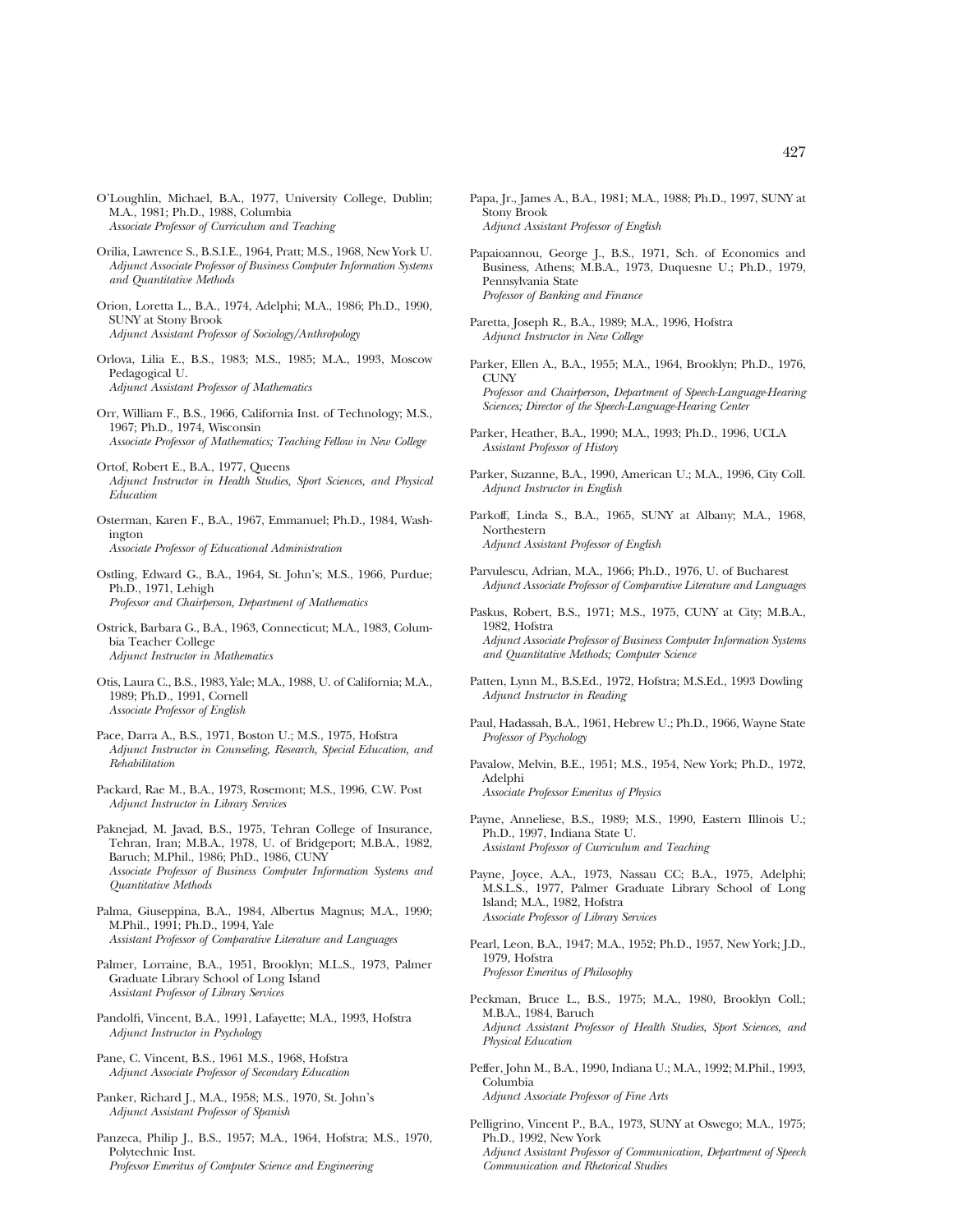- Perotti, Rosanna, B.A., 1982, Point Park; Ph.D., 1989, U. of Pennsylvania *Assistant Professor of Political Science*
- Perry, Deborah W., B.A., 1966, Brandeis; Ed.M., 1967, Harvard *Adjunct Instructor in Curriculum and Teaching*
- Perry, Susan, B.A., 1972; M.A., 1976, Hunter; Ph.D., 1991, Hofstra *Adjunct Assistant Professor of Reading*
- Peters, Harriet L., B.S., 1963; M.A., 1966, New York *Associate Professor of Dance*
- Petry, Susan J., B.A., 1968, U. of Maryland; M.Phil., 1973; Ph.D., 1974, Columbia *Adjunct Professor of Curriculum and Teaching*
- Phillips, Thomas, B.A., 1978, Oneonta; M.A., 1989, Adelphi; M.L.S., 1991, Queens *Adjunct Assistant Professor of Library Services*
- Pillaipakkamnatt, Krishnan, B.E., 1989, Andhra U., India; Ph.D., 1995, Vanderbilt *Assistant Professor of Computer Science*
- Pillar, Marjorie P., B.A., 1973; M.F.A., 1987, Long Island *Adjunct Assistant Professor of Fine Arts*
- Pinzone, Judy A., A.A., 1978, Nassau CC.; M.A., 1980; M.S., 1982, Queens Coll.; Ed.M., 1986; Ed.D., 1987, Columbia *Adjunct Associate Professor of Curriculum and Teaching*
- Pioreck, Richard J., B.A., 1980, Adelphi; M.A., 1986, Queens *Adjunct Assistant Professor of English*
- Pirone, James J., Dipl., 1959, Juilliard *Adjunct Assistant Professor of Music*
- Plociniak, Michael P., B.S., 1991, Pennsylvania State *Adjunct Instructor in Biology*
- Pogrebin, Bertrand B., A.B., 1955, Rutgers; LL.B., 1958, Harvard *Special Professor of Law*
- Pohl, Barbara, B.A., 1969; M.A., 1970, SUNY at Buffalo; M.F.A., 1982, Pratt *Adjunct Assistant Professor of Fine Arts*
- Polidoro, Michael, B.S., 1991, William Paterson; M.S., 1993, U. of Florida *Adjunct Instructor in Health Studies, Sport Sciences, and Physical*

*Education*

- Polizzi, Jane, B.B.A., 1985, Adelphi; M.B.A., 1990, Hofstra *Adjunct Instructor in Banking and Finance*
- Porinchak, David D., B.S., 1953, Indiana State; M.Ed., 1955, Pennsylvania State *Professor Emeritus of Fine Arts*
- Poris, Barry, B.S., 1970; M.S.Ed., 1973, CCNY; M.S., 1983; Ed.D., 1985, Columbia *Adjunct Assistant Professor of Health Studies, Sport Sciences, and Physical Education*
- Porr, Carol J., A.A., 1987, Nassau CC, B.A., 1991; M.A., 1995, Hofstra *Adjunct Instructor in English*
- Posillico, Tino J., B.S.M.E., 1978; M.S.M.E. 1981; Ph.D., 1986, Polytechnic U. *Adjunct Professor of Engineering*
- Powell, David A., B.A., 1973, West Virginia; M.A., 1978, Pennsylvania State; Ph.D., 1985, Pennsylvania *Associate Professor of French*
- Powers, John C., B.S., 1953, Yale; M.A., 1954; Ph.D., 1958, Harvard *Adjunct Associate Professor of Chemistry*

- Predmore, Carolyn E., B.A., 1974, U. of Virginia; M.A., 1976, U. of Maryland; M.B.A., 1985, Baruch; Ph.D., 1991, CUNY *Adjunct Associate Professor of Marketing and International Business*
- Pressel, Gene B., B.S., 1950, Long Island; M.A., 1953, Alabama; Ph.D., 1971, New York *Professor Emeritus of Speech-Language-Hearing Sciences*
- Price, Eloise, B.A.:Ed., 1950; M.A.:Ed., 1954, Havana, Cuba; B.A.:Ed., 1963, Brooklyn *Adjunct Assistant Professor of Spanish*
- Prigozy, Ruth M., B.A., 1951, Brooklyn; M.A., 1962, New York; Ph.D., 1969, CUNY *Professor of English*
- Prinz, Marc, AA, 1972, Queensborough CC.; B.A., 1975, Queens Coll.; M.A., 1982, New York U. *Adjunct Instructor in English*
- Puerzer, Richard, B.S., 1989; M.S., 1991; Ph.D., 1997, U. of Pittsburgh *Assistant Professor of Engineering*
- Pugliese, Richard A., B.F.A., 1954; M.A., 1958, Ohio State *Adjunct Associate Professor of Fine Arts*
- Pugliese, Stanislao G., B.A., 1987, Hofstra; CS, 1988, U. of Florence, Italy; M.A., 1990, City; M.Phil., 1991; Ph.D., 1995, **CUNY** *Assistant Professor of History*
- Pumo, Dorothy E., B.S., 1973; M.S., 1974; Ph.D., 1976, U. of Michigan *Professor and Chairperson, Department of Biology*
- Pustovoit, Igor V., B.A., 1985, Kiev State U., M.A., 1992, Kiev Inst. of Intn'l. Relations *Adjunct Instructor in Comparative Literature and Languages*
- Quan, Weilun, B.S., 1970, Qinghua U., Beijing; M.S., 1981, S. China Inst. of Tech.; Ph.D., 1988, Case Western *Adjunct Associate Professor of Engineering*

Quick, Karen A., B.A., 1992; M.A., 1993, Hofstra *Adjunct Instructor in Psychology*

- Quinn, Mary C., B.A., 1971, Barry; M.S., 1974, Long Island *Adjunct Assistant Professor of Curriculum and Teaching*
- Quinn, Jr., Seabury, B.A., 1947, Harvard; M.A., 1950, Columbia; Ph.D., 1958, Yale *Adjunct Professor of Drama and Dance*
- Rabbany, Sina, B.S., 1985; M.S., 1986; Ph.D., 1991, U. of Pennsylvania *Associate Professor of Engineering*
- Radcliffe, Dennis, B.S., 1960, U. of Durham, England; M.S., 1964, U. of Alberta, Canada; Ph.D., 1966, Queen's U. of Ontario, Canada *Professor and Chairperson, Department of Geology*
- Rahim, Habibeh, B.A., 1978, U. of Toronto; M.T.S., 1980; A.M., 1982; Ph.D., 1989, Harvard *Adjunct Assistant Professor of Philosophy*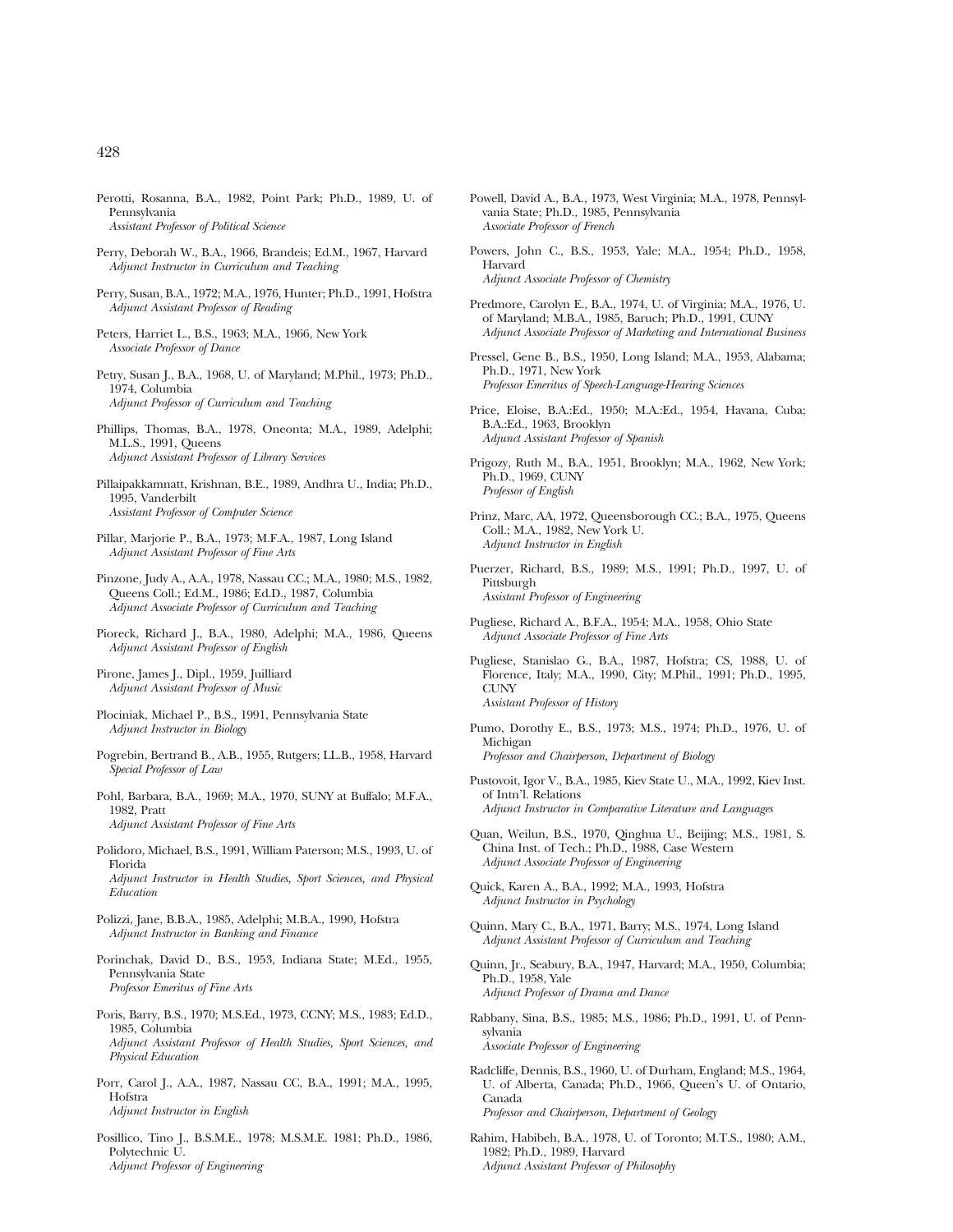- Rai, Anoop, B.A., 1975; M.A., 1977, U. of Delhi, India; M.B.A., 1980, U. of Notre Dame; Ph.D., 1987, Indiana *Associate Professor of Banking and Finance*
- Rank, Mark G., B.A., 1990, Susquehanna U.; M.A., 1993, U. of No. Carolina *Adjunct Instructor in English*
- Raship, Manush, B.E., 1956; M.E., 1959; Engg. Sci. Dr., 1964, New York *Associate Professor of Engineering*
- Ratajczak, David C., B.M., 1980, Eastman School of Music *Adjunct Instructor in Music*
- Rau, Emil D., B.A., 1966, New York; M.S., 1968, Industrial Col., Armed Forces; M.S., 1971; M.B.A., 1974, Fairleigh Dickinson; Advanced Prof. Cert., 1976, New York *Adjunct Assistant Professor of Management and General Business*
- Rauch, Joan, A.B., 1952, Indiana; M.S., 1976; P.D., 1979; P.D., 1981, Long Island *Adjunct Instructor in Counseling, Research, Special Education, and Rehabilitation*
- Ravel, Phylis, B.F.A., 1974, DePaul; M.F.A., 1980, California at Los Angeles *Assistant Professor of Drama*
- Ray, Robert G., B.S., 1966, Montana State; Ph.D., 1974, U. of California at Berkeley *Adjunct Assistant Professor of Computer Sciences*
- Raymond, Beth J., B.S., 1963, Jackson; Ph.D., 1968, New York *Associate Professor of Psychology*
- Raywid, Mary Anne, A.B., 1949, North Carolina; M.A., 1950; Ph.D., 1959, Illinois *Professor Emerita of Administration and Policy Studies*
- Razzano, Pasquale, B.A., 1995, Hofstra *Adjunct Instructor in Biology*
- Rear, Michael C., B.A., 1982, Hofstra; M.A., 1985, CUNY *Adjunct Instructor in Political Science*
- Reesman, Linda L., B.S., 1972, New York U.; M.S., 1974, Columbia; M.A., 1991, C.W. Post; D.A., 1997, St. John's *Adjunct Instuctor in English*
- Redpath, A. Ann, B.A., 1964, Mundelein; M.A., 1966, Marquette *Adjunct Assistant Professor of Administration and Policy Studies*
- Reeves, Robert, B.A., 1973; M.A., 1977, Harvard *Adjunct Associate Professor in New College*
- Reguer, Sara, B.A., 1966, CCNY; M.A., 1969; M.Ph., 1974; Ph.D., 1976, Columbia *Adjunct Professor of Comparative Literature and Languages*
- Reilly, Elizabeth T., B.A., 1952, D'Youville Coll.; M.A., 1955, Queens; M.S., 1979, C.W. Post *Adjunct Instructor in Reading*
- Reilly, John F., B.S.E.E., 1988, Hofstra; M.S.M.E., 1991, Brooklyn Polytechnic; M.B.A., 1992, Hofstra *Adjunct Assistant Professor of Engineering*
- Reinfeld, Barbara, B.A., 1958, Carleton; A.M., 1959; M.Phil., 1977; Ph.D., 1979, Columbia *Adjunct Professor of History*
- Reiter, Levi, B.A., 1970, Hunter; M.A., 1972, Connecticut; Ph.D., 1978, U. of Rochester *Associate Professor of Speech-Language-Hearing Sciences*
- Reiter, Sherry L., B.A., 1972, Emerson; M.A., 1976, New York; M.S.W., 1988, Yeshiva *Adjunct Instructor in Counseling, Research, Special Education, and Rehabilitation*
- Renn, William, B.F.A., 1956, Ohio; M.A., 1968, Adelphi *Adjunct Associate Professor of Communication, Department of Audio/ Video/Film*
- Renner, Margaret A., B.A., 1984, Molloy; M.S., 1987, Hofstra; M.A., 1991, Seminary of Immaculate Conception *Adjunct Instructor in Reading*
- Resnick, Alan N., B.S., 1969, Rider; J.D., 1972, Georgetown; LL.M., 1974, Harvard *Professor of Law; Benjamin Weintraub Distinguished Professor of Bankruptcy Law*
- Resnick, Lillian C., B.F.A., 1951, Cooper Union; B.A., 1967; M.Ed., 1974, Queens Coll.; Ed.D., 1991, Rutgers *Adjunct Associate Professor of Counseling, Research, Special Education, and Rehabilitation*
- Reyer, Lillian C., B.S. Ed., 1972; M.S. Ed., 1980, Hofstra *Adjunct Assistant Professor of Fine Arts*
- Ricci, John P., B.S.Ed., 1979; M.S. Ed., 1981, SUNY at Cortland *Adjunct Instructor in Counseling, Research, Special Education, and Rehabilitation*
- Riggio, Russell, B.A., 1967; M.S., 1969, Long Island U. *Adjunct Instructor in Special Education*
- Rivera-Hurst, Irene, B.A., 1976, Hofstra; M.A., 1983, SUNY at Stony Brook *Adjunct Associate Professor of Curriculum and Teaching*
- Robbins, Jill C., B.A., 1970, Vassar; M.A., 1988; Ph.D., 1996, New York U.

*Adjunct Assistant Professor of Comparative Literature and Languages*

- Roberson, Gloria Grant, B.S., 1981, Adelphi; M.L.S., 1984, Palmer Graduate Library School of Long Island; M.S., 1988, Adelphi *Adjunct Assistant Professor of Library Services*
- Robin, Michael, B.S., 1964, City; M.S., 1970, New York *Adjunct Assistant Professor of Computer Science*
- Rockwell, Charles, B.A., 1952, Hofstra; M.S., 1957, U. of Oklahoma; Ph.D., 1974, Cornell *Adjunct Professor of Geology*
- Rodman, George R., B.A., 1970, Glassboro; M.S., 1971, Illinois State U.; Ph.D., 1975, U. of So. California at Los Angeles *Adjunct Professor of Speech Communication and Rhetorical Studies*
- Rodriguez, Mercedes, D.Phil., 1955, Havana; Ph.D., 1974, New York *Professor of Spanish*

Romano, Jeffrey L., B.A., 1991, Hofstra

*Adjunct Instructor in New College*

Romano, Joseph F., B.A., 1955, Adelphi; M.A., 1960, New York U. *Adjunct Assistant Professor of Speech Communication and Rhetorical Studies*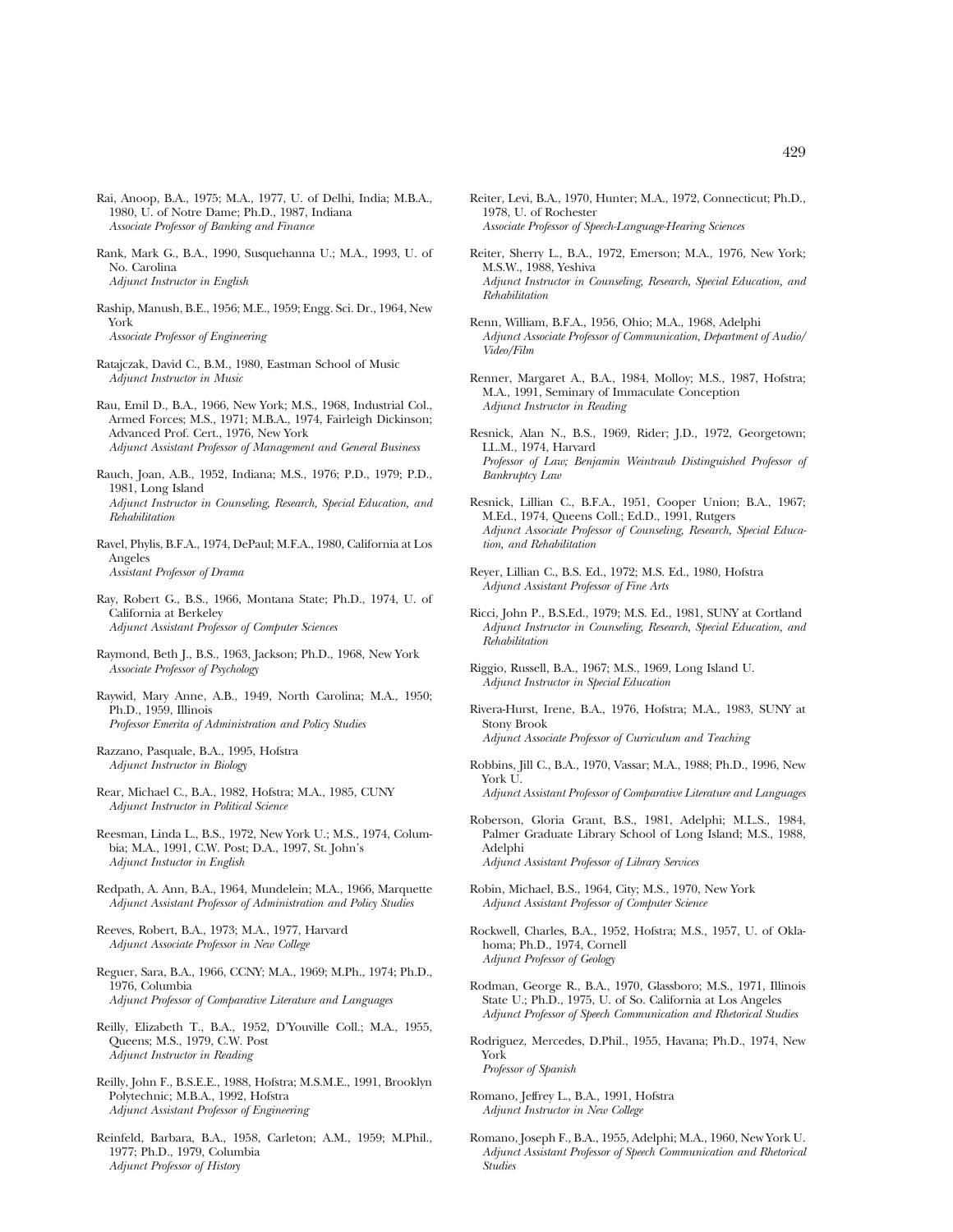- Romashko, III, John, B.A., 1995, Hofstra *Adjunct Instructor in Biology*
- Romeo, Thomas J., B.S., 1959; M.S., 1960, Springfield, Ed.D., 1991, New York U. *Adjunct Assistant Professor of Health Studies, Sport Sciences, and Physical Education*
- Rooney, David M., B.S., 1974; M.S., 1976; Ph.D., 1978, No. Carolina State. *Associate Professor and Chairperson, Department of Engineering*
- Rosati, Robert J., B.A., 1980, SUNY at Stony Brook; M.A., 1981; Ph.D., 1985, Hofstra *Adjunct Assistant Professor of Psychology*
- Rose, Raphael D., B.A., 1988, Binghamton; M.A., 1995, Hofstra *Adjunct Instructor in Psychology*
- Rosen, Daniel, B.A., 1974; M.A., 1973, Queens *Adjunct Assistant Professor of Mathematics*
- Rosen, Efrem, B.Sc., 1957, Brooklyn; M.Sc., 1961, Long Island; Ph.D., 1966, Rutgers *Professor of Biology; Teaching Fellow in New College*
- Rosenbaum, Herbert D., B.S. in Ed., 1949, New York; M.A., 1951; Ph.D., 1967, Columbia *Professor Emeritus of Political Science*
- Rosenfeld, Jeffrey P., A.B., 1968, U. of Rhode Island; M.A., 1970, Amherst; Ph.D., 1977, SUNY at Stony Brook *Adjunct Professor of Sociology*
- Rosenzweig, Mark C., B.A., 1978, Empire State; M.S., 1982, U. of Utah; M.L.S., 1989, Columbia *Assistant Professor of Library Services*
- Ross, Holli W., B.Mus., 1979, Mannes Coll. of Music *Adjunct Assistant Professor of Music*
- Rosman, Howard, B.A., 1951; M.A., 1952, SUNY at Albany; Ph.D., 1958, Columbia *Adjunct Professor of Chemistry*
- Rothstein, Arnold M., B.S., 1950; M.A., 1951; Ph.D., 1960, New York
	- *Adjunct Professor in New College*
- Roukis, George S., B.S., 1957; M.A., 1963; Ph.D., 1973, New York *Professor of Management and General Business*
- Rowley Jr., Martin, B.S., 1969, St. John's; M.A., 1975, SUNY at Stony Brook; M.B.A., 1981, New York Inst. of Tech. *Adjunct Instructor in Curriculum and Teaching*
- Rubenstein, Sondra M., B.A., 1972; M.A., 1974, Fairleigh Dickinson; M. Phil., 1979; Ph.D., 1983, Columbia *Professor and Chairperson, School of Communication, Department of Journalism and Mass Media Studies*
- Rubinton, Noel, B.A., 1977, Brown *Adjunct Assistant Professor of Journalism and Mass Media Studies*
- Rudner, Sara, B.A., 1964, Barnard *Adjunct Associate Professor of Drama and Dance*
- Ruettgers, Dorothy B., B.A., 1945, Rutgers; M.A., 1972, Hofstra *Adjunct Assistant Professor in New College*
- Rugg, Betty A., B.A., 1965, Queens Coll.; M.A., 1970, City Coll.; J.D., 1983, Hofstra *Adjunct Instructor of Law*
- Rundel, Judith A., B.A., 1961, Coll. of St. Rose; M.A., 1963, John **Carroll** *Adjunct Assistant Professor of English*
- Russell, J. Stephen, B.A., 1973; M.A., 1975; Ph.D., 1978, Johns Hopkins *Associate Professor of English*
- Rustici, Craig M., A.B., 1986, Lafayette; M.A., 1987; Ph.D., 1992, U. of Chicago

*Assistant Professor of English*

- Rutledge, Peter G., B.S., 1948, Hofstra; M.B.A., 1952, New York; 1961, Air Command and Staff Coll.; CPA, 1975, New York State *Adjunct Assistant Professor of Accounting*
- Ryan, Debra J., B.A., 1975, SUNY at Geneseo; M.S., 1978, C.W. Post *Adjunct Instructor in Counseling, Research, Special Education, and*

*Rehabilitation*

- Ryan, Dennis, B.S., 1968, Harvey Mudd; M.S., 1972; M.Phil., 1974; Ph.D., 1977, Yale *Associate Professor of Chemistry*
- Ryan, Jean G., B.S., 1967; M.Ed., 1972, Shippensburg; Cert., 1980, Millersville *Adjunct Instructor in Reading*
- Saad, Pascinthe, B.Sc., 1989; M.Sc., 1992, Polytechnic Inst. *Adjunct Assistant Professor of Engineering*
- Saborido, Juan M., B.S., 1988, U. de Compostela; B.A., 1992, Jersey City St. Coll.; M.A., 1995, St. John's *Adjunct Instructor in Spanish*

Sacrestano, David J., B.S., 1995, SUNY at Albany *Adjunct Instructor in Biology*

- Saff, Grant, B.A., 1984; B.A., 1986; Post-Grad Dipl. in Ed., 1987, U. of Cape Town, So. Africa; M.Sc., 1989, U. of Witwatersrand; Ph.D., 1996, Rutgers *Assistant Professor of Economics/Geography*
- Saladino, Charles, B.A., 1965; M.A., 1966, Hofstra; Ph.D., 1971, Iowa State *Adjunct Professor of Biology*
- Salizkiy, Olga, B.A., 1977; M.A., 1982, Queens; Ph.D., 1989, **CUNY** *Assistant Professor of Computer Science*
- Salzinger, Kurt, A.B., 1951, NYU; A.M., 1952; Ph.D., 1954, Columbia *Professor of Psychology*
- Salzman, Michael J., B.M., 1983, Indiana; M.M., 1985, Mannes Coll. of Music *Adjunct Assistant Professor of Music*
- Sampedro, Benita, Bacc., 1989, U. of Santiago; M.A., 1990, U. of Colorado; Ph.D., 1997, New York U. *Assistant Professor of Spanish*
- Sander, Peter, A.B., 1957, Brandeis; M.F.A., 1962, Carnegie-Mellon *Professor of Drama; Chairperson, Department of Drama and Dance*
- SanFilippo, Richard J., B.S., 1960, Juilliard; M.M., 1967, Manhattan School of Music *Adjunct Instructor in Music*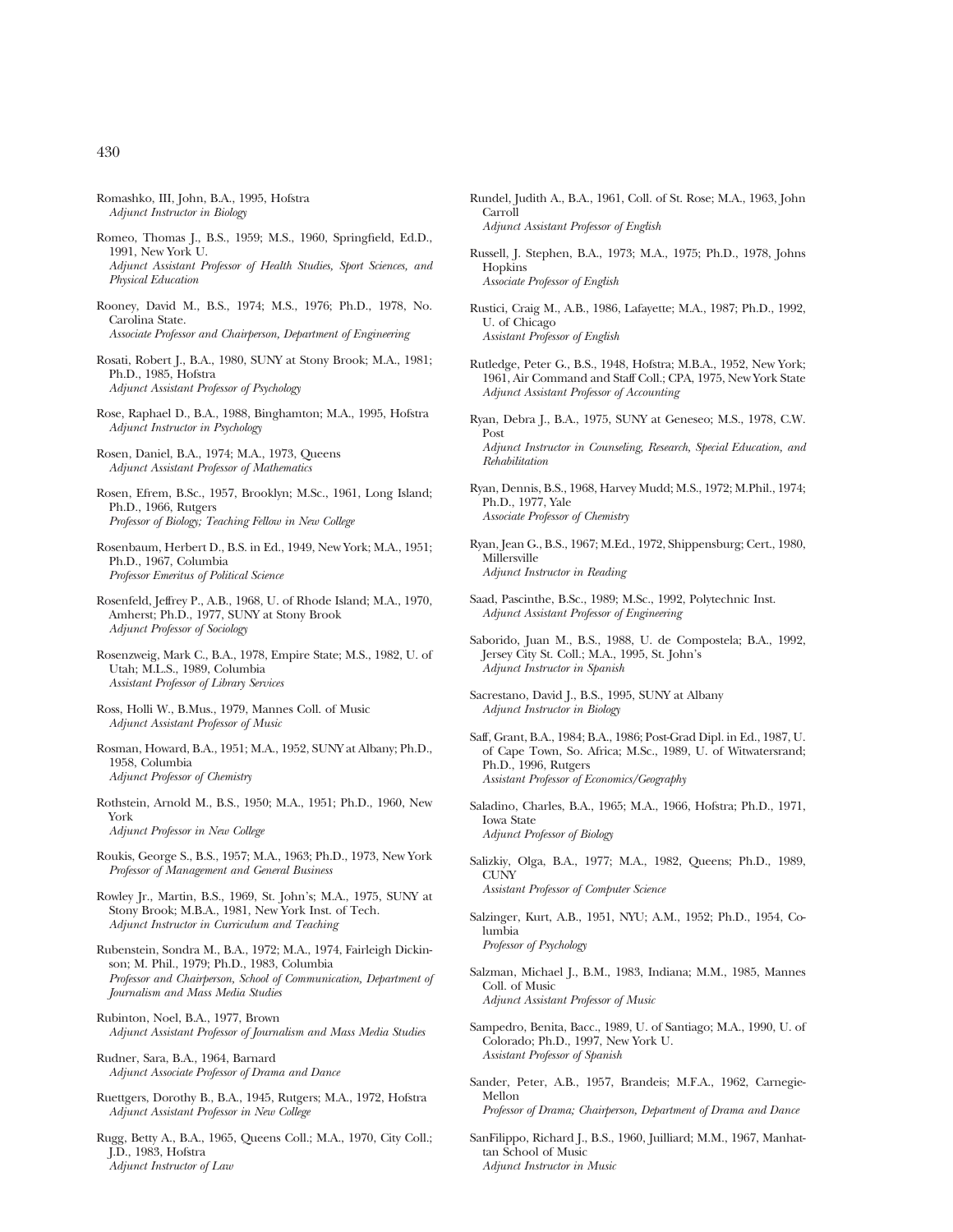- San Filippo, Roy E., B.A., 1992, U. of California at Santa Cruz; M.A., 1997, New School for Social Research *Adjunct Instructor in Sociology/Anthropology*
- Sanford, Christopher P.J., B.Sc., 1982, U. of London/Queen Mary College; Ph.D., 1988, U. of London/Birkbeck College *Assistant Professor of Biology*
- Sansone, Roseann, B.A., 1973, Queens Coll. *Adjunct Instructor in Comparative Literature and Languages*
- Sant'Angelo, Maria S., B.S., 1977, SUNY at Oneonta; M.B.A., 1985, Adelphi *Adjunct Assistant Professor of Health Studies, Sport Sciences, and Physical Education*
- Santiago-Schwarz, Frances, B.S., 1975, U. of Puerto Rico; M.S., 1979, New York U.; Ph.D., 1983, U. of So. California *Adjunct Associate Professor of Biology*
- Sarabia, Teresa, B.A., 1975; M.A., 1978, Queens *Adjunct Assistant Professor of Spanish*
- Sardiello, Robert, B.A., 1986, Mary Washington; M.A., 1990, U. of No. Carolina at Greensboro; M.A., 1993, SUNY at Stony Brook *Adjunct Instructor in Sociology/Anthropology*
- Sargent, Michael G., B.A., 1970; M.A., 1972, Seattle; Ph.D., 1979, Toronto *Adjunct Professor of English*
- Sargent, Robert B., B.A., 1961, Davidson; M.A., 1963; Ph.D., 1972, New York *Associate Professor of English*
- Satler, Gail R.,, B.A., 1972, SUNY at Stony Brook; M.A., 1976, Queens; Ph.D., 1985, CUNY *Special Associate Professor and Teaching Fellow in New College*
- Savage, Mary C., B.A., 1966, State Coll. at Worcester; M.A., 1970; Ph.D., 1978, Catholic U. of America *Associate Professor of Curriculum and Teaching*
- Sawhney, Sabina, B.A., 1982; M.A., 1984; U. of Delhi, New Delhi; Ph.D., 1993, Bryn Mawr *Assistant Professor of English*
- Sawyer, Janice M., B.A., 1968, Marymount; M.S., 1978, C.W. Post; P.D., 1993; C.A.S., 1993; Ed.D., 1994, Hofstra *Adjunct Assistant Professor of Administration and Policy Studies*
- Scalingi, Vera, B.A., 1971, City; M.P.S., 1974, Pratt Inst. *Adjunct Instructor in Communication, Department of Speech Communication and Rhetorical Studies*
- Scavelli, Cynthia, B.A., 1976, SUNY at Stony Brook; M.S., 1978, **H**ofstra *Adjunct Instructor in New College*
- Schaffel, Simon, B.S., 1948, CCNY; M.S., 1957, Rutgers; Ph.D., 1971, New York *Adjunct Professor of Geology*
- Schain, Linda J., B.A., 1971; M.S., 1974, Lehman; M.B.A., 1979, Iona; CPA, 1981, New York State *Assistant Professor of Accounting and Business Law*
- Schare, Mitchell L., B.A., 1978, SUNY at Stony Brook; M.A., 1982; Ph.D., 1985, SUNY at Binghamton *Associate Professor of Psychology*
- Schatz, Jack G., B.M., 1983, Queens; M.M., 1985, Juilliard *Adjunct Assistant Professor of Music*
- Schawalder, James C., B.S., 1994, SUNY at Stony Brook *Adjunct Instructor in Biology*
- Schechter, Leo, B.S.S., 1951; M.A., 1953, CCNY; Ph.D., 1970, New York
- *Adjunct Assistant Professor of Counseling, Research, Special Education, and Rehabilitation*
- Schectman, Edward A., B.A., 1971, Coll. of Staten Island; M.S., 1978, Queens; Ph.D., 1994, New York U. *Adjunct Assistant Professor of Health Studies, Sport Sciences, and Physical Education*
- Schepard, Andrew, B.A., 1968, City; M.A., 1969, Columbia; J.D., 1972, Harvard *Professor of Law*
- Schmelkin, Liora Pedhazur, B.A., 1971; M.A., 1974; Ph.D., 1979, New York
	- *Professor of Counseling, Research, Special Education, and Rehabilitation; Distinguished Professor of Teaching Excellence*
- Schmertz, Eric J., A.B., 1948, Union; J.D., 1954, New York; LL.D., 1978, Union *Professor of Law; Edward F. Carlough Chair in Labor Law*
- Schneider, Bernard, B.A., 1950; B.S., 1952; M.A., 1956, Brooklyn Coll.; Ed.D., 1965, Teachers College *Adjunct Professor of Administration and Policy Studies*
- Schoen, Rosanne, B.A., 1968, Brooklyn; M.A., 1970, New York *Adjunct Instructor in Speech-Language-Hearing Sciences*
- Scholz, Robert F., B.A., 1961; Ph.D., 1966, Minnesota; M.Div., 1976, Lutheran Seminary, Philadelphia *Adjunct Professor of History*
- Schottenfeld, Lorraine, B.A., 1949, Brooklyn; M.S., 1964, Adelphi; Ed.D., 1976, Teachers College, Columbia *Adjunct Associate Professor of Curriculum and Teaching*
- Schuster, Leslie, B.A., 1966; M.A., 1968, Queens; Ph.D., 1979, **CCNY**

*Adjunct Associate Professor of Political Science*

- Schwab, Gail M., B.A., 1972, Syracuse; M.A., 1974, Hunter; Ph.D., 1982, Bryn Mawr *Associate Professor of French*
- Schwartz, Diane C., B.A., 1964, Brooklyn; M.S., 1967, Hunter; P.D., 1989; Ed.D., 1992, St. John's *Assistant Professor of Counseling, Research, Special Education, and Rehabilitation*
- Schwartz, Israel M., B.A., 1975, Brooklyn; M.A., 1987, Hunter; Ph.D., 1991, New York *Assistant Professor of Health Studies, Sport Sciences, and Physical Education*
- Schwartzberg, Michael L., B.S., 1994, Hofstra *Adjunct Instructor in Health Studies, Sport Sciences, and Physical Education*
- Schwartzman, John B., B.S., 1963, U. of Virginia; M.S., 1970; Ph.D., 1984, New York U. *Adjunct Associate Professor of Banking and Finance*
- Schweiger, Avraham, B.A., 1975, California State U.; M.A., 1976; Ph.D., 1981, U. of California at Los Angeles *Adjunct Associate Professor of Psychology*
- Scordaras, Maria, B.A., 1990, New York; M.A., 1992, U. of California at Berkeley *Adjunct Instructor in Comparative Literature and Languages*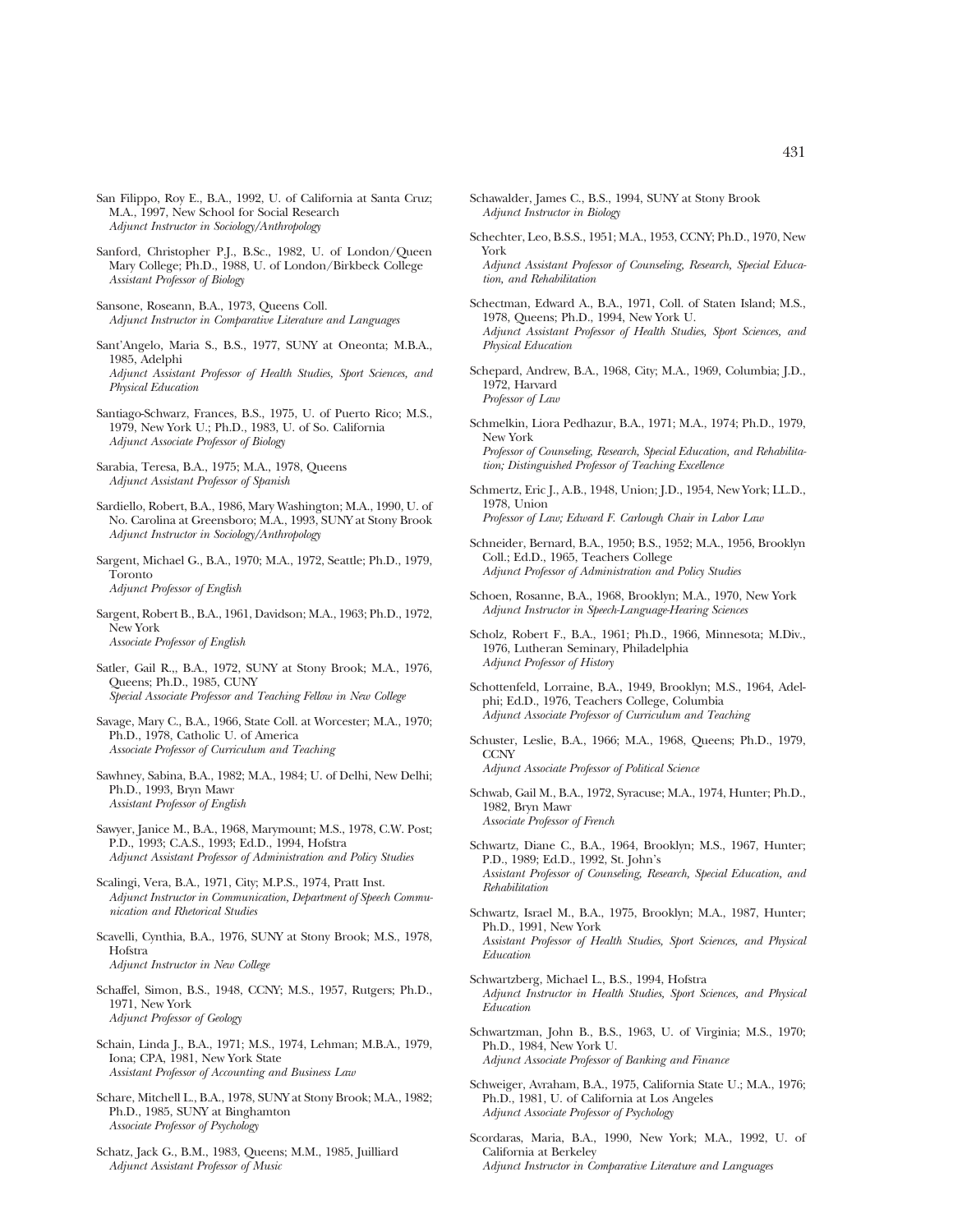Seagull, Robert W., B.Sc., 1973; M.Sc., 1975, University of Windsor; Ph.D., 1979, York *Associate Professor of Biology*

Sector, Charles, B.S., 1975; M.A., 1979, John Jay; M.L.S., 1991, C.W.Post *Adjunct Assistant Professor of Library Services*

Segev, Samual, B.A., 1971, Tel-Aviv U. *Special Professor of Political Science*

*Assistant Professor of Mathematics*

Seiden, Douglas Y., B.A., 1984, Franklin and Marshall; B.A., 1987; M.A., 1988, U. of Paris; M.A., 1993, Hofstra *Adjunct Instructor in Psychology*

Seidl, Louise C., B.A., 1972; M.A., 1976, New York *Adjunct Assistant Professor in the English Language Program*

Semel, Susan F., A.B., 1963, Wheaton; M.A., 1965; Ed.M., 1979; Ed.D., 1984, Columbia *Associate Professor of Curriculum and Teaching*

- Sensale, Adele J., B.A., 1990, New York U.; M.A., 1997, Hofstra *Adjunct Instructor in English*
- Serafin-Maus, Cynthia L., B.A., 1991, Hunter *Adjunct Instructor in Administration and Policy Studies*
- Serper, Mark R., B.A., 1985; M.A., 1989; Ph.D., 1991, SUNY at Binghamton *Assistant Professor of Psychology*

Sessions, David N., B.Sc., 1970, London; M.B.A., 1979, Adelphi; M.Phil., 1984; Ph.D., 1987, New York *Associate Professor of Business Computer Information Systems and Quantitative Methods*

Sganga, Fred S., B.S., 1981, Hunter; M.P.H., 1984, Columbia *Adjunct Assistant Professor of Health Studies, Sport Sciences, and Physical Education*

- Shafer, Valerie L., B.A., 1984, U. of Rochester; M.A., 1990; Ph.D., 1994, SUNY at Buffalo *Assistant Professor of Speech-Language-Hearing Sciences*
- Shaham, Meira, B.Sc., 1965; M.Sc., 1968; Ph.D., 1983, Hebrew, Israel

*Adjunct Assistant Professor of Biology*

- Shahani-Denning, Comila, B.A., 1983, St. Xavier's, Bombay, India; M.A., 1986; Ph.D., 1988, Rice *Associate Professor of Psychology*
- Shakeshaft, Charol, B.A., 1972, Nebraska; M.S., 1978; Ph.D., 1979, Texas A & M *Professor and Chairperson, Department of Administration and Policy Studies*
- Shanies, Stanley A., B.A., 1962, Hofstra; M.D., 1967, U. of Bologna *Adjunct Associate Professor of Biology*
- Shapiro, June, B.A., 1956, Hunter; M.S. in Ed., 1964, Hofstra; Ph.D., 1979, Union *Adjunct Associate Professor of Elementary and Early Childhood Education*
- Shapiro, Robin B., B.A., 1991, SUNY at New Paltz; M.A., 1994, California State *Adjunct Instructor in Speech Communication and Rhetorical Studies*
- Shapiro, Terri C., B.A., 1986; M.A., 1988; Ph.D., 1994, Hofstra *Adjunct Assistant Professor of Psychology*
- Sharpe, Alexander E., B.M., 1991, Mannes Coll. of Music; M.M., 1994, Juilliard; D.M.A., 1996, Suny at Stony Brook *Adjunct Assistant Professor of Music*

Shaw, Leslie A., B.A., 1973; M.A., 1993, City College *Adjunct Assistant Professor of Fine Arts*

- Sherman, Elaine, B.A., 1961, Brooklyn; M.B.A., 1978, Hofstra; M.Phil. 1982; Ph.D., 1983, CUNY *Professor of Marketing and International Business*
- Shields, Brian J., B.A., 1994; M.A., 1996, Hofstra *Adjunct Instructor in English*
- Shields, Ellen B., B.A., 1967; M.S., 1973, Hofstra; P.D., 1985, Long Island U. *Adjunct Instructor in Curriculum and Teaching*
- Shirani, Ashraf I., B.S., 1968, U. of Engineering and Technology; M.P.S., 1977, Cornell; M.B.A., 1989, U. of Arkansas; Ph.D., 1993, U. of Mississippi *Assistant Professor of Business Computer Information Systems and Quantitative Methods*
- Shore, Cecile S., B.A., 1975, Hofstra; M.A., 1977, New York *Adjunct Instructor in Sociology/Anthropology*

Sichko, Michael, B.S., 1963, CUNY at City; M.A., 1966; M.A., 1970, CUNY at Brooklyn *Adjunct Associate Professor of Geology*

Siddiq, Mustaga M., B.S., 1993, George Washington *Adjunct Instructor in Biology*

- Sierra, Irene, B.B.A., 1992, Dowling; M.B.A., 1996, Hofstra *Adjunct Assistant Professor of Management and General Business*
- Sigda, Pamela D., B.A., 1961, U. of Virginia; M.A., 1974, SUNY at Stony Brook; M.S., 1985; P.D., 1991, Long Island *Adjunct Instructor in Counseling, Research, Special Education, and Rehabilitation*

Sikorski, Henry, B.A., 1970, U. of Miami; M.A., 1975, Hofstra; Ph.D., 1992, U. of New Mexico *Adjunct Assistant Professor of English*

- Silber, Norman I., B.A., 1972, Washington; M.A., 1978; Ph.D., 1986, Yale; J.D., 1986, Columbia *Professor of Law*
- Silver, Alvin M., B.S.I.E., 1958, Columbia; M.S.I.E., 1962, Stevens Inst. of Tech.; Eng. Sc.D., 1972, Columbia *Professor of Business Computer Information Systems*
- Silver, Marc L., B.A., 1973, SUNY at Binghamton; M.A., 1974, Georgia State; Ph.D., 1981, Columbia *Associate Professor of Sociology; Chairperson, Department of Sociology and Anthropology*
- Silverman, Ronald H., B.A., 1961, Michigan; J.D., 1964, Chicago *Professor of Law; Peter S. Kalikow Distinguished Professor of Real Estate Law*
- Silverstone, Leo E., B.A., 1953; M.S., 1959, Columbia; M.S., 1967, **Queens**

*Adjunct Instructor in Curriculum and Teaching*

Silverstone, Robert, B.S., 1962, SUNY at Stony Brook; M.S., 1966, Adelphi

*Adjunct Assistant Professor of Mathematics*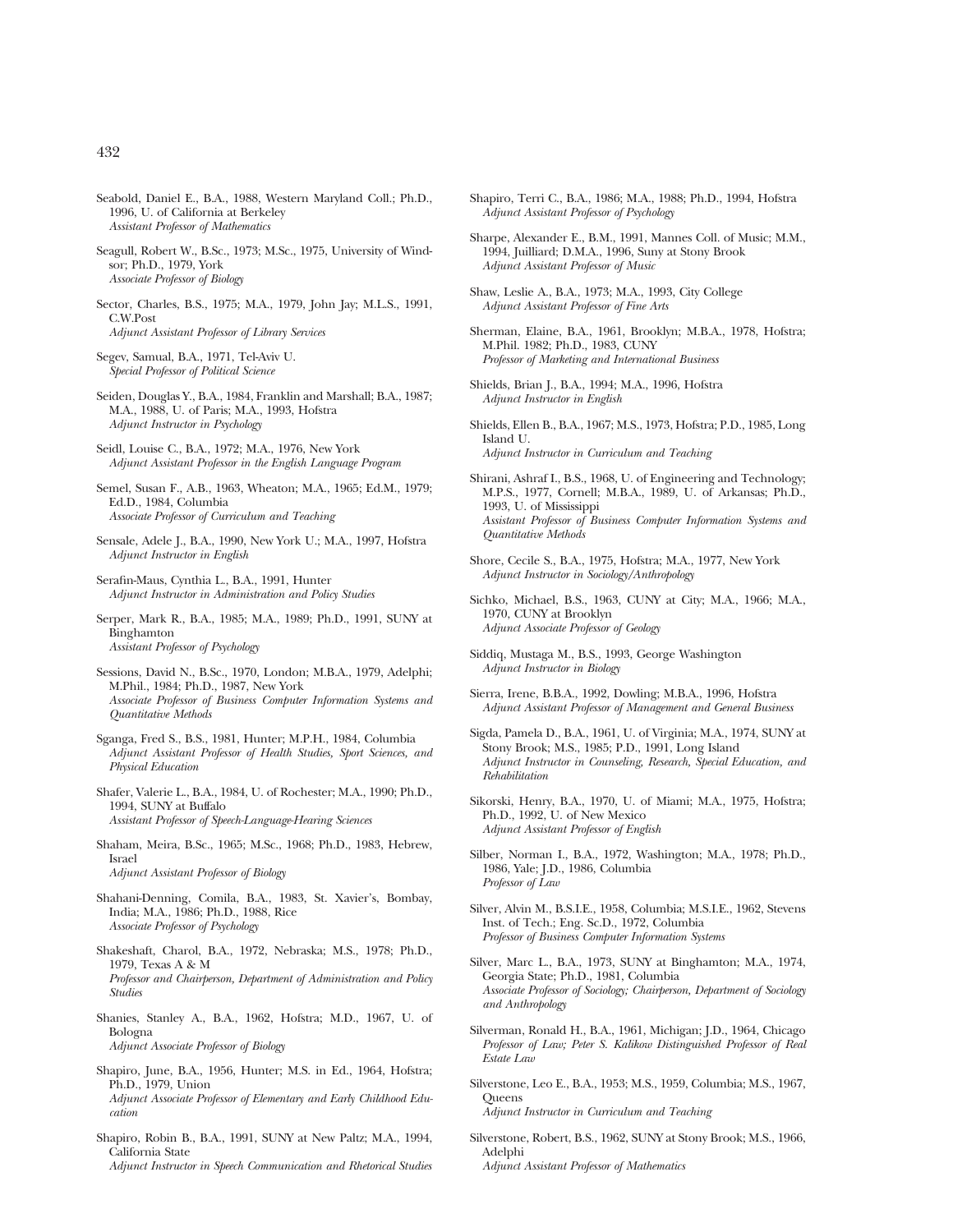- Simmons, Randy K., B.A., 1979, Missouri; M.A., 1983, SUNY at Stony Brook *Adjunct Instructor in Sociology*
- Simon, Roy D., B.A., 1973, Williams; J.D., 1977, New York *Professor of Law*
- Simone, Joseph R., B.A., 1971, Queens Coll.; LL.M., 1977, NYU; J.D., 1974, Fordham Law *Special Professor of Law*
- Simons, Eileen, B.A., 1962, Marymount; M.A., 1986, Hofstra *Adjunct Instructor in Curriculum and Teaching*
- Singer, Alan J., B.A., 1971, CCNY; M.A., 1973; Ph.D., 1982, Rutgers *Associate Professor of Curriculum and Teaching*
- Singer, Ira J., A.B., 1983, Princeton; Ph.D., 1990, U. of California at Berkeley *Assistant Professor of Philosophy*
- Siracusa, Frank, B.A., 1960; M.S., 1961, Columbia *Adjunct Instructor in Curriculum and Teaching*
- Sirefman, Josef P., B.A., 1950, City; J.D., 1953; M.B.A., 1961; Ph.D., 1973, New York *Professor Emeritus of Business Law*
- Siskin, Leslie S., B.A., 1972, Middlebury; A.M., 1987; Ph.D., 1992, Stanford *Associate Professor of Administration and Policy Studies*
- Sisson, Patricia A., B.A., 1982, St. Francis; M.A., 1985, Fordham *Adjunct Instructor in Communication, Department of Speech Communication and Rhetorical Studies*
- Sklar, Monique, M.A., 1979, Rutgers *Adjunct Instructor in French*
- Slavin, Nathan S., B.S., 1969, Brooklyn; M.B.A., 1971, Baruch; CPA, 1974, New York; Ph.D., 1980, CUNY *Associate Professor of Accounting*
- Sloan, Richard, B.A., 1967; M.S., 1969, Hofstra *Adjunct Assistant Professor of Counseling, Research, Special Education, and Rehabilitation*
- Slome, Susan E., B.S., 1981; M.A., 1985; Ph.D., 1991, SUNY at Stony Brook *Assistant Professor of Mathematics*
- Sloyer, Shirlee, B.A., 1946; M.A., 1966; Ed.D., 1979, New York *Associate Professor of Communication, Department of Speech Communication and Rhetorical Studies*
- Smagler, Diana D., B.B.A., 1981; M.B.A., 1984, Hofstra *Adjunct Assistant Professor of Marketing*
- Smith, Amanda L., B.A., 1985; M.A., 1970, Pennsylvania State U.; M.A., 1972, U. of Michigan *Adjunct Assistant Professor of Drama and Dance*
- Smith, Charles H., B.S., 1968, LaSalle; M.B.A., 1972; Ph.D., 1985, Syracuse *Associate Professor of Management and General Business*
- Smith, Greg S., B.A., 1990, Westmont; B.S., 1995, U. of Indianapolis
	- *Adjunct Instructor in Health Studies, Sport Sciences, and Physical Education*
- Smith, Kathleen, B.A., 1977, Molloy; M.A., 1978, Adelphi; Ph.D., 1993, City *Adjunct Associate Professor of Sociology*
- Smith, Marvin, B.A., 1965; M.S., 1970, Hofstra *Adjunct Associate Professor of Communication, Department of Audio/ Video/Film*
- Smith, Nathalie J., B.S. in Ed., 1962, Tufts; M.S. in Ed., 1968, Hofstra; Ph.D., 1975, Southern California *Associate Professor of Health Studies, Sport Sciences, and Physical Education*
- Smith, Sally A., B.A., 1965, Coll. of New Rochelle; M.S.Ed., 1972; M.S., 1979, Bank Street Coll. *Adjunct Instructor in Curriculum and Teaching*
- Smith, Timothy H., A.B., 1957, Princeton; Ed.M., 1961; Ed.D., 1968, Rutgers *Professor of Administration and Policy Studies*
- Smitheimer, Luella S., B.A., 1950; M.S., 1967, Adelphi; Ph.D., 1980, New York U. *Adjunct Associate Professor of Speech-Language Hearing Sciences*
- Smitten, Carole, B.A., 1960; M.S., 1980; P.D., 1982, Hofstra *Adjunct Instructor in Counseling, Research, Special Education, and Rehabilitation*
- Smolev, Terence E., B.B.A., 1966, Hofstra; J.D., 1969, American; LL.M., 1974, New York *Adjunct Professor of Accounting/Business Law*
- Sobel, Carolyn, B.A., 1960, Swarthmore; M.A., 1977, Hunter; Ph.D., 1981, CUNY *Associate Professor of Linguistics; Teaching Fellow in New College*
- Sobel, Robert, B.S.S., 1951, City; M.A., 1952; Ph.D., 1957, New York
- *Professor of History; Teaching Fellow in New College; Lawrence Stessin Distinguished Professor of Business History*
- Solnick, Patricia L., B.S., 1987, Springfield *Adjunct Instructor in Health Studies, Sport Sciences, and Physical Education*
- Solomon, Martin, B.A., 1960, Queens; M.S., 1963, St. John's *Adjunct Instructor in Spanish*
- Solomon, Ross M., B.S., 1986, Tufts; M.A., 1993, Hofstra *Adjunct Instructor in Psychology*
- Sones, Jeanette R., B.S., 1995, Hofstra *Adjunct Instructor in Computer Science*
- Sonfield, Matthew C., A.B., 1964, Cornell; M.B.A., 1966, Harvard; Ph.D., 1976, New York *Professor of Management and General Business; Speaker of the Faculty; Robert F. Dall Distinguished Professor of Business*
- Spagnoli, Ilya, B.A., 1986, Brooklyn; M.S., 1990, Hofstra *Adjunct Instructor in Counseling, Research, Special Education, and Rehabilitation*
- Sparberg, Esther B., B.S., 1943, North Carolina; M.A., 1946; Ed.D., 1958, Columbia *Professor Emerita of Chemistry*
- Spencer, Patricia L., B.M., 1965, Oberlin *Adjunct Associate Professor of Music*
- Spiegel, Kevin M., B.A., 1978, SUNY at New Paltz; M.B.A., 1987, Adelphi
	- *Adjunct Assistant Professor of Health Studies, Sport Sciences, and Physical Education*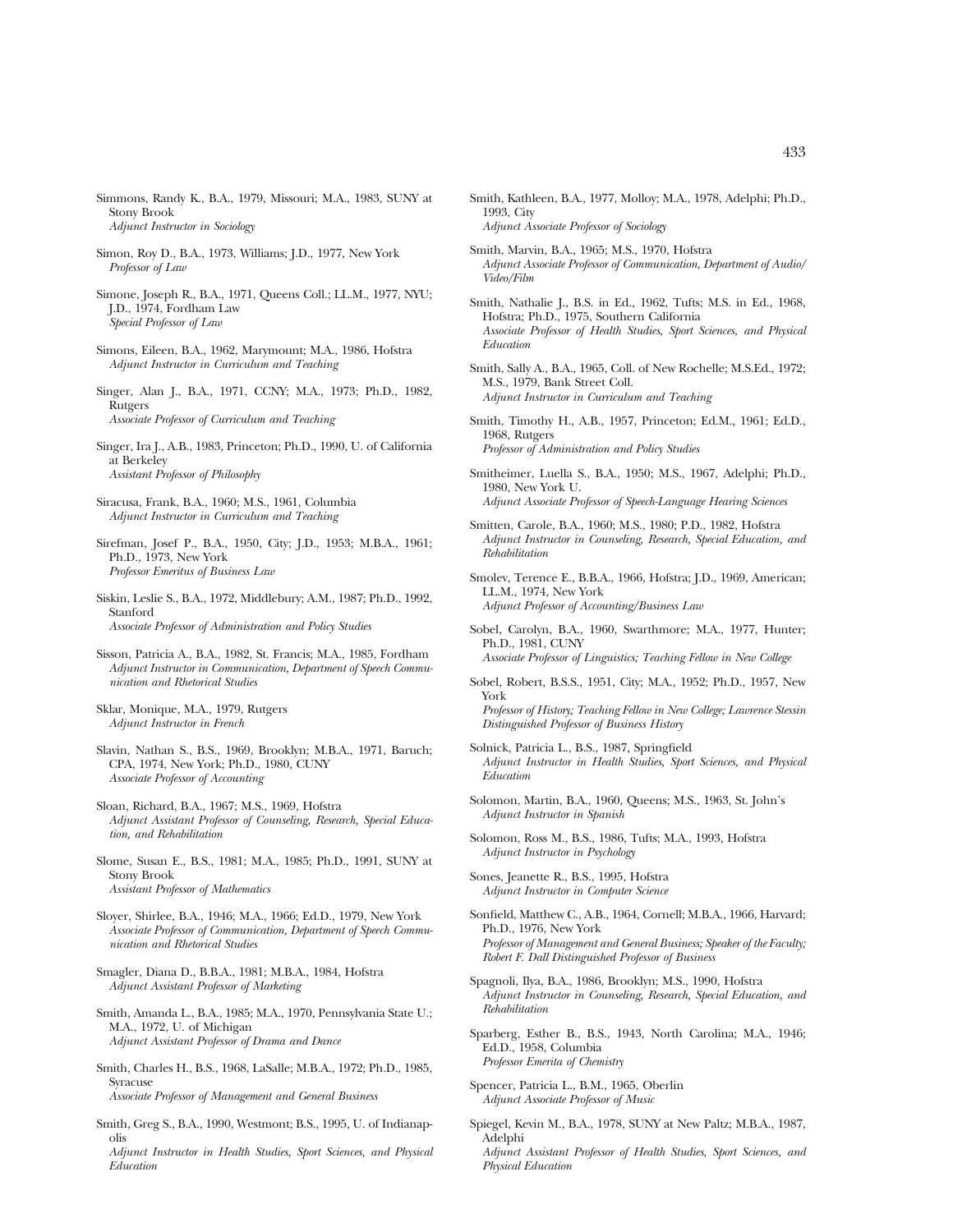Spiro, Peter J., B.A., 1982, Harvard; J.D., 1987, U. of Virginia *Associate Professor of Law*

Sprows, Sandra, B.A., 1990, Villanova *Adjunct Instructor in English*

- Stacki, Sandra L., B.A., 1979; M.A., 1981, U. of Idaho; M.S., 1992, U. of So. Maine; Ph.D., 1997, Indiana U. *Assistant Professor of Curriculum and Teaching*
- Stambuk, Andrew M., B.A., 1978, Creighton U.; M.A., 1980, U. of Chicago *Adjunct Instructor in English*
- Stanfield-Johnson, Rosemary, B.A., 1973, Lehman; M.A., 1982; Ph.D., 1993, New York U. *Adjunct Assistant Professor of Comparative Literature and Languages*
- St. Angelo, Carol J., B.S., 1981, Mississippi U. for Women, Ph.D., 1988, Cornell *Adjunct Assistant Professor of Biology*
- Stanley, Barbara E., B.S., 1979; M.P.H., 1984, Indiana U. *Adjunct Instructor in Health Studies, Sport Sciences, and Physical Education*
- Staszak, Suzanne I., B.A., 1993, Boston U.; M.A., 1996, Hofstra *Adjunct Instructor in English*
- Steckel, Hilda, B.F.A., 1952, Temple; M.A., 1953, Columbia *Adjunct Instructor in Curriculum and Teaching*
- Stein, Margaret, B.A., 1977, Brooklyn Coll.; M.P.A., 1979, New York U.; M.A., 1994, Hofstra *Adjunct Instructor of English*
- Steinhart, Eric C., B.S., 1983, Pennsylvania State; M.A., 1988, Boston Coll.; Ph.D., 1996, SUNY at Stony Brook *Adjunct Assistant Professor of Philosophy*
- Stempleski, Susan, B.A., 1964, Boston U.; M.A., 1973, Boston Coll.; M.Ed., 1989, Columbia *Adjunct Instructor in Curriculum and Teaching*
- Stephenson, Tracy L., B.A., 1990; M.A., 1992, Louisiana State U.; Ph.D., 1996, So. Illinois U. *Assistant Professor of Speech Communication and Rhetorical Studies*
- Stern, Nancy, A.B., 1965, Barnard; M.S., 1968, New York; M.A., 1974; Ph.D., 1978, SUNY at Stony Brook *Professor of Business Computer Information Systems and Quantitative Methods; Brodlieb Distinguished Professor of Business*
- Stertz, Stephen A., B.S., 1968, Columbia; Ph.D., 1974, U. of Michigan *Adjunct Associate Professor of History*
- Stevans, Lonnie K., B.S., 1978, Hofstra; M.S., 1980; Ph.D., 1983, Oklahoma State *Associate Professor of Business Computer Information Systems and Quantitative Methods*
- Stewart, Ellen C., B.A., 1979, U. of No. Florida; M.A., 1990, Columbia

*Adjunct Assistant Professor of Administration and Policy Studies*

Stivaros, Pericles C., Dipl., 1981, Higher Tech. Inst.; M.S.E., 1984; Ph.D., 1988, West Virginia U. *Adjunct Associate Professor of Engineering*

Stollwerk, Susan S., B.A., 1971, Hofstra; M.S.L.S., 1972, Palmer Graduate Library School of Long Island; M.A., 1975, Hofstra *Adjunct Assistant Professor of Library Services*

- Stratford, Gail M., B.A., 1978; M.A., 1979, Hofstra *Adjunct Instructor in English*
- Streit, Mary C., B.S., 1989, SUNY at Stony Brook; M.A., 1991; Ph.D., 1995, Hofstra *Adjunct Assistant Professor of Psychology*
- Strothkamp, Ronald, B.S., 1971, CCNY; M. Phil., 1975; Ph.D., 1977, Columbia *Associate Professor of Chemistry*
- Studholme, Janice M., B.A., 1946, Beaver; M.A., 1949, Temple; Ed.D., 1961, Columbia *Professor Emerita of Reading*
- Stuhler, Robert E., B.S.E.E., 1952, Polytechnic Inst. of Brooklyn; P.E., 1954, NY, NJ, Conn.; M.S.E.E., 1956, Polytechnic Inst. of Brooklyn; M.S., 1970, Long Island; P.D., 1982, Columbia *Adjunct Associate Professor of Engineering*
- Sturmann, Vera, B.A., 1976; M.A., 1978; Ph.D., 1995, SUNY at Stony Brook *Adjunct Assistant Professor of German*
- Sukhodolsky, Denis G., M.S., 1991, St. Petersberg State U.; M.A., 1993, Hofstra *Adjunct Instructor in Psychology*
- Sullivan, Maryellen C., B.A., 1977, Niagara U.; J.D., 1981, St. John's *Adjunct Assistant Professor of Administration and Policy Studies*
- Sullivan, Robert E., B.S., 1964, Georgetown U.
- *Adjunct Associate Professor of Journalism and Mass Media Studies*
- Summers, Marc D., B.A., 1967; M.A., 1968; Ph.D., 1974, Hofstra *Adjunct Associate Professor of Psychology*
- Suter, Jeanann, B.B.A., 1984, Hofstra; M.B.A., 1990, New York *Adjunct Instructor in Marketing and International Business*
- Sutterlin, Beth, B.A., 1983, Augustana; J.D., 1987, Hamline *Adjunct Assistant Professor in New College*
- Sweeney, Blair G., B.A., 1989, Hunter; M.F.A., 1992, Brooklyn Col.

*Adjunct Assistant Professor in New College*

- Swift, Jeannine M., B.A., 1958, Webster; M.A., 1965, Boston Coll.; Ph.D., 1969, Massachusetts Inst. of Tech. *Associate Professor Emerita of Economics*
- Swift, William, B.A., 1960, Valparaiso; A.M., 1962; Ph.D., 1969, Washington U. *Adjunct Professor of Economics*
- Sykes, Charles Jeremy, A.B., 1969, Brandeis; MAT, 1971, Wesleyan; Ed.D., 1978, Harvard *Adjunct Associate Professor of Administration and Policy Studies*
- Sypher, Dorothy, B.A., 1970; M.A., 1975, Hofstra *Adjunct Instructor in Curriculum and Teaching*
- Taddeo, Anthony P., B.S., 1973; M.U.P., 1973, New York *Adjunct Associate Professor of Engineering*
- Tafrate, Raymond C., B.A., 1987, U. of Vermont; M.A., 1991, Hofstra *Adjunct Assistant Professor of Psychology*
- Tafti, Mohammed H.A., B.S., 1970; M.S., 1975, Pahlavi U.; D.B.A., 1984, George Washington *Associate Professor of Business Computer Information Systems and Quantitative Methods*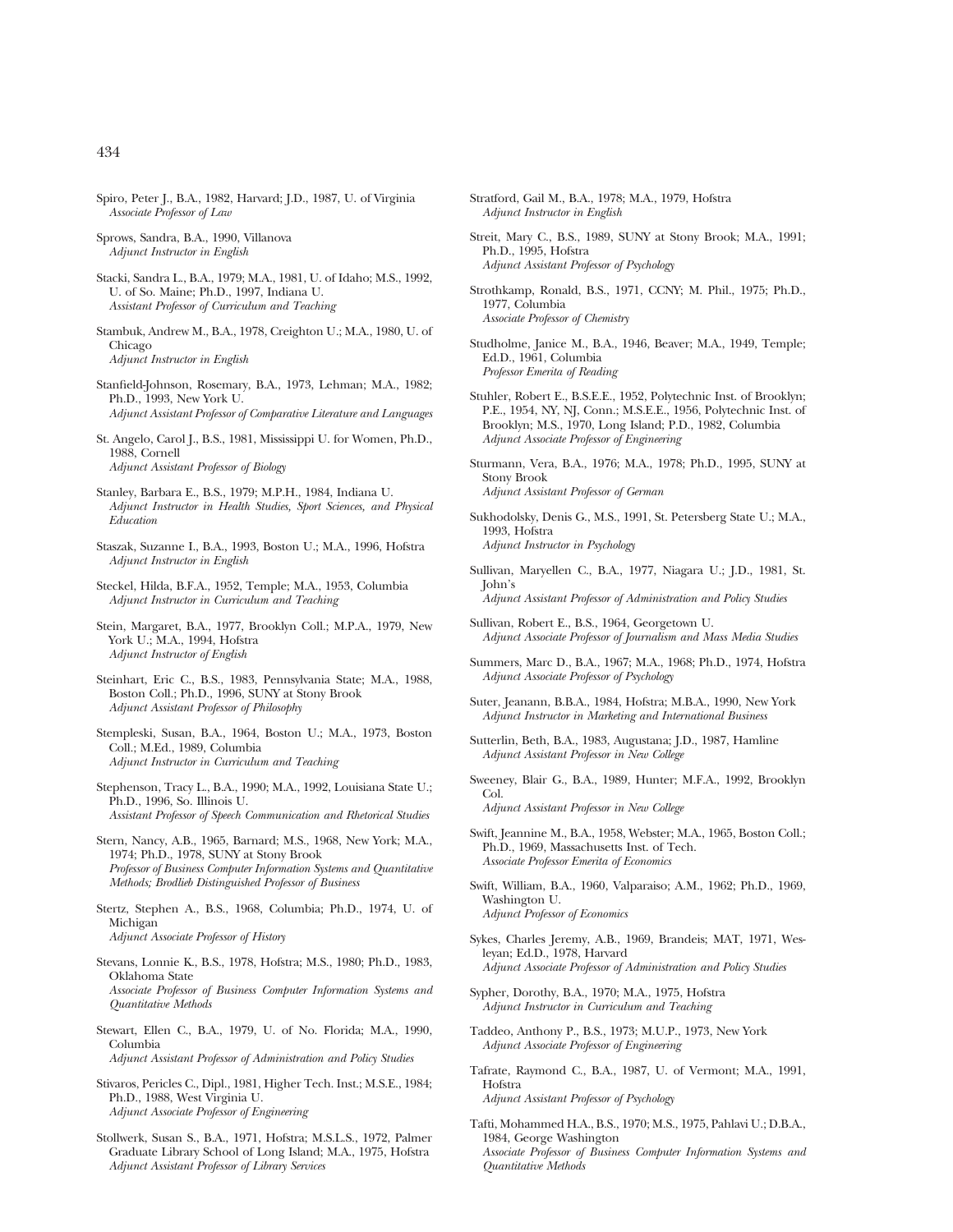- Tahl, Marilyn H., B.A., 1955, Cornell; M.S., 1971, C.W.Post; C.A.S., 1987, Bankstreet Coll. *Adjunct Instructor in Curriculum and Teaching*
- Takahashi, Yoshie, B.A., 1975, Seijo U. Tokyo *Adjunct Instructor in Comparative Literature and Languages*
- Tanacredi, John T., B.S., 1972, Richmond Coll.; M.S., 1974, Hunter; Ph.D., 1988, Polytechnic U. *Adjunct Professor of Engineering*
- Tanaka-Matsumi, Junko, B.A., 1971, Osaka, Japan; Ph.D., 1978, U. of Hawaii *Associate Professor of Psychology*
- Tanner, Tracy L., A.A., 1989, Suffolk CC; B.F.A., 1991; M.A., 1993, NY Inst. of Technology *Adjunct Instructor in Speech Communication and Rhetorical Studies*
- Tanyzer, Harold J., B.S., 1951, New Haven; M.A., 1955; Prof. Dipl., 1957; Ph.D., 1962, Connecticut *Professor Emeritus of Reading*
- Tartell, Lottie, B.A., 1947, Manitoba; A.M., 1949, Columbia *Adjunct Associate Professor of Economics*
- Taylor, Eunice J., B.A., 1965, William and Mary; M.A., 1975, Goddard; Ph.D., 1984, U. of No. Carolina *Adjunct Associate Professor of Anthropology*
- Tedesco, Barbara C., B.A., 1979, U. of Virginia; M.S., 1990, Hofstra *Adjunct Instructor in Counseling, Research, Special Education, and Rehabilitation*
- Teehan, John, B.A., 1984, St. Joseph's; M.A., 1987, Queens *Adjunct Assistant Professor of Philosophy*
- Teich, Ira, A.A.S., 1970, Nassau CC; B.S., 1972; M.B.A., 1973, Long Island

*Adjunct Assistant Professor of Marketing and International Business*

- Teller, Gayl F., B.A., 1967, Queens; M.A., 1969, Columbia; M.A., 1981, Queens *Adjunct Associate Professor of English*
- Tenenbaum, Marcel, B.A., 1954, Queens; M.A., 1956; Ph.D., 1969, Columbia *Associate Professor of Economics and Chairperson, Department of*

*Economics/Geography*

- Tepper, Arthur, B.S., 1968, Brooklyn; M.S., 1971, Columbia *Adjunct Assistant Professor of Computer Science*
- Terens, Thelma, B.A., 1948, New York; M.S., 1977, Hofstra *Adjunct Instructor in French*
- Terjesen, Mark D., B.A., 1991, Boston U.; M.A., 1992, Hofstra *Adjunct Instructor in Psychology*
- Tersigni, Delfina E., B.A., 1990, Adelphi *Adjunct Instructor in Comparative Literature and Languages*
- Texier, Catherine M., B.A., 1967, U. of Paris *Adjunct Assistant Professor of English*
- Thomajan, Craig H., B.S., 1995, SUNY at Stony Brook *Adjunct Instructor in Biology*
- Thompson, Adrienne L., B.A., 1982, U. of Michigan; M.F.A., 1990, American Conservatory *Adjunct Instructor in Drama and Dance*
- Thompson, Assad J., Dipl., 1968, London U.; B.A., 1965, U. of West Indies; M.A., 1974, U. of Connecticut; M.Ed., 1980; Ed.D., 1982, Columbia *Adjunct Professor of Mathematics*
- Thompson, B. Bussell, A.B., 1964, Carson-Newman; M.A., 1965, U. of Tennessee; Ph.D., 1970, U. of Virginia *Professor of Spanish*
- Thorn, Linton S., B.A., 1951, Swarthmore; B.Litt., 1954, Oxford *Professor of History*
- Timmins, Heather L., B.A., 1985, U. of Pennsylvania; M.A., 1988, **Hofstra** *Adjunct Instructor in Speech-Language-Hearing Sciences*
- Toledano, Henry, B.A., 1959, Wayne State; Ph.D., 1969, Columbia
	- *Professor Emeritus of Comparative Literature and Languages*
- Toledo, Wanda M., B.A., 1983; M.S., 1986, Queens; P.D., 1990; C.A.S., 1991, Hofstra *Adjunct Instructor in Curriculum and Teaching*
- Tomaino, Christopher F., B.A., 1989, Monmouth U.; M.F.A., 1996, Indiana U. *Adjunct Instructor in Drama and Dance*
- Toolin, Regina E., B.A., 1984, SUNY at Oneonta; M.A., 1991, Lehman *Adjunct Instructor in Curriculum and Teaching*
- Topping-Zander, Susan M., B.A., 1988, Hunter; M.A., 1991, Rutgers

*Adjunct Instructor in English*

- Torff, Bruce A., B.G.S., 1981, U. of Iowa; M.M., 1984, New England Conserv.; Ed.M., 1990/1991; Ed.D., 1995, Harvard *Assistant Professor of Curriculum and Teaching*
- Toulouse, Christopher S., Bacc., 1984, U. at Sussex, England; M.A., 1986; M.Phil., 1988; Ph.D., 1994, Columbia *Assistant Professor of Sociology/Anthropology*
- Tousey, Thomas J., B.A., 1985; M.A., 1994, SUNY at Stony Brook *Adjunct Instructor in English*
- Tracht, Marshall, B.A., 1983, Yale; M.B.A., 1990; J.D., 1990, U. of Pennsylvania *Associate Professor of Law*
- Treijs, Normunds, B.A., 1967, Western Michigan *Adjunct Associate Professor of Fine Arts*
- Troisi, Thomas J., B.A., 1983, Temple; M.S., 1989, Queens; Ed.D., 1995, Hofstra *Adjunct Assistant Professor of Curriculum and Teaching*
- Trubiano, Frank M., B.A., 1973, Queens Coll.; M.S., 1990, Fordham; M.L.S., 1994, Queens Coll. *Adjunct Assistant Professor of Library Services*
- Tsytsarev, Sergei, Bacc., 1977, Leningrad (USSR); Ph.D., 1982, VMB Psych. Inst. (USSR) *Associate Professor of Psychology*

Tudor, Doyna S., M.S., 1968, U. of Bucharest *Adjunct Instructor in Physics*

Tyson, Thomas S., B.A., 1974, SUNY at Oneonta; M.S., 1977, C.W. Post

*Adjunct Instructor in Counseling, Research, Special Education, and Rehabilitation*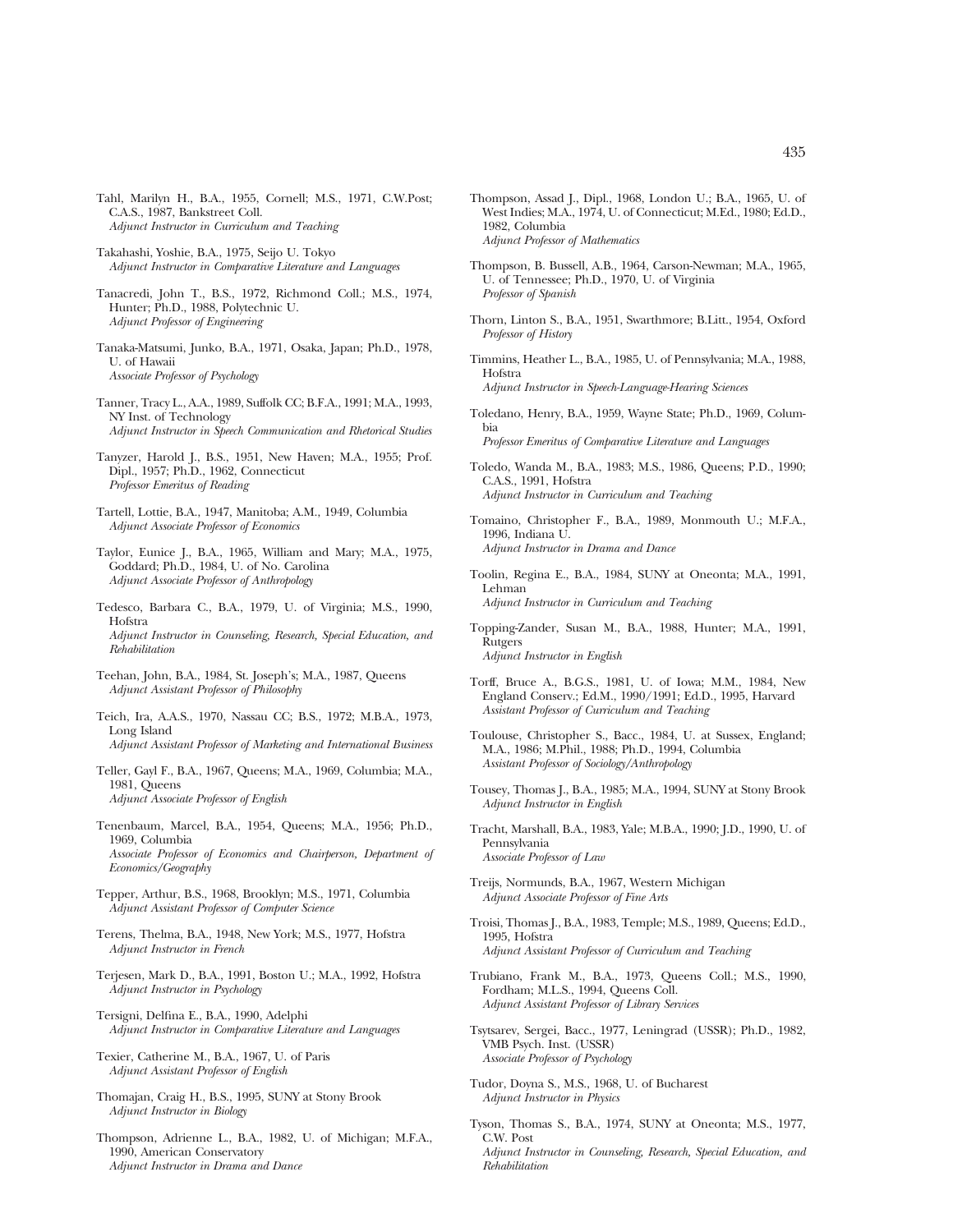- Udolf, Roy, B.E.E., 1950, New York; J.D., 1954, Brooklyn Law; M.A., 1963, Hofstra; Ph.D., 1971, Adelphi *Professor of Psychology; Teaching Fellow in New College*
- Ugrinsky, Alexej, B.A., 1976; M.A., 1977, Hofstra; Ph.D., 1981, NYU

*Adjunct Associate Professor of Comparative Literature and Languages*

- Ulrich, Jerry, B.M., 1977, Eastern Illinois U.; M.M., 1978, S. Methodist U.; D.M.A., 1986, U. of Cincinnati *Associate Professor of Music*
- Unruh, Elizabeth, B.A., 1971, Molloy; M.S., 1981; Ed.D., 1986, Hofstra *Associate Professor of Reading*
- Urgo, Rosetta, B.A., 1975; M.A., 1979, Queens *Adjunct Instructor in Italian*
- Urraya, Marilyn V., B.S., 1979; M.S.W., 1991, Hunter *Adjunct Assistant Professor of Health Studies, Sport Sciences, and Physical Education*
- Uruburu, Paula M., B.A., 1979; Ph.D., 1983, SUNY at Stony Brook *Associate Professor of English*
- Vaccaro, Valerie L., B.B.A., 1980, Pace; M.B.A., 1985, Baruch *Adjunct Assistant Professor of Marketing and International Business*
- Valenti, S. Stavros, B.S., 1978, Georgetown; M.A., 1981; Ph.D., 1983, U. of Connecticut *Associate Professor of Psychology*
- Vandergoot, David, A.B., 1969, Calvin; M.A., 1972; Ph.D., 1975, Michigan State *Adjunct Associate Professor of Counseling, Research, Special Education, and Rehabilitation*
- Van Wie, Paul D., B.A., 1978; M.A., 1986, C.W. Post; Ph.D., 1989, CUNY *Adjunct Associate Professor of Political Science*
- Varisco, Daniel M., B.A., 1973, Wheaton; M.A., 1975; Ph.D., 1982, U. of Pennsylvania *Assistant Professor of Sociology/Anthropology*
- Vasiliadis, Haralambos V., B.E., 1986, Aristotelian U., M.Sc., 1988; Ph.D., 1991, Polytechnic U. *Adjunct Associate Professor of Engineering*
- Vassalotti, Alfred G., B.S., 1951, Queens; M.S., 1963, Polytechnic Inst. *Associate Professor of Mathematics*
- Vecchiarelli, Theresa A., B.A., 1993, Hofstra *Adjunct Instructor in Mathematics*
- Venn, John J., B.S., 1971, Florida State; M.A., 1974, Peabody Coll., Ph.D., 1978, U. of Florida *Adjunct Professor of Counseling, Research, Special Education, and Rehabilitation*
- Verbsky, Franklin, B.A., 1965, Queens; M.A., 1981, Hofstra *Adjunct Instructor in Music*
- Verolla, Steven M., B.A., 1980, Hofstra; M.A., 1984, SUNY at Stony Brook *Adjunct Instructor in French*
- Vestigo, Robert, B.A., 1977; M.A., 1982, SUNY at Stony Brook *Adjunct Instructor in English*
- Viswanathan, K.G., B.E., 1984, Regional Engg. Coll., India; M.B.A., 1986, West Michigan; Ph.D., 1991, U. of Tennessee *Associate Professor of Banking and Finance*
- Vomacka, Jill E., B.S., 1976, Cortland; M.A., 1980, Adelphi *Adjunct Assistant Professor of Health Studies, Sport Sciences, and Physical Education*
- Wachter, Ann-Mari, B.S., 1957, Technical Coll., Helsinki; B.A., 1979, C.W. Post; Ph.D., 1988, SUNY at Stony Brook *Adjunct Assistant Professor of Philosophy*
- Wachter-Jurcsak, Nanette M., B.S., 1982, St. Lawrence; M.S., 1990, Old Dominion; Ph.D., 1995, U. of Connecticut *Assistant Professor of Chemistry*
- Wade, Cheryl L., B.A., 1976, SUNY at Stony Brook; M.A., 1980, St. John's; J.D., 1988, Hofstra *Professor of Law*
- Wagar, Jeannine, B.M., 1972, San Francisco Conserv.; M.A., 1974, Lone Mountain; D.M.A., 1985, Stanford *Assistant Professor of Music*
- Wagner, C. Roland, A.B., 1947, Bucknell; M.A., 1952, Columbia; Ph.D., 1952, Yale *Professor of Philosophy; Teaching Fellow in New College*
- Wagner, Janet, B.A., 1959, Queens; M.L.S., 1975, Palmer Graduate Library School of Long Island; M.A., 1982, Hofstra *Associate Professor of Library Services*
- Wagner, Roselin S., A.B., 1950, Barnard; M.S., 1952, New York; Ph.D., 1956, Columbia *Associate Professor Emerita of Chemistry; Teaching Fellow in New College*
- Wagner, Thomas E., B.S.Ed., 1954; M.S., 1960, Hofstra *Adjunct Assistant Professor of Curriculum and Teaching*
- Wahba, Mohamed A., B.A., 1956, Ain-Shams U., Cairo; M.A., 1974, American U. in Cairo; M.S., 1977; Ph.D., 1980, Pennsylvania State *Associate Professor of Management*
- Wahlgren, Genevieve F., B.S., 1955, St. John's; M.S., 1973, C.W. Post

*Adjunct Instructor in Curriculum and Teaching*

- Waldinger, Barbara, M.S., 1973, Queens; M.A., 1987, Hunter *Adjunct Assistant Professor in New College*
- Waldman, Lawrence J. B.A., 1968; M.B.A., 1974, Hofstra; CPA, New York State *Adjunct Associate Professor of Accounting/Business Law*
- Walker, Peter, B.S., 1962, U. of Colorado; M.U.P., 1970; B.A., 1982, U. of Washington; M.Phil., 1988; Ph.D., 1991, City *Adjunct Associate Professor in New College*
- Walker, Vern R., B.A., 1967, U. of Detroit; M.A., 1969; Ph.D., 1975, Notre Dame; J.D., 1980, Yale *Professor of Law*
- Walker, Wendy A., A.B., 1972, Harvard; M.A., 1974, Columbia *Adjunct Associate Professor in New College*
- Wallace, Kathleen A., B.A., 1972, Rosemont; Ph.D., 1983, SUNY at Stony Brook *Associate Professor of Philosophy*
- Walser, Joseph G., B.A., 1989, Carleton Coll., M.T.S., 1991, Emory *Adjunct Instructor in Philosophy*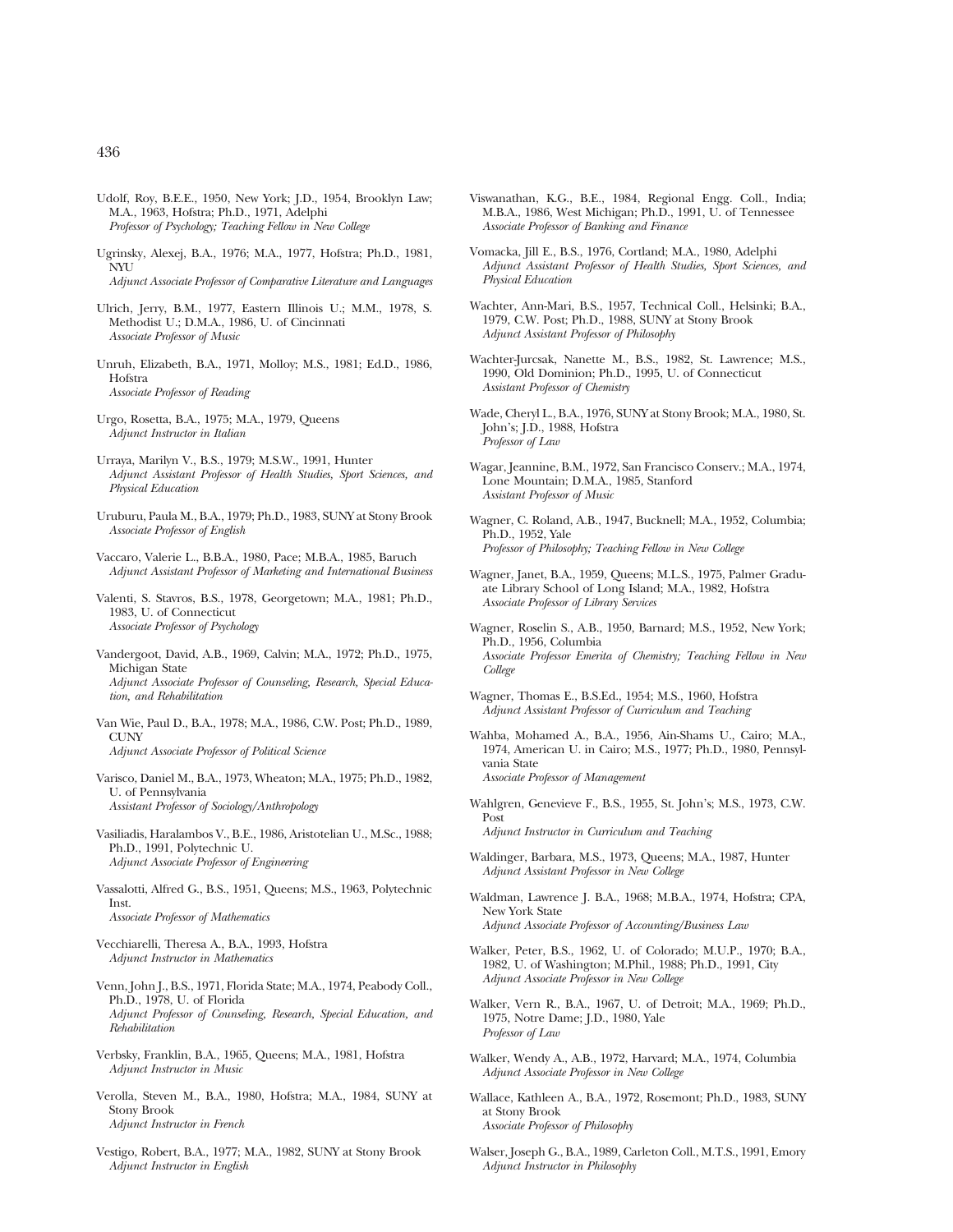- Walsh, John A., B.A., 1968, Holy Cross at Worcester, Maine; M.A., 1978; Ph.D., 1984, Texas *Associate Professor of History*
- Walsh, John M., B.A., 1958, St. John's; M.A., 1966; Prof'l. Cert., 1970, Brooklyn Coll. *Adjunct Instructor in Curriculum and Teaching*
- Walter, Kathleen Z., B.A., 1970, SUNY at Brockport; M.A., 1973, Adelphi; P.D., 1988, LIU *Adjunct Assistant Professor of Health, Physical Education and Recreation*
- Wanderman, Miriam, B.A., 1970, Herbert Lehman; M.L.S., 1972, Pratt Inst.; M.A., 1975, Herbert Lehman *Adjunct Assistant Professor of Library Services*
- Waner, Stefan, B.S., 1971, U. of the Witwatersrand; B.S., 1975, Liverpool; M.S., 1976; Ph.D., 1978, Chicago *Professor of Mathematics*
- Ward, Laviece C., B.A., 1972, North Carolina at Wilmington; M.A., 1978; Ph.D., 1987, Colorado at Boulder *Associate Professor of English*
- Warner, Paul D., B.S., 1951; M.B.A., 1954; CPA, 1957, New York State; J.D., 1958; LL.M., 1961; Ph.D., 1981, New York *Professor and Chairperson, Department of Accounting and Business Law*
- Warren, Dorothea, B.A., 1978; M.S., 1990, Coll. of New Rochelle *Adjunct Instructor in Curriculum and Teaching*
- Waters, Winston S., B.A., 1978, Syracause; J.D., 1981, Seton Hall *Adjunct Associate Professor of Accounting/Business Law*
- Watts, Charles P., B.A., 1960, Macalester; M.S., 1965, New York *Adjunct Assistant Professor of Spanish*
- Waxman, Saul J., B.B.A., 1977, Hofstra; M.B.A., 1979, Rutgers *Adjunct Instructor in Banking and Finance*
- Wayne, David, B.S., 1977, York; M.S., 1979; Ph.D., 1987, Adelphi *Adjunct Assistant Professor of Mathematics*
- Waysek, Helene C., B.A., 1962, Douglass; M.A., 1963; Ph.D., 1987, Columbia *Associate Professor and Chairperson, Department of Comparative Literature and Languages*
- Weilhoefer, Edward J., B.S., 1958, Tri-State Coll. *Adjunct Assistant Professor of Business Computer Information Systems and Quantitative Methods*
- Weinstein, Adam K., B.S., 1989; M.P.A., 1990, C.W. Post *Adjunct Assistant Professor of Health Studies, Sport Sciences, and Physical Education*
- Weinstein, Catherine L., B.S., 1982, SUNY at Stony Brook; Ph.D., 1988, Cornell Medical Coll. *Adjunct Assistant Professor of Biology*
- Weinstein, Estelle, B.S., 1958, Brooklyn; M.A., 1977, Adelphi; Ph.D., 1983, Hofstra *Professor and Chairperson, Department of Health Studies, Sport Sciences, and Physical Education*
- Weisel, Martha S., B.A., 1967; M.A., 1969, Queens; J.D., 1981, St. John's *Associate Professor of Business Law*
- Weiss, Marysia, B.A., 1972, Lehman; Ph.D., 1978, CUNY *Professor of Mathematics*
- Weissman, David E., B.A., 1960; B.E.E., 1960; M.E.E., 1961, New York; Ph.D., 1968, Stanford *Professor of Engineering*
- Welsh, Bridget B., B.A., 1988, Colgate; M.A., 1991, Columbia *Adjunct Instructor in Political Science*
- Wesley, Rajkumari, B.S., 1974; M.S., 1976, Bangalore U., India; B.Ed., 1977, U. of Mysore, India; M.Ed., 1978, Bangalore U., India *Adjunct Instructor in Counseling, Research, Special Education, and Rehabilitation*
- Westergard, Lance, B.F.A., 1967, Juilliard *Associate Professor of Dance*
- Wetter, Felicitas, B.F.A., 1976, North Texas State; M.F.A., 1979, Columbia *Adjunct Associate Professor of Fine Arts*
- White, Harvey, B.S., 1950, New York; M.S., 1957, SUNY at New Paltz; Ph.D., 1963, New York *Professor of Speech-Language-Hearing Sciences*
- Whitton, Sharon, B.S., 1966, Florida State; M.A., 1973, Emory; Ed.S., 1975; Ph.D., 1976, Georgia State *Professor and Chairperson, Department of Curriculum and Teaching*
- Wiener, Ariela M., B.S., 1994; M.S., 1995, Queens Coll. *Adjunct Instructor in Health Studies, Sport Sciences, and Physical Education*
- Wilansky, Barry, B.A., 1971, City Coll.; M.A., 1976, New School for Social Research *Adjunct Instructor in Counseling, Research, Special Education, and Rehabilitation*
- Wiley, James E., B.A., 1970, Ruters; M.A., 1972, Ohio State; Ph.D., 1991, Rutgers *Associate Professor of Economics/Geography*
- Wilkow, Murray, B.S., 1948, Oswego; M.A., 1949; Ed.D., 1962, Columbia *Adjunct Professor of Counseling, Research, Special Education, and Rehabilitation*
- Willey, Joanne M., B.A., 1981, U. of Pennsylvania; Ph.D., 1988, Massachusetts Inst. of Tech. *Assistant Professor of Biology*
- Williams, Patricia M., B.A., 1977; M.A., 1981; Ph.D., 1986, SUNY at Stony Brook; Cert., 1987, Pace; Cert., 1993, Hofstra *Adjunct Assistant Professor of Psychology*
- Wissner, Aileen, B.A., 1948, Queens; M.A., 1962, New York; M.E., 1982, Columbia *Adjunct Instructor in Curriculum and Teaching*
- Wissner-Gross, Elizabeth S., B.A., 1975, Barnard; M.S., 1976, Columbia *Adjunct Associate Professor of Journalism and Mass Media Studies*
- Wolf, Karin A., B.A., 1980, Queens; M.A., 1990, Hunter *Adjunct Instructor in English*
- Wolff, Manfred P., B.S., 1961, Hofstra; M.S., 1963, Rochester; Ph.D., 1967, Cornell *Professor of Geology*
- Wondolowski, Christine R., B.A., 1972, Emmanuel; M.M., 1979, Ithaca; M.L.S., 1983, Geneseo *Associate Professor of Library Services*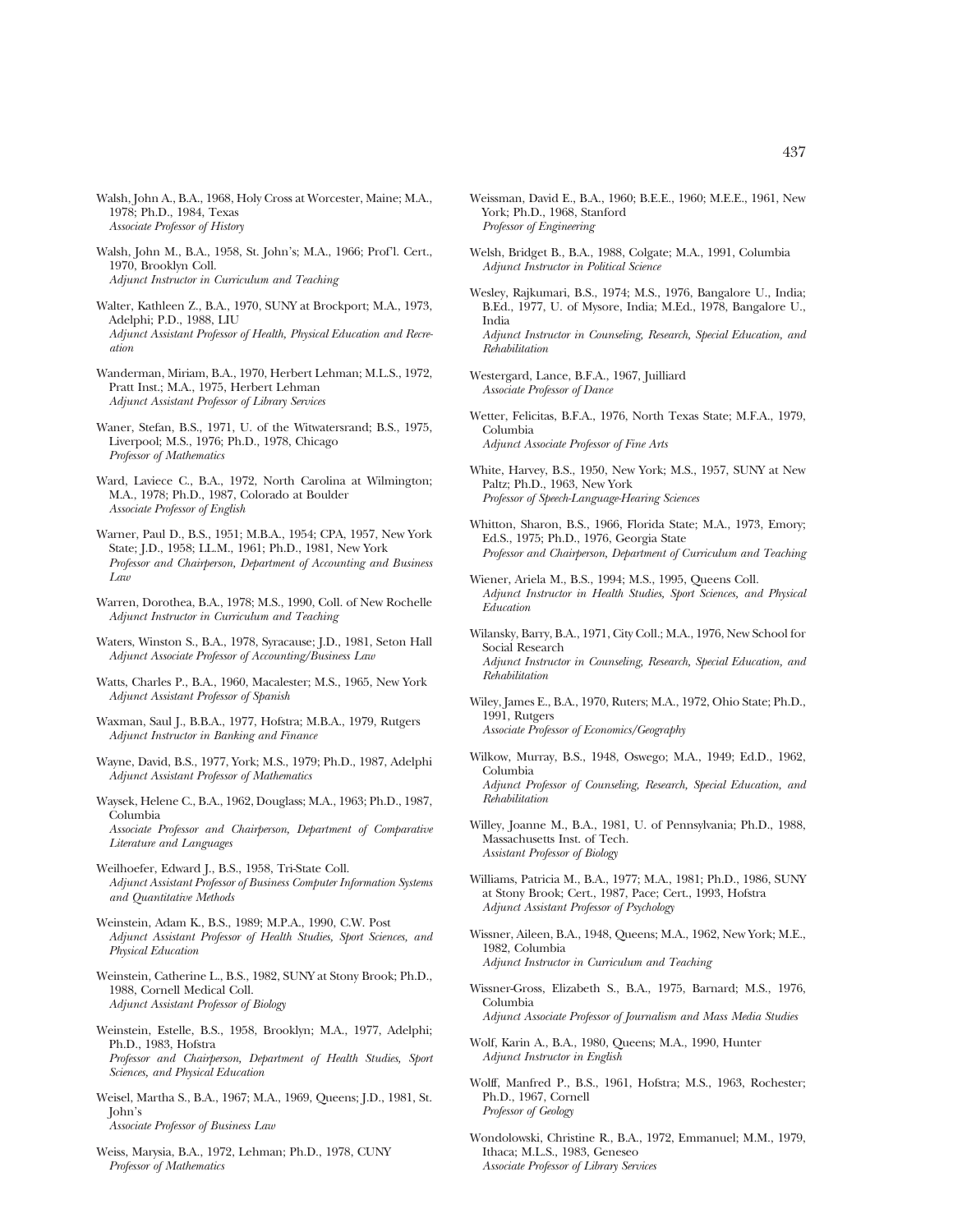- Wong, Daniel W., B.A., 1979; M.S., 1981, U. of North Texas; Ph.D., 1987, U. of N. Colorado *Associate Professor and Chairperson, Department of Counseling, Research, Special Education, and Rehabilitation*
- Wood, Vivian F., B.A., 1967, Howard; M.A., 1969, Catholic; M.L.S., 1974, Rutgers *Assistant Professor of Library Services*
- Wranek, Marilyn F., B.S., 1969, St. Francis Coll.; M.S., 1970, Hunter; P.D., 1982; Ed.D., 1984, Hofstra *Adjunct Assistant Professor of Administration and Policy Studies*
- Wright, Denise D., B.A., 1985, Marymount; M.S., 1987; ASHA Cert., 1989, Brooklyn *Adjunct Instructor in Curriculum and Teaching*
- Wu, Yihren, B.A., 1977; M.A., 1977, CCNY; Ph.D., 1982, Massachusetts Inst. of Technology *Professor of Mathematics*
- Wurm, Robert C., B.A., 1973; M.A., 1976, SUNY at Stony Brook; M.A., 1993, Hofstra *Adjunct Instructor in Computer Science*
- Yadin, Eleanor, B.A., 1992, Adelphi; M.L.I.S., 1996, LIU/Palmer *Adjunct Instructor in Library Services*
- Yellen, David N., B.A., 1979, Princeton; J.D., 1984, Cornell *Professor of Law*
- Yohn, Susan M., B.A., 1979, Mt. Holyoke; M.A., 1986; Ph.D., 1987, New York *Associate Professor of History*
- Yoman, Faith L., B.A., 1974, Gustavus Adolphus C.; M.L.S., 1977, U. of Kentucky; M.A., 1991, CUNY *Adjunct Assistant Professor of Library Services*
- Young, Diana S., B.A., 1989, SUNY at Buffalo; M.A., 1990, Adelphi *Adjunct Instructor in Computer Science*
- Yun, Joo-Kwang, B.A., 1978, Yonsei U., Korea; M.B.A., 1982, Bowling Green State U.; Ph.D., 1989, U. of Wisconsin-Madison *Assistant Professor of Accounting*
- Zajac, Alfred, B.S., 1948, St. Andrews; M.S., 1952, New York; Ph.D., 1957, Polytechnic Inst. *Adjunct Professor of Physics*
- Zalma, Ralph, B.S., 1961; M.S. in Ed., 1963, City; Ed.D., 1971, Columbia *Associate Professor of Counseling, Research, Special Education, and Rehabilitation*
- Zelazny, Frances, B.A., 1994, Hofstra *Adjunct Instructor in New College*
- Zhang, Yong, B.A., 1982; M.A., 1984, Beijing Inst. of Foreign Trade; M.B.A., 1988; Ph.D., 1992, U. of Houston *Assistant Professor of Marketing*
- Zilbert, Allen B., B.A., 1978, Queens; M.B.A., 1980, St. John's; Ed.M., 1986; Ed.D., 1988, Columbia *Adjunct Assistant Professor of Business Computer Information Systems and Quantitative Methods*
- Zimmerman, Lee, B.A., 1977; Ph.D., 1984, UCLA *Associate Professor of English*
- Zimmerman, Shari A., B.A., 1978, SUNY at Binghamton; M.A., 1981; Ph.D., 1984, SUNY at Buffalo *Associate Professor of English*
- Zingale, Frank, B.A., 1950, City; M.F.A., 1973, Hunter *Adjunct Associate Professor in New College*
- Zito, William, B.S., 1974, Hofstra *Adjunct Associate Professor of Music*
- Zizza, Susan, B.A., 1987, Hofstra *Adjunct Instructor in Audio/Video/Film*
- Zuccaro, Frank A., B.B.A., 1972, Hofstra; M.A., 1976, Columbia *Adjunct Assistant Professor of Management and General Business; Marketing*
- Zucker, Anita B., B.A., 1976, Queens; M.A., 1980, St. John's; M.B.A., 1987, Adelphi *Adjunct Instructor in Political Science*
- Zwiren, Linda D., B.A., 1968, Queens; M.S., 1970, Pennsylvania State; Ph.D., 1981, U. of Georgia *Professor of Health Studies, Sport Sciences, and Physical Education*
- Zwirn, Susan, B.A., 1972, Clark; M.A., 1974, Rhode Island School of Design
	- *Adjunct Assistant Professor of Curriculum and Teaching*
- Zychowicz, Edward J., B.A., 1981, Syracuse; M.B.A., 1984; Ph.D., 1989, SUNY at Binghamton *Associate Professor and Chairperson, Department of Banking and Finance*

## FACULTY ASSOCIATES

Arnow, Gary, Ph.D. *Associate in Psychology* Beck, Mary Jo *Associate in Psychology* Berger, Andrew, Ph.D. *Associate in Psychology* Blumenthal, Norman, Ph.D. *Associate in Psychology* Bushell, Robert, Ph.D. *Associate in Psychology* Capone, Thomas, Ph.D. *Associate in Psychology* Carll, Elizabeth, Ph.D. *Associate in Psychology* DeMaria, Thomas, Ph.D., 1986, Hofstra *Associate in Psychology* DiGuiseppe, Raymond, Ph.D., 1974, Hofstra *Associate in Psychology* DiMotta, Rodney, Ph.D. *Associate in Psychology* Dozier, Arthur, B.A., 1971; M.A., 1973; Ph.D., 1975, Hofstra *Associate in Psychology* Egan, Frances, Ph.D. *Associate in Psychology* Eisenstadt, Marvin, Ph.D. *Associate in Psychology* Ellis, Albert, Ph.D. *Associate in Psychology* Galante, Renata, Ph.D., 1977, Hofstra *Associate in Psychology* Gavalas, Nicholas, Ph.D. *Associate in Psychology* Lennon, Walter, Ph.D. *Associate in Psychology* Lepanto, Robert, B.A., 1964; M.A., 1967, St. John's *Associate in Psychology*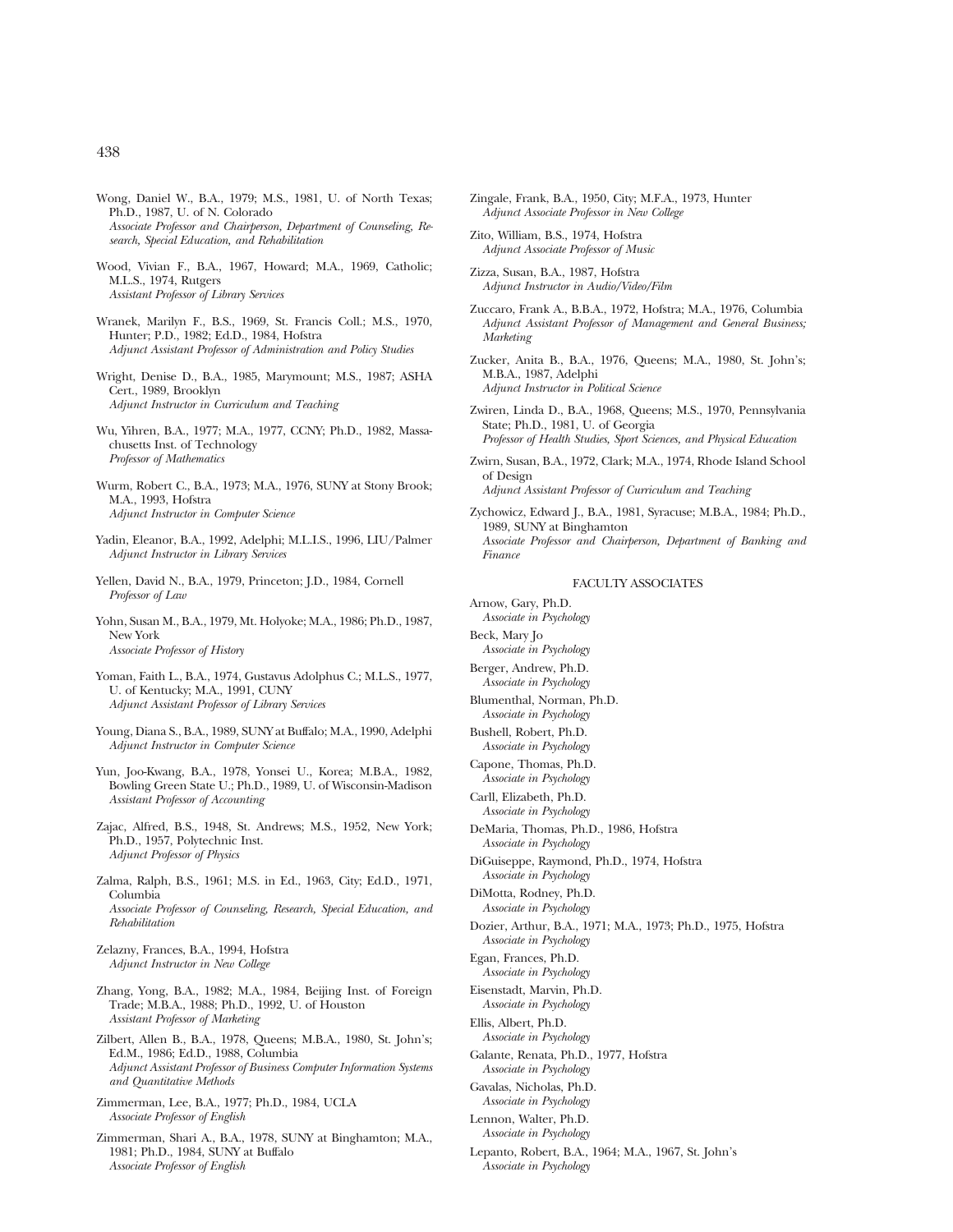Lubetkin, Barry, B.A., 1965, American International College; M.A., 1967; Ph.D., 1969, Kent; Post-Doctoral Fellowship, 1970, Harvard Medical School; Post-Doctoral Fellowship, 1971, SUNY at Stony Brook; A.B.P.P. Diplomate, 1977 *Associate in Psychology* Millman, Douglas, Ph.D. *Associate in Psychology* Neziroglu, Fugen, B.A., 1974; M.A., 1975; Ph.D., 1977, Hofstra *Associate in Psychology* Nouryan, Lola, B.A., 1971, Adelphi; M.A., 1973; Ph.D., 1975, Hofstra *Associate in Psychology* Patrizio, Thomas, Ph.D., 1990, Hofstra *Associate in Psychology* Perino, Joseph, B.A., 1968, St. John's; M.A., 1970; Ph.D., 1973, Hofstra *Associate in Psychology* Platt, Joseph, B.A., 1968, SUNY at Binghamton; M.S., 1971; M.A., 1973; Ph.D., 1976, Hofstra *Associate in Psychology* Rosati, Robert, B.A., 1980, SUNY at Stony Brook; Ph.D., 1985, Hofstra *Associate in Psychology* Rose, Nicholas, Ph.D. *Associate in Psychology* Ross, Joel, Ph.D. *Associate in Psychology* Sanger, Emanuel, Ph.D. *Associate in Psychology* Spencer, Barbara, B.A., 1969; M.A., 1971; Ph.D., 1973, Hofstra *Associate in Psychology* Vassos, Sonya, Ph.D. *Associate in Psychology* Wakslak, Harry, Ph.D. *Associate in Psychology* Weiss, Janet, Ph.D., 1980, Hofstra *Associate in Psychology* Zieher, Wolfgang, Ph.D. *Associate in Psychology* Zuckman, Leonard, Ph.D. *Associate in Psychology*

## **EMERITI**

- Ackerman, Carolyn S., B.A., 1938, Hunter; M.A., 1940, Columbia; M.S.L.S., 1966, Palmer Graduate Library School of Long Island *Associate Professor Emerita of Library Services*
- Adkinson, Bruce, B.A., 1943, Pomona; M.A., 1949, Princeton *Associate Professor Emeritus of Political Science*
- Agnello, Eugene J., A.B., 1941, SUNY at Albany; Ph.D., 1950, Rochester

*Professor Emeritus of Chemistry*

Alpert, Harvey J., A.B., 1950, Boston; M.Ed., 1954; Ed.D., 1955, U. of Florida

*Professor Emeritus of Reading*

Andrews, Charles R., B.S. in Ed., 1954, Bloomsburg U. of Pennsylvania; M.A., 1959, U. of Oklahoma; M.S.L.S., 1964; Ph.D., 1967, Case Western *Professor Emeritus of Library Services*

Barash, Meyer, B.S.S., 1937, City; M.A., 1938, Columbia *Associate Professor Emeritus of Sociology*

- Barnes, Leo, B.S.S., 1931, City; A.M., 1933, Brown; Ph.D., 1948, New School for Social Research *Professor Emeritus of Finance*
- Bell, W. Wayne, B.A., 1956, Hofstra; M.A., 1959, New York U.; M.S.L.S., 1973, C.W. Post Palmer Graduate Library School *Assistant Professor Emeritus of Library Services*
- 
- Booth, Donald R., B.F.A., 1959; B.F.A., 1961, Rhode Island School of Design; M.A., 1962, New York *Assistant Professor Emeritus of Fine Arts*
- Braun, Robert M., B.A., 1940, New York; M.A., 1941, Columbia Teachers College; M.B.A., 1948, New York; CPA, 1951, New York State; Ph.D., 1980, New York *Associate Professor Emeritus of Accounting*
- Brown, Thomas J., B.S. in Ed., 1938, Stroudsburg; M.A., 1949; Ed.D., 1953, Columbia
- *Professor Emeritus of Educational Administration*
- Chalfant, Edward A., A.B., 1942. Dartmouth; M.A., 1947, Columbia; Ph.D., 1954, Pennsylvania *Professor Emeritus of English*
- Charlesworth, Geoffrey B., B.A., 1942; M.A., 1943, Cambridge *Professor Emeritus of Mathematics*
- Charney, Leon, B.S., 1950, New York; M.A., 1956, San Diego State; Ph.D., 1959, Syracuse *Professor Emeritus of Counseling, Research, Special Education, and Rehabilitation*
- Churchill, Frederick J., B.A., 1939, Clark; M.A., 1947, Middlebury; Ph.D., 1952, New York *Professor Emeritus of German*
- Cohen, Dorothy, B.A., 1939, Brooklyn; M.B.A., 1958, Hofstra; Ph.D., 1967, Columbia
	- *Distinguished Professor Emerita of Marketing and International Business*
- Crews, Lois McSloy, B.S., 1929; M.S., 1932, Northwestern *Associate Professor Emerita of Drama and Speech*
- Davis, Jerry B., B.A., 1954, Brooklyn; M.A., 1955; Ed.D., 1961, Columbia

*Professor Emeritus of Curriculum and Teaching*

- Davison, Robert A., 1939, Ohio Wesleyan; M.A., 1940, Columbia; Ph.D., 1956, New York
- *Professor Emeritus of History* Dolin, Richard, B.E.E., 1947; M.E.E., 1950, New York; P.E., 1960, New York State

*Professor Emeritus of Engineering*

Dunbar, Georgia S., B.A., 1941, Barnard; M.A., 1945; Ph.D., 1953, Columbia

*Professor Emerita of English*

- Dunbaugh, Edwin L., B.A., 1950, Franklin and Marshall; M.A., 1951; Ph.D., 1960, Pennsylvania *Professor Emeritus of History*
- Dykstra, David L., B.E., 1936, River Falls; M.A., 1941, Minnesota; Ph.D., 1951, Wisconsin

*Professor Emeritus of History*

- Easton, Allan, B.S., 1957, Hofstra; Ph.D., 1964, Columbia *Professor Emeritus of Management*
- Enzer, Hyman A., A.B., 1938, Union; M.A., 1955; Ph.D., 1963, New York
	- *Professor Emeritus of Sociology*
- Felsten, Eveline, B.A., 1949, Hunter; M.A., 1950, Columbia *Associate Professor Emerita of French*
- Fernandez, Sinesio J., B.A., 1942; Ph.D., 1947, Havana; Ph.D., 1975, New York

*Associate Professor Emeritus of Spanish*

- Formanek, Ruth, B.S., 1951; M.S., 1958, City; Ph.D., 1962, Vienna *Professor Emerita of Curriculum and Teaching*
- Gaboda, James J., B.F.A., 1954; M.A., 1955, Columbia *Professor Emeritus of Fine Arts*
- Gewirtz, Arthur D., A.B., 1948, New York; A.M., 1949; Ph.D., 1975, Columbia

*Associate Professor Emeritus of English*

Giannone, Luigi, Dipl., 1959, Universita di Perugia, Italy; B.S., 1963, Columbia; M.A., 1967; Ph.D., 1979, New York *Associate Professor Emeritus of Italian*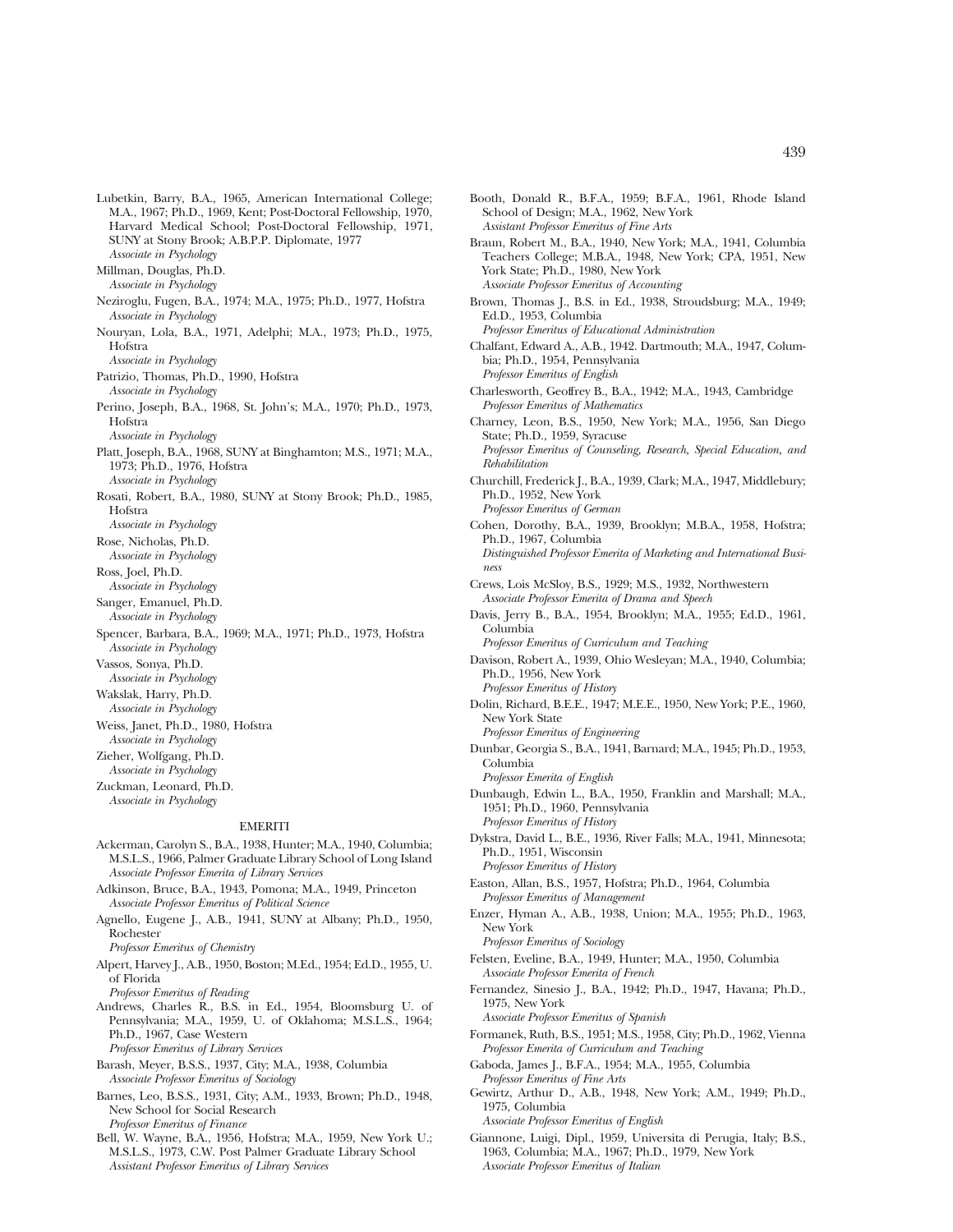- Gilbert, Charles, B.S., 1949, New York; M.A., 1950, Pennsylvania State; Ph.D., 1953, New York *Professor Emeritus of Finance*
- Glaser, Herman, B.A., 1943, Brooklyn; Ph.D., 1950, Johns Hopkins

*Professor Emeritus of Physics*

- Goldberger, Avriel H., B.A., 1949, Pennsylvania; M.A., 1951; Ph.D., 1960, Bryn Mawr *Professor Emerita of French*
- Goldstein, Stanley P., B.S., 1949, Oklahoma; M.S., 1956, New York; Ph.D., 1969, Polytechnic Inst. of Brooklyn *Professor Emeritus of Engineering*
- Greenbaum, Howard H., B.S., 1939, Columbia; CPA, 1942, New York State; M.S., 1945; Ph.D., 1952, Columbia *Distinguished Professor Emeritus of Management and General Business*
- Harper, Paul F., B.A., 1960, Pittsburgh; Ph.D., 1969, Cornell *Professor Emeritus of Political Science*
- Holmes, Richard R., B.A., 1942, Oberlin; Ph.D., 1950, Minnesota *Professor Emeritus of Chemistry*
- Hunerberg, Catherine F., B.A., 1948, Hofstra; M.A., 1950, Queens; Ed.D., 1957, Columbia *Professor Emerita of Education*
- Iezzi, Frank, B.A., 1948, Queens; M.A., 1949; Ph.D., 1954, Wisconsin
	- *Professor Emeritus of Communication*
- Jeffrey, Mildred M., B.A., 1935, Hunter; M.A., 1962, Adelphi *Associate Professor Emerita of English*
- Johnson, Robert W., B.A., 1958; M.A., 1959, Hofstra; Ph.D., 1973, Cornell

*Associate Professor Emeritus of Biology*

- Kertzner, Stanley, A.B., 1949, Cornell; Sc.M., 1952, Brown *Professor Emeritus of Mathematics*
- Langer, Shirley P., B.A., 1943, Hunter; M.A., 1952, Columbia *Associate Professor Emerita of Psychology; Teaching Fellow in New College*
- Levantrosser, William F., A.B., 1950; M.A., 1951, Michigan; M.A., 1964; Ph.D., 1965, Rutgers *Professor Emeritus of Polical Science*
- Ligon, Mary Gilbert, B.A., 1942; M.S., 1943, Wellesley; Ed.D., 1956, Columbia *Professor Emerita of Counselor Education*
- Lord, Howard B., B.A., 1948, Chicago; M.A., 1956, Catholic
- *Associate Professor Emeritus of Literature* Marcus, John T., B.A., 1946; M.A., 1947, U. of Cincinnati; Ph.D.,
- 1954, Cornell *Professor Emeritus of History*
- Mason, Richard F., B.S., 1950, Boston; M.S., 1952; Ph.D., 1963, Wisconsin
	- *Professor Emeritus of Drama and Dance*
- McCourt, Robert P., A.B., 1950, Michigan; M.S., 1952; Ph.D., 1954, Ohio State *Professor Emeritus of Biology*
- McDaniel, Sara W., A.B., 1933; M.Ed., 1949, Mercer; M.A., 1955; Ed.D., 1957, Columbia
- *Professor Emerita of Counselor Education* McKeough, William J., A.B., 1957, Fordham; M.S., 1963, Adelphi; Ph.D., 1968, New York

*Professor Emeritus of Secondary Education*

Meier, Marie, A.B., 1940, Hunter; M.A., 1941, Columbia; Ph.D., 1947, Maryland *Professor Emerita of Psychology*

- Mendelsohn, Fred V., B.S., 1946; M.A., 1950, New York; Ph.D., 1971, St. John's *Professor Emeritus of Music and Education*
- Morgenstern, Anne, B.A., 1928, Hunter; M.S., 1942, City; Ph.D., 1963, New York
	- *Professor Emerita of Elementary Education*
- Myron, Robert E., B.A., 1949; M.A., 1950, New York; Ph.D., 1953, Ohio State
- *Professor Emeritus of Art History and Humanities*
- Nathan, Rhoda B., B.A., 1946, Brooklyn; M.A., 1947, Columbia; Ph.D., 1973, CUNY
	- *Professor Emerita of English*
- Panzeca, Philip J., B.S., 1957; M.A., 1964, Hofstra; M.S., 1970, Polytechnic Inst. *Professor Emeritus of Computer Science and Engineering*
- Pavalow, Melvin, B.E.E., 1951; M.S., 1954, New York; Ph.D., 1972, Adelphi
	- *Associate Professor Emeritus of Physics*
- Pearl, Leon, B.A., 1947; M.A., 1952; Ph.D., 1957, New York; J.D., 1979, Hofstra
	- *Professor Emeritus of Philosophy*
- Porinchak, David D., B.S., 1953, Indiana State; M.Ed., 1955, Pennsylvania State *Professor Emeritus of Fine Arts*
- Pressel, Gene B., B.S., 1950, Long Island; M.A., 1953, Alabama; Ph.D., 1971, New York
- *Professor Emeritus of Speech-Language-Hearing Sciences*
- Rauch, Sidney J., B.A., 1942, Colby; M.A., 1946; Ed.D., 1952, Columbia
	- *Professor Emeritus of Reading*
- Rawlinson, John L., A.B., 1942, Oberlin; M.A., 1949; Ph.D., 1959, Harvard
	- *Professor Emeritus of History*
- Raywid, Mary Anne, A.B., 1949, North Carolina; M.A., 1950; Ph.D., 1959, Illinois
- *Professor Emerita of Administration and Policy Studies*
- Reynolds, Elsie, B.A., 1948, Hofstra; M.A., 1949, Illinois; M.S.L.S., 1952, Columbia
- *Associate Professor Emerita of Library Services* Robinson, H. Alan, B.S., 1943; M.A., 1945; Ed.D., 1957, New York
- *Professor Emeritus of Reading* Rosenbaum, Herbert D., B.S. in Ed., 1949, New York; M.A., 1951; Ph.D., 1967, Columbia

*Professor Emeritus of Political Science*

- Sandel, Lenore, B.A., 1943, Hunter; M.S., in Ed., 1963; Prof. Dipl., 1965; Ed.D., 1970, Hofstra *Professor Emerita of Reading*
- Savet, Gabrielle S., Licencie es Lettres, 1932, Sorbonne, Paris; Ph.D., 1957, Columbia
	- *Professor Emerita of French*
- Schleich, Miriam M., A.B., 1937, Ohio Wesleyan; M.A., 1943; Ed.D., 1958, Columbia
	- *Professor Emerita of Reading*
- Schneiweiss, Jeannette W., B.S., 1958, Brooklyn; M.A., 1961; Ph.D., 1963, New York
	- *Associate Professor Emerita of Biology*
- Scott, Wilbur S., B.A., 1939, Columbia; M.A., 1942; Ph.D., 1943, Princeton
	- *Professor Emeritus of English*
- Shapiro, David *Professor Emeritus of Fine Arts; Teaching Fellow in New College*
- Shepherd, David L., B.S., 1941, Maryland State; M.A., 1947; Ed.D., 1954, Columbia
	- *Professor Emeritus of Reading*
- Siegman, Howard L., B.A., 1958, City; M.A., 1959, New York *Associate Professor Emeritus of Drama*